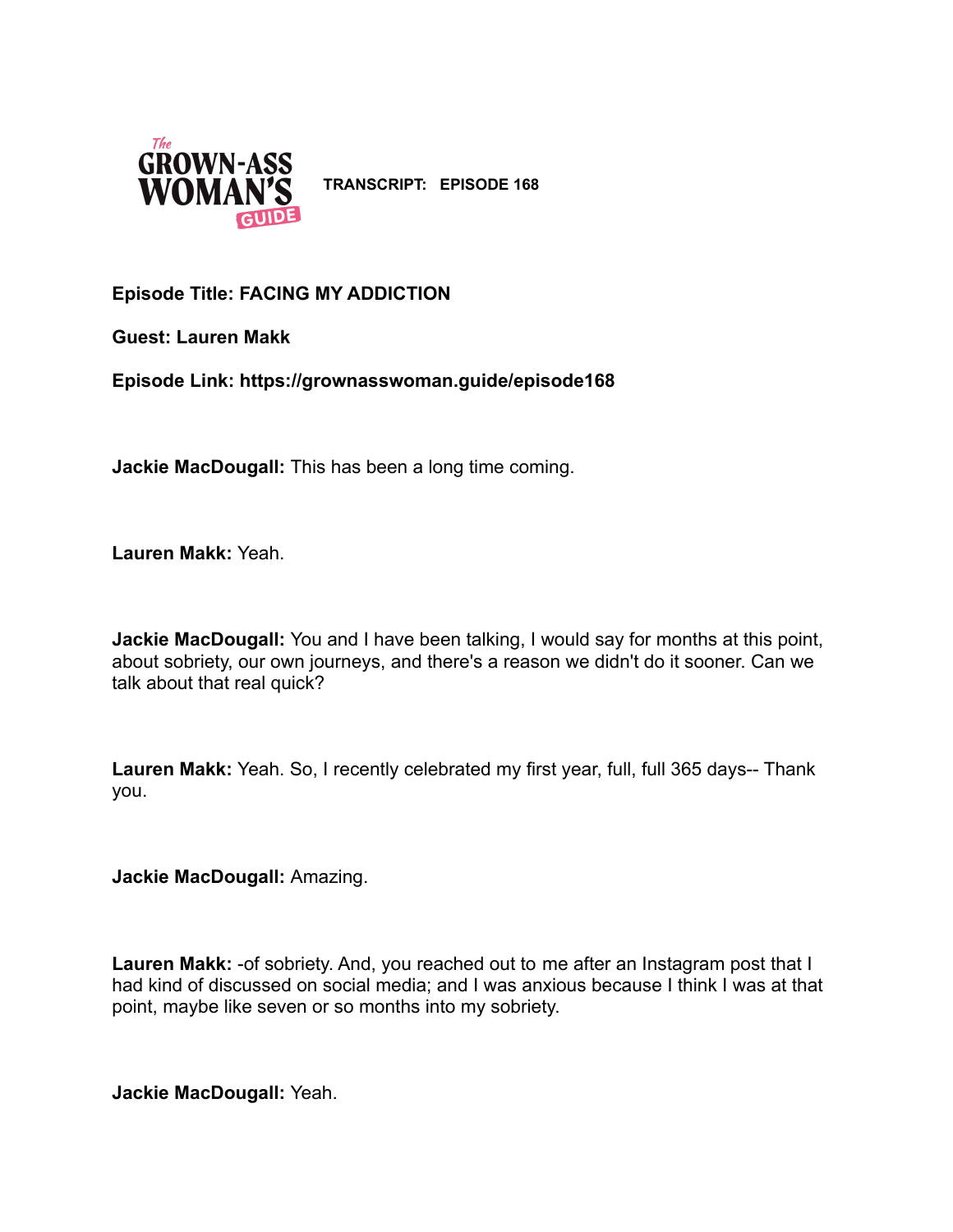**Lauren Makk:** And, seven months was a pretty significant head-start, but I was just so anxious and so trepidacious about like, speaking about it, where it sits somewhere permanently. Like an Instagram post, I could have deleted if I ever like fell short of the glory of the Lord, you know, but something like a podcast kind stays there forever.

And, I really wanted to see if I could maintain it, my sobriety for a full 365 days. I am the type of person who will be like, 'oh, I'm starting the diet on Monday,' and then by Taco Tuesday, I'm like scarfing them down, you know? And then--

**Jackie MacDougall:** [laughs] 100%.

**Lauren Makk:** Yeah, it's the perpetual I'll start on so-and-so date and then just keep, just kind of moving the goalpost for myself. And, this was a promise that I actually kept to myself for a full 365 days. So, in celebration, kind of as like a gift to myself, I said, "That's it, I'm putting it in infamy. And, I'm going to talk to Jackie about it."

[laughter]

**Jackie MacDougall:** I met Lauren Makk back in 2015 when I was working on a daytime syndicated TV show called FABLife. Lauren stood out to me at the time as someone who was very much, what you see is what you get, something I definitely admire, especially in that industry.

And, that hasn't changed in the past six-plus years. In this episode, Lauren shares her journey to sobriety, what life looked like when she was drinking, the excruciatingly painful moment when she knew something needed to change, and what she's learned about herself in the one year since putting down that *Jack Daniel's* bottle.

I'm Jackie MacDougall, and this is The Grown-Ass Woman's Guide.

I have been wanting to do this episode for a long time, and I have been terrified to do this episode for a long time. September 6th, 2021, nine months ago, 283 days, as of this recording, I decided alcohol was no longer something that worked for me in my life.

I'm just going to tell it to you straight; I, myself was going through a really tough, somewhat dark time, late last year. And, I knew I would not be able to cope with any of it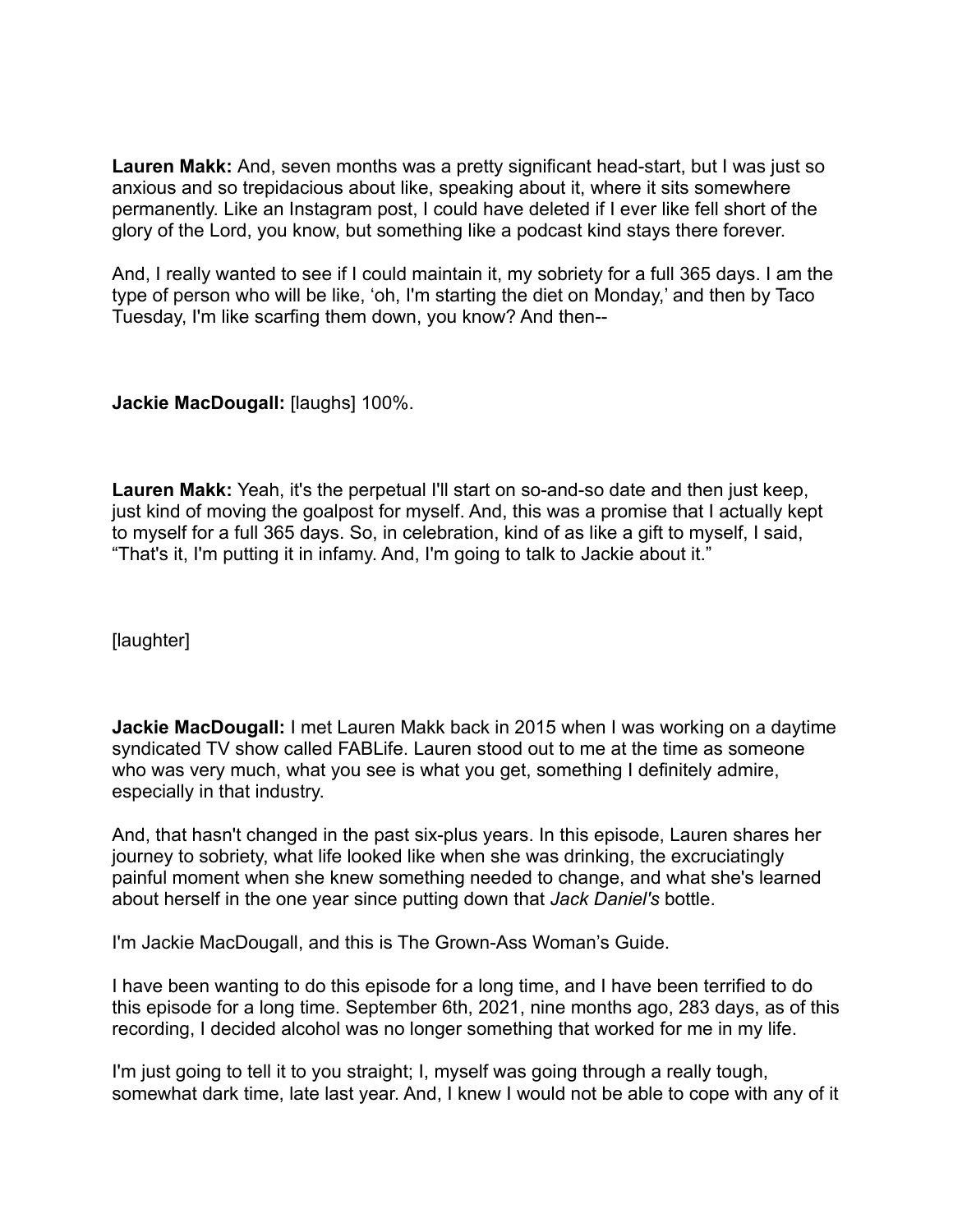if I continued to drink, but that required a massive shift in my thoughts, because I had spent a lifetime around drinking, not unlike Lauren.

**Lauren Makk:** This for me, was like something so big and so personal because this sobriety thing, it goes back, for me, really, really deep. As I've been sober now, I kind of have a zoom-out lens of what's really going on with me and my dependency on alcohol. And, it is generational for us. In my family, I mean, I can't go back far enough where I don't see alcohol being pervasive in that generation. My great-grandmother used to make hooch.

They called it hooch back in Oklahoma, and she made it during prohibition when alcohol was illegal. So, she was like the party girl, the house that everybody wanted to go to because she had the liquor, was kind of like a wild, Wild West alcohol slinger, if you will. Good Lord. It sounds so funny to say.

And then, my grandfather, my grandmothers, and so many people in my family, like the cool people in my family that I thought were cool, the ones I wanted to go hang with that were smoking cigarettes and drinking beer in the garage. They were having fun and listening to music really loud. And, they were the people that I associated with or wanted to be like. And so, for me, when I think about alcoholism or an alcoholic, I think of someone who is like passed out on the floor and can't stand up and isn't functioning and--

# **Jackie MacDougall:** Can't keep a job.

**Lauren Makk:** -can't keep a job, living on the street. It has somehow impeded on their life in a way that they can't function. I'm recognizing now that my dependency on alcohol was a lot more functional, but still just as dysfunctional in my life.

**Jackie MacDougall:** Alcohol was a big part of Lauren's daily life growing up. Her dad would retreat after work to unwind with his screwdriver, more vodka than orange juice. Her mom would turn to a glass of wine or two. While alcohol didn't become a regular thing in Lauren's life until her early 20s, it was not unlike her dependence on other things.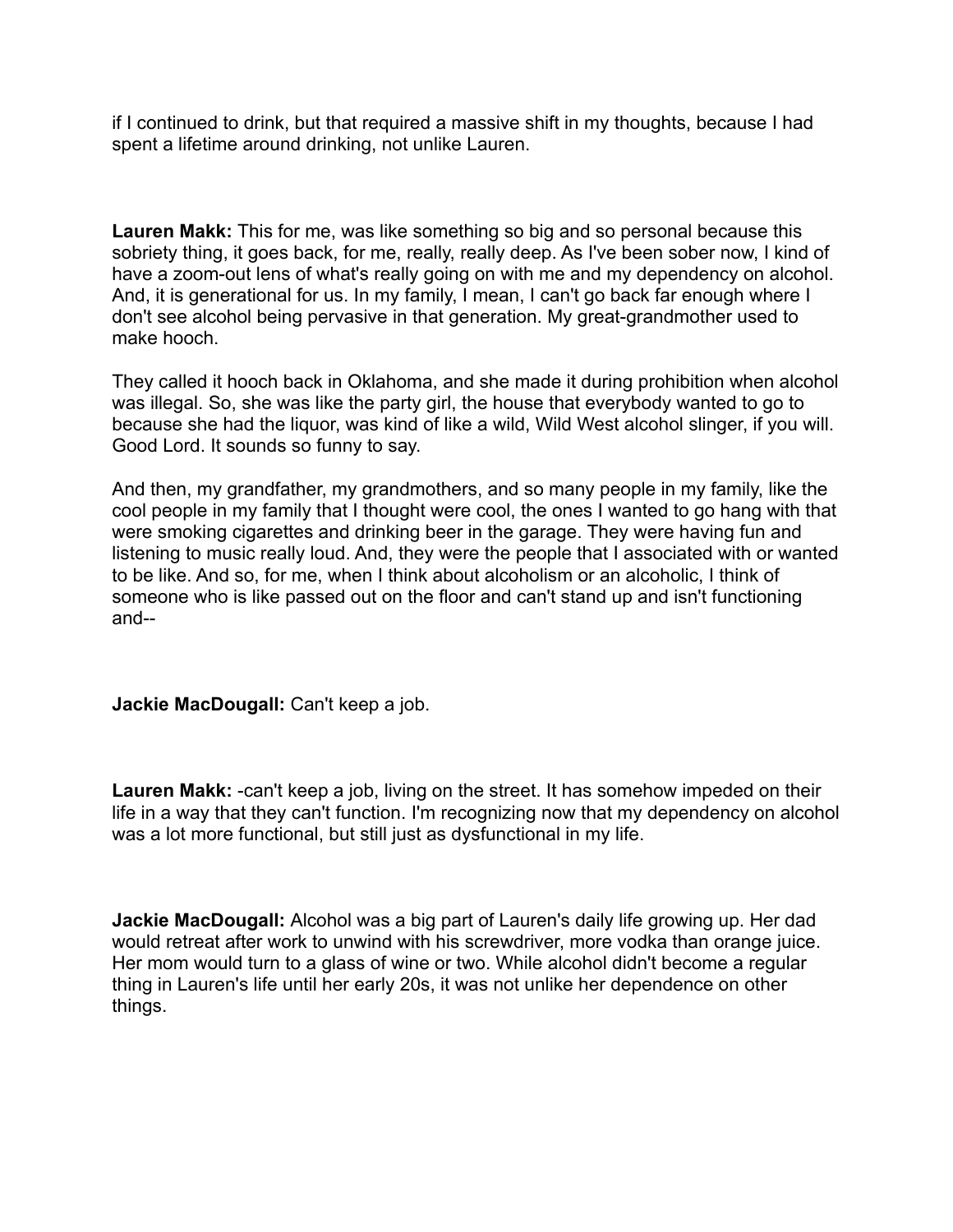**Lauren Makk:** I've always depended on something, really, whether it'd be alcohol, marijuana, food, even relationships in my life, because I think there was, and I'll use the term as I can really clearly say it a 'disease' within myself. And, I just didn't know-- I don't know if it was a kid who didn't get enough attention or my exuberant personality dealing all of that, I can't decide now looking back as a parent now, was I not attended to enough? Or did I just need a lot of attention? [laughs]

**Jackie MacDougall:** Right, right, right.

**Lauren Makk:** I try to look back at that now, because I have kids of my own. I'm like, damn, can you sit down and shut up?

[laughter]

**Jackie MacDougall:** Yeah, we see a different, really.

**Lauren Makk:** Right. Exactly. So, there's that, but I was overweight during high school. I don't know if it was a result of my marijuana and then eating a lot of food, but either way I was very heavy. And so, I didn't have a dependency on alcohol at that point. I had a dependency on marijuana.

**Jackie MacDougall:** Okay.

**Lauren Makk:** And, when I turned 19, I had a gastric bypass and I lost over 140 pounds. So, as I was about 287 pounds going into my sophomore year of college. And so, when my restriction of food kind of like curved my dependency on food and things of that nature, it quickly turned to alcohol.

And so, I think at about 22 or 23, I started recognizing now I had changed my habits to something that was a little bit more easy to consume and was all liquid and, you know, kind of fit the need for my now very small stomach. Yeah. And, that's how addiction changes; it just metastasizes into something different, right?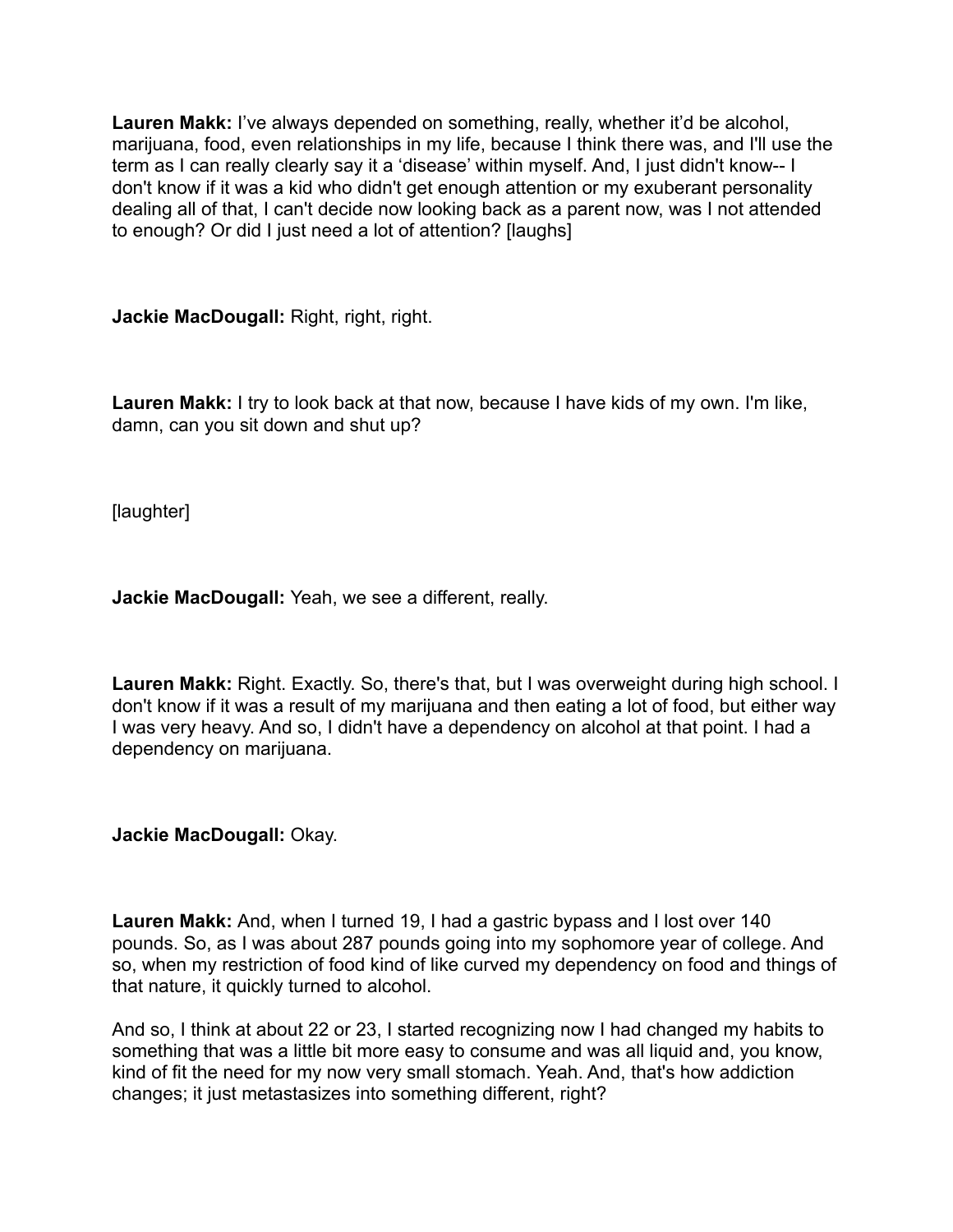**Jackie MacDougall:** Right. Absolutely. I mean, unless we're willing to look at the core reason and beliefs about ourselves that led us there in the first place, it'll just move from one thing to another, right?

**Lauren Makk:** Yeah.

**Jackie MacDougall:** According to Psychology Today, a person with an addiction uses a substance or engages in a behavior for which the rewarding effects provide a compelling incentive to repeat the activity. But they also say individuals who develop an addiction may not be aware that their behavior is causing problems for themselves and others. And, the pursuit of the pleasurable effects may dominate an individual's activities.

**Lauren Makk:** I was a bartender and living in LA by myself. So, I had nobody to rein me in, and all of the freedom, and then this hot new body. So, it was like a great life. I was bartending in some of the best clubs in LA and you know, I was living my best life at 23 years old, as I should. I wish I could remember those 20s now. [laughs]

**Jackie MacDougall:** Yeah. So, at this point, you're feeling good about your body, you're out there, you're drinking whatever and whenever you want; did you consider it a problem or were you just like, this is what you're supposed to do at 22?

**Lauren Makk:** No, no, no. Yeah. I thought it was what I was doing at 22, you know--

**Jackie MacDougall:** Same.

**Lauren Makk:** Adopted culture. Yeah, exactly. I was just--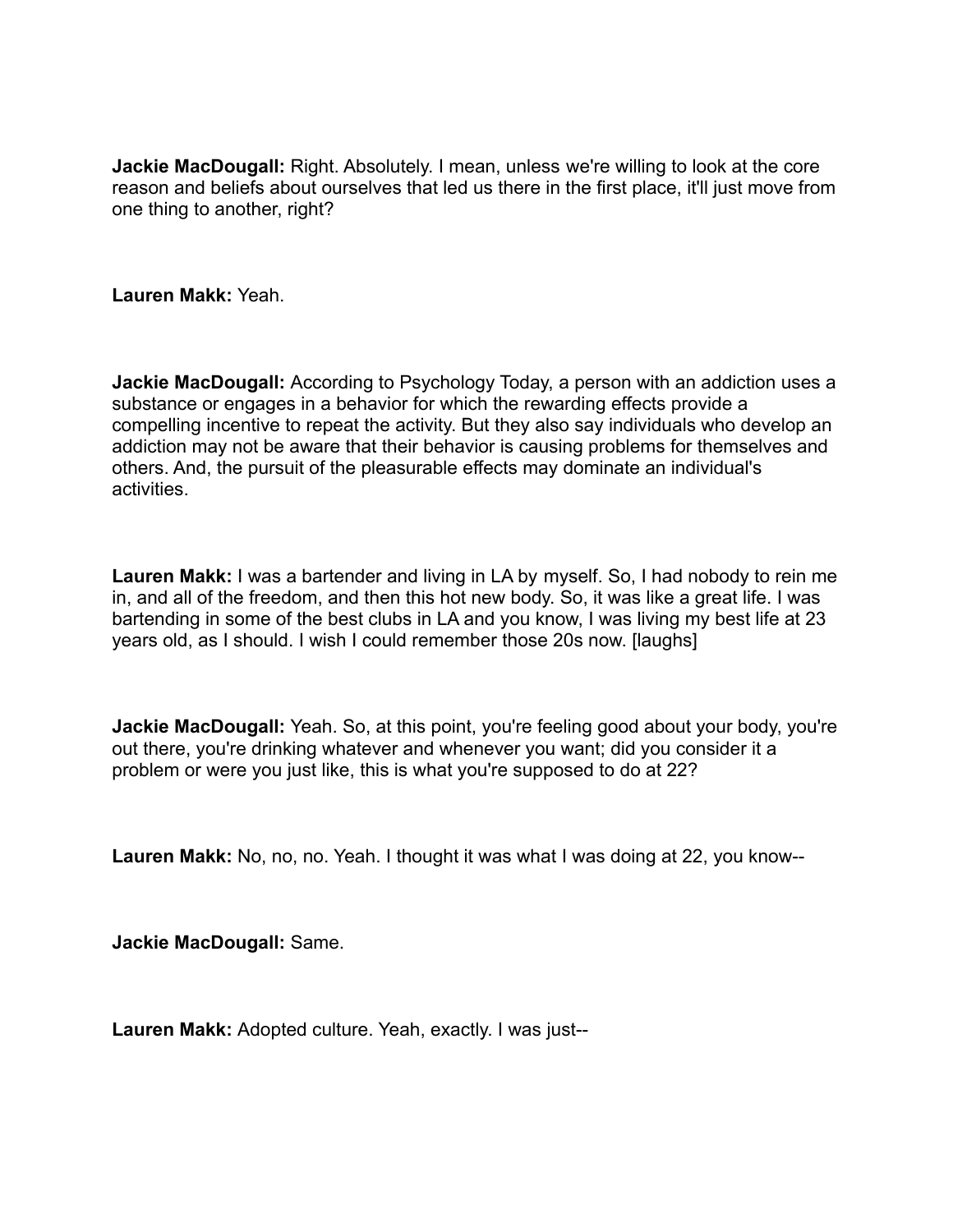**Jackie MacDougall:** I relate.

**Lauren Makk:** Yes. Okay, good. Yeah. I was just living my best life and listen, I still don't even think I had a real dependency on it at that point. It wasn't in the way. And, I was having a great time; was part of the lifestyle, the culture and everything that was happening for me in those days and age. And, I was able to go to work, and all the things that anybody would do normally.

And, I think I was a normal drinker at that time. Like I would have a cocktail on Friday, Saturday night when I was at the bars or whatnot. And then, Monday through Friday, I wasn't drinking regularly. It wasn't until, and I recall this very easily, a relationship that I was in, where I felt very trapped and isolated. I had moved to San Diego to be with this stupid boy and found myself very quickly like, what have I done? I had no girlfriends.

I was miserable. I had made a big mistake, and I was in over my head quickly. And, I remember at that point, Big Lots used to have wine, like by the jug, and I would go there. It was like \$3. And, I remember going there and just buying like \$20 worth and stashing it in my trunk or in the garage and like going to the beach and drinking that wine because I was just lonely and bored and miserable.

I think that's where it, kind of, just started to pick up for me. But again, it was so regular, so normal, it was so part of everyday life. But I also associated-- I also associated alcohol with social activities like being with friends and, you know, not being alone.

So, it was always a happy hour or a brunch or a Margarita Monday or a Taco Tuesday or a Hump Day Wednesday. There was always a special and a bar and a reason and an experience with it, and that for me was exhilarating. You know, I loved going out and having fun with my friends and having a Happy Hour after a long day of work.

**Jackie MacDougall:** Yes. I mean, that's where the connection was at that age, right?

**Lauren Makk:** Yeah.

**Jackie MacDougall:** It was, Ugh! You're just bringing me back because Monday nights we'd go to Happy Hour on Monday nights--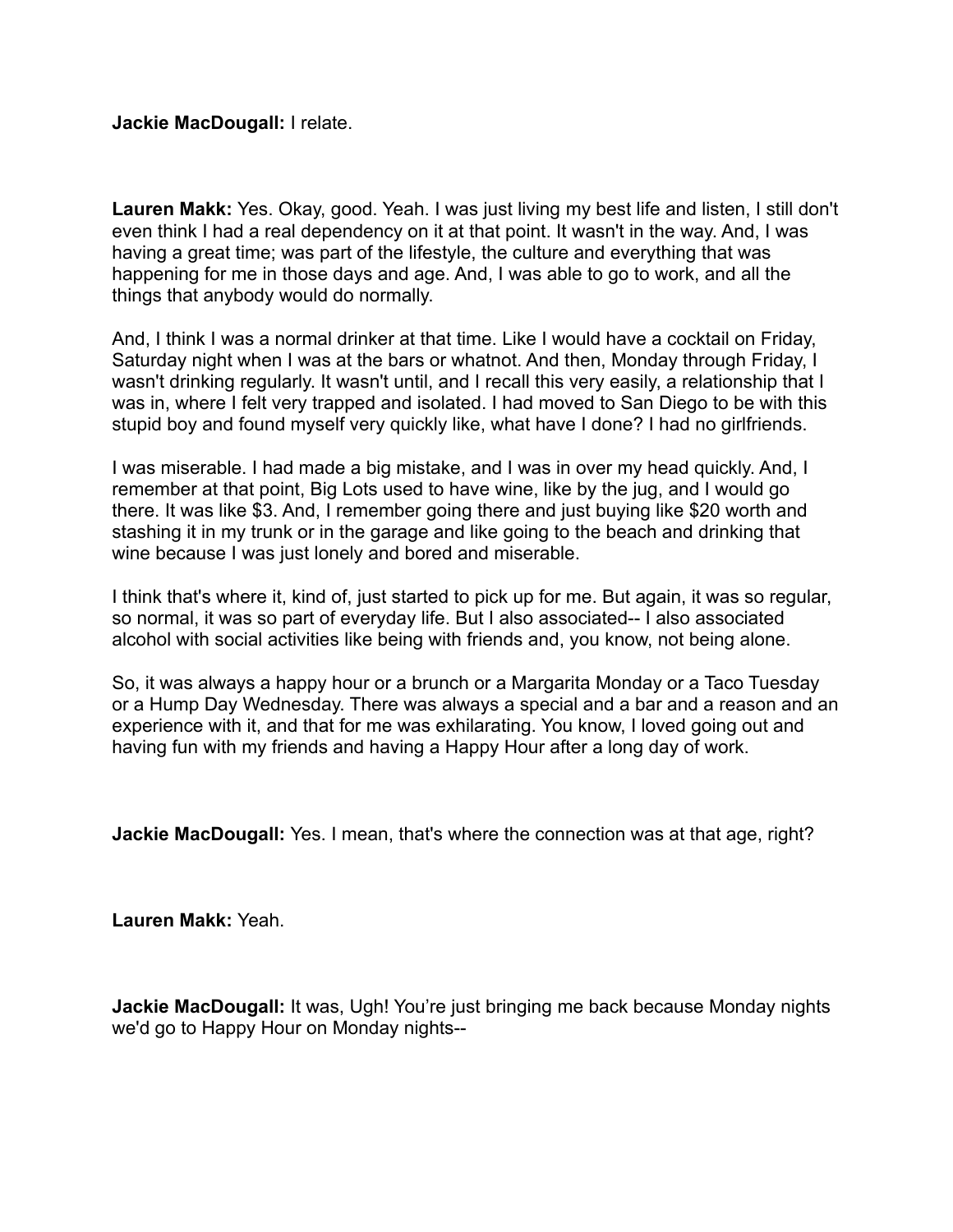**Lauren Makk:** Yeah.

**Jackie MacDougall:** -and Barney's Beanery in LA and just like--

**Lauren Makk:** Yes.

**Jackie MacDougall:** Throw back

**Lauren Makk:** Margarita Mondays, Tuesday one special. I can tell you every place in town.

[laughter]

**Lauren Makk:** They know me too. You know, it was just my, like-- It was just so much fun. You'd meet cool people, and you'd have a good experience, and maybe you'd meet a cute boy, you know, go home. [laughs]

**Jackie MacDougall:** Yeah, yeah. Without bars, I don't think I would've dated in my 20s.

**Lauren Makk:** Exactly. Exactly. It was like the Tinder of the times, you know? It's just what I did, and I loved it. And you know, it always-- The thing for me was I never had a DUI. I never got in trouble. It was never, in standing in my way, at least, for what I thought. You know, I had never, got me in trouble. So, it was like, why is this a problem?

**Jackie MacDougall:** Right. Right. You were working, you were doing your thing.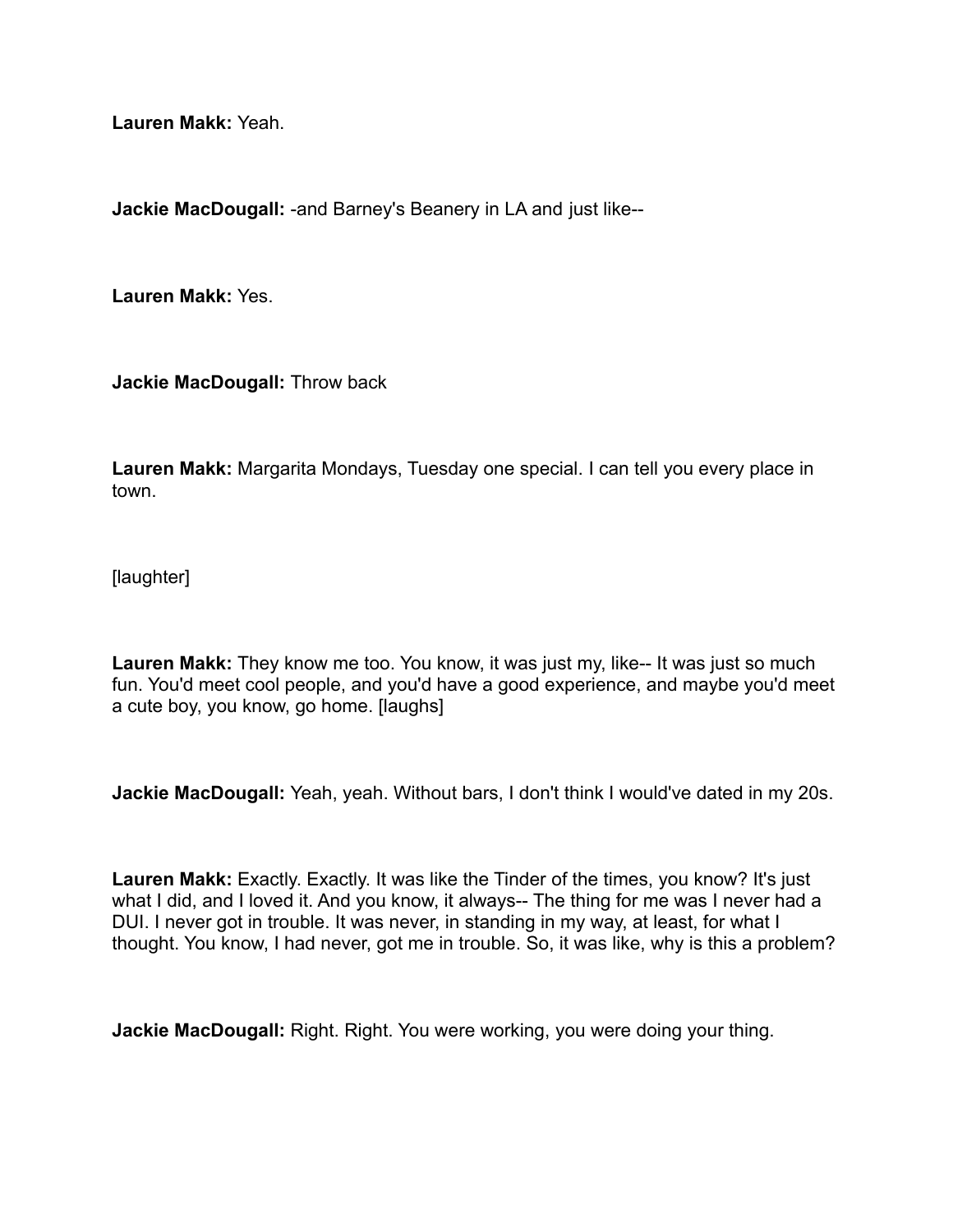**Lauren Makk:** Yeah.

**Jackie MacDougall:** When did you start to go, 'Okay, I want to do on-camera work. I want to be Lauren Makk?'

**Lauren Makk:** Oh sure. Well, actually, I had been doing, I had done *Trading Spaces* prior to that relationship. And so, that was my very first show ever. And, let me explain, going back professionally, I was working for a model home merchandising firm straight out of college, which we did all of the models for those big builds when you'd see a new neighborhood being built--

# **Jackie MacDougall:** Yeah.

**Lauren Makk:** -in Southern California and Nevada, we'd do all the models, you know, you'd tour those first three houses with the flags hanging out in front. And so, for us, that was, I designed those in a firm back in LA. So, when the housing industry started to burst probably in around 2005, 2006, of course, all the models were not being built any longer.

And, I started recognizing some of the junior designer getting let go, and I thought, 'oh boy, I'm next.' Right? Like, that's happening for me. And so, I remember I had this sidekick phone, the one that swiveled around, you remember the first one with the internet?

**Lauren Makk:** Yes. Yeah.

**Lauren Makk:** I'm really myself, honey.

[laughter]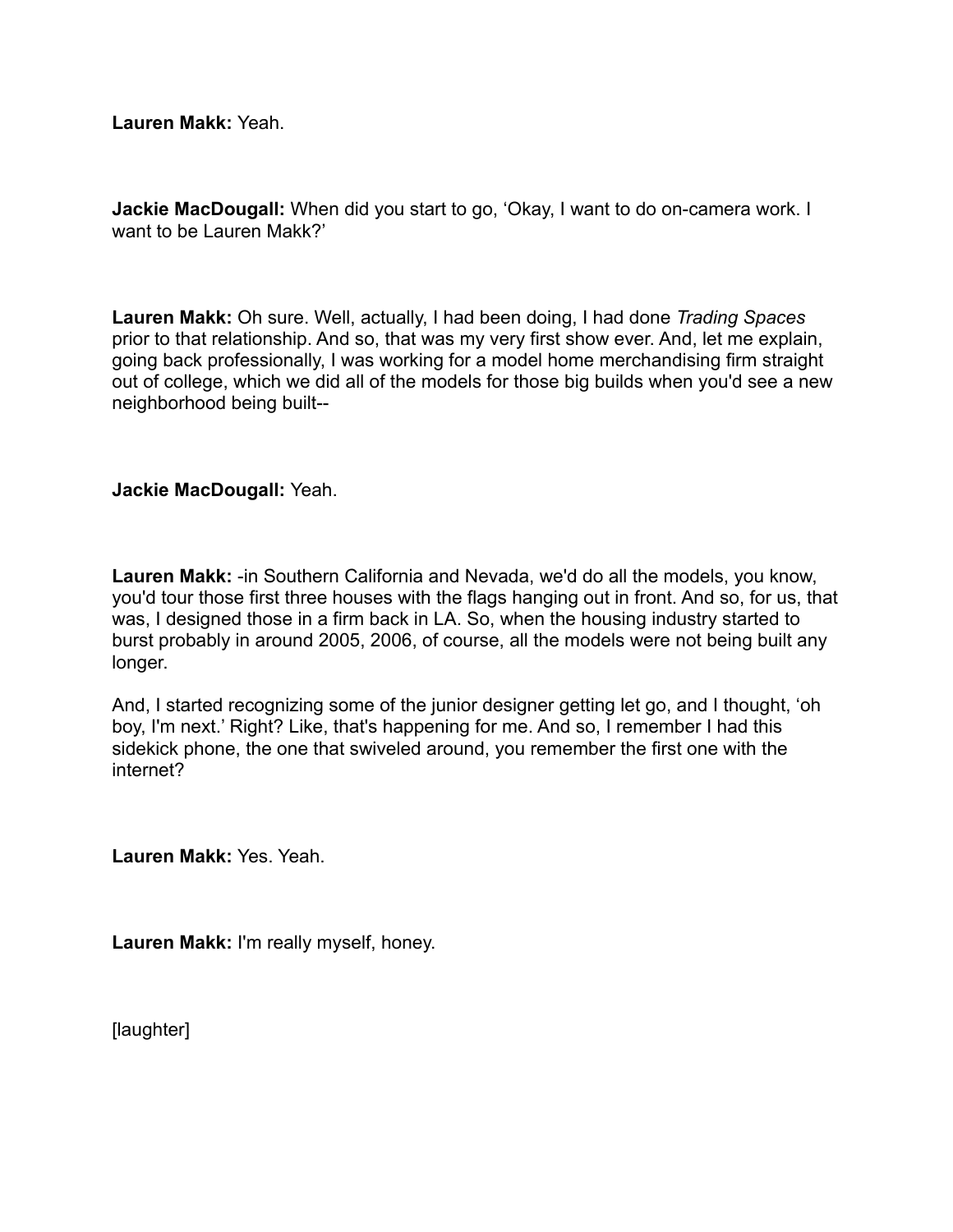**Jackie MacDougall:** Hey, I'm 51, so you're good. You've got-- I'm got a few years on you.

**Lauren Makk:** Fair enough. So, I had this sidekick phone where I remember sitting in my car on a lunch break, looking at Craigslist, which is also antiquated website for, it was like the classifieds of the time. And, I was looking for a job, and I just typed in 'interior designer', and an opportunity to audition for a *Trading Spaces*, like television show came up. So, I said, you know what? I got all this great portfolio of all of my work that I had from my model home designs.

And, I just was like, let me just see what happens. I've never done television before in my life. That wasn't my goal. But I went down there, and I killed the interview. I killed the audition. And so, that's how that started for me, I got-- It actually turned out to be *Trading Spaces*, which was a huge show at the time. It was like the biggest Design Show. This was before HGTV and all of the other network that do that.

**Jackie MacDougall:** Yeah. I was a fun.

**Lauren Makk:** TLC. Yes, exactly. A Saturday Special on TLC, you know? And so, I auditioned, got the show, and that was my first ever television show. So, I did that for three seasons and it was great, but then they canceled the show. And it was like, 'okay, here's the end of that show? There's the end of that. A whole experience for me. What does that look like?' And so, I was doing some minor little-- I went back to what I knew best, bartending at a hot night club in LA, because I could make \$1,000 a night, you know, and drink, which you don't want to do that, you know?

**Jackie MacDougall:** For free.

**Lauren Makk:** And for free, and party with the best people, you know, in the world. I mean, I can't tell you it was so Hollywood, you know? I went back to that, and that's actually how I met the boyfriend that I ended up moving to San Diego to be with. Then I had been removed, so that was like this whole merger of like you know, loss of my career, not knowing what was next. I won't even say the loss, but not having the next step.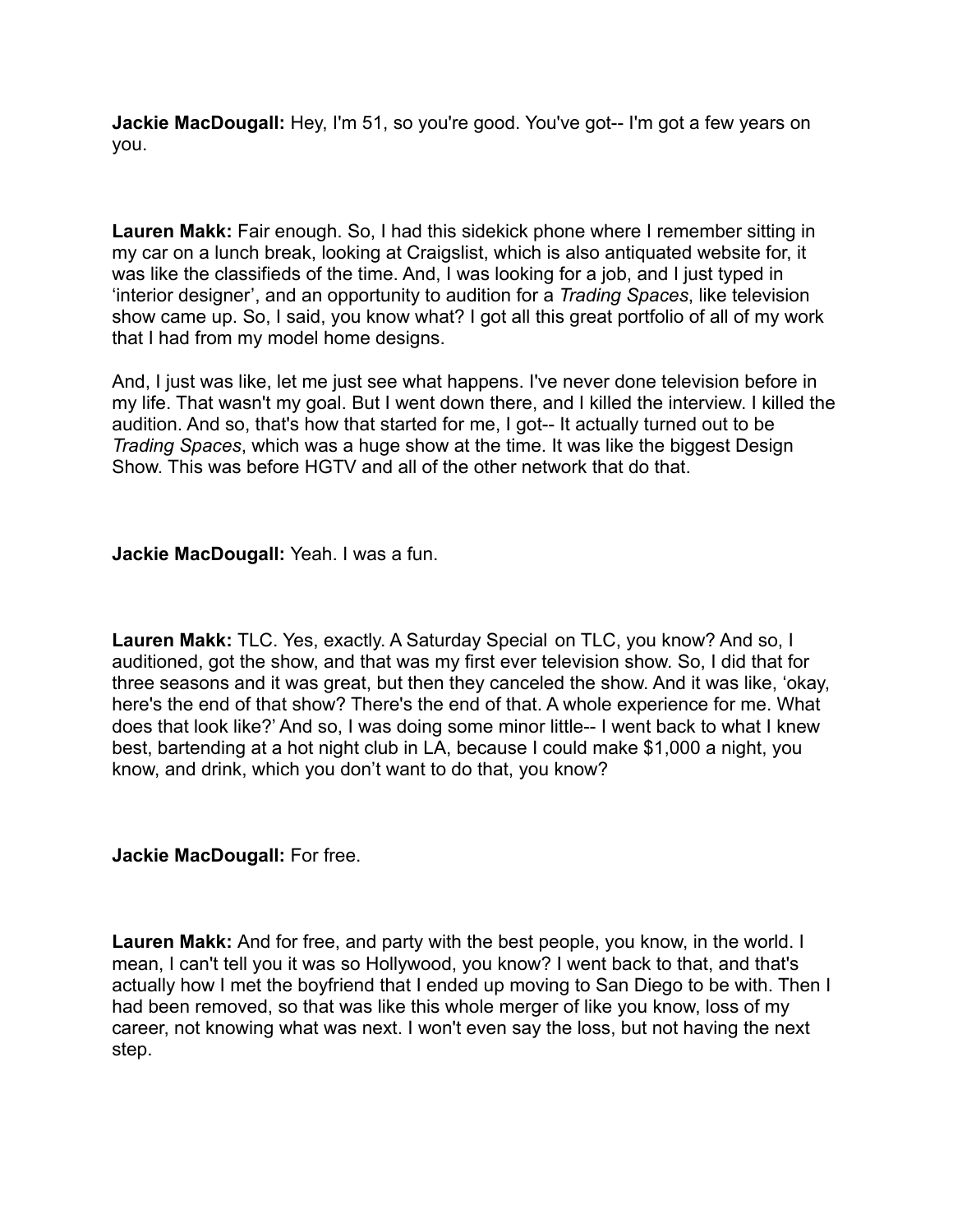And then also, being in this relationship with this person, which is kind of, you know, at the time I thought drinking was fun. So, I didn't associate it with maybe even like grief. I probably just drank so I didn't feel bad about the uncertainness of things. Looking back, I recognized that probably was a main component that I probably didn't, probably ignored or just didn't have the maturity or the language to recognize at the time.

**Jackie MacDougall:** Right. And so, how long did you-- Did you just stay in that? Did it, sort of, implode? Did you decide--

**Lauren Makk:** No, please. I got the hell out of there. Yes. I got out of there one night. I said, 'let pack this all and get the hell out of here.'

**Jackie MacDougall:** Okay, good.

[laughter]

**Lauren Makk:** I took my butt back to LA. Yeah, but you know, in that, you know, after that there was a series of other television ups and downs, whether it be a stint on a show that I've moved at Philadelphia and whatnot. But no matter what, steadily, of course, my career was gaining momentum, and that was exciting and fun too. But I have to say that, that gave me another reason to also depend upon alcohol because I was nervous.

I felt yeah, like I was in the wrong room sometimes. I'm a black girl from Oklahoma, and here I am sitting next to, you know, X, Y, Z, you could name any big name and there they were, you know, from politicians to top TV stars, musicians. Like being on FABLife, which was my biggest, I guess, achievement or biggest I'd say name-brand show, which was a Talk Show on ABC as you well know. For are those who are listening, FABLife was a show that Jackie and I fell in love.

**Jackie MacDougall:** That's how we met.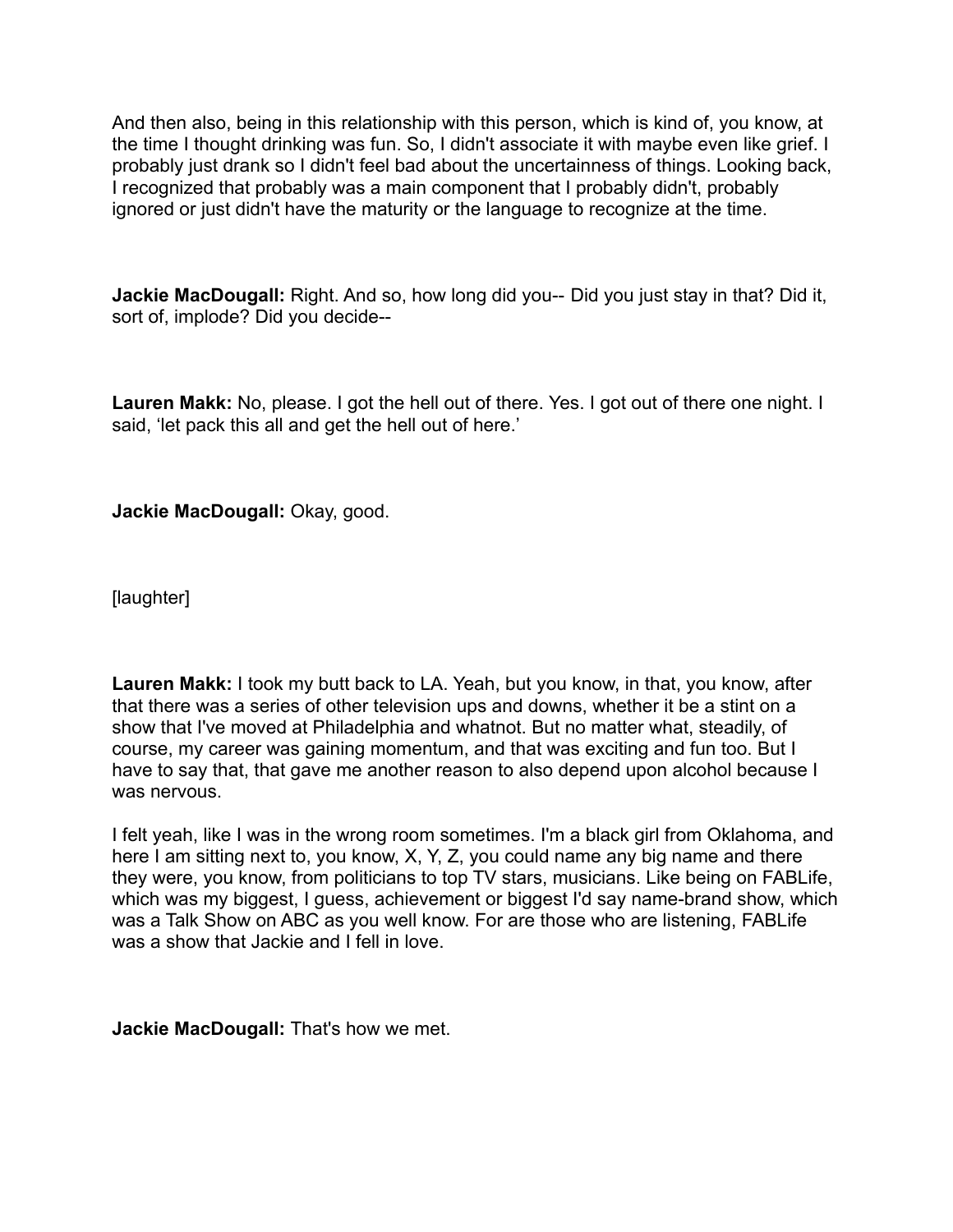**Lauren Makk:** Yes. [laughs]

**Jackie MacDougall:** I was doing promos for FABLife. And, I just remember you had been on TV, but you were also brand-new. I mean, here is a syndicated show next to Chrissy Teigen, Tyra Banks, and obviously, Leah and Joe; but at that point, I had been in this business since-- I started working on TV in 1993, syndication in 1999.

**Lauren Makk:** Wow.

**Jackie MacDougall:** So, like it had been-- I'd been doing this a while. I've worked with a lot of talent, and it was just like, my view was, wow. Number one. I could see your future in front of you. I could see you and I could see Leah and I could see like, 'oh, they've got a future in front of them.'

And, at the same time, I don't know if it was the mom in me or what it was, but I was like, I can only imagine what it feels like to go from what you're doing, working on camera on TV, but now being on TV, and what that might trigger in a person. I didn't know you at all. So, it was really just questions, like curiosity. And so, now that I actually get to ask you, what did that feel like now that like you'd be recognizable or--

**Lauren Makk:** Yeah.

**Jackie MacDougall:** I mean, daytime is, at that time still pretty big.

**Lauren Makk:** Yeah, it really was. I mean, gosh, you know, how do I put this? That was, and still is one of the best and most brilliant experiences that-- I feel so blessed that I get to say that I even did that. Even if it was for a year, I wished it had gone on for 25, like Oprah. [laughs]

But even if it was for one year, it was such an incredible experience to just be able to reach people. What I learned from that show is how not alone I am. I think though that I'm still processing that because I still feel like that's part of what kind of leads to me feeling like I need to depend on something other than myself, whether it'd be food or alcohol or any of the other things that I love to do, like shop. [laughs]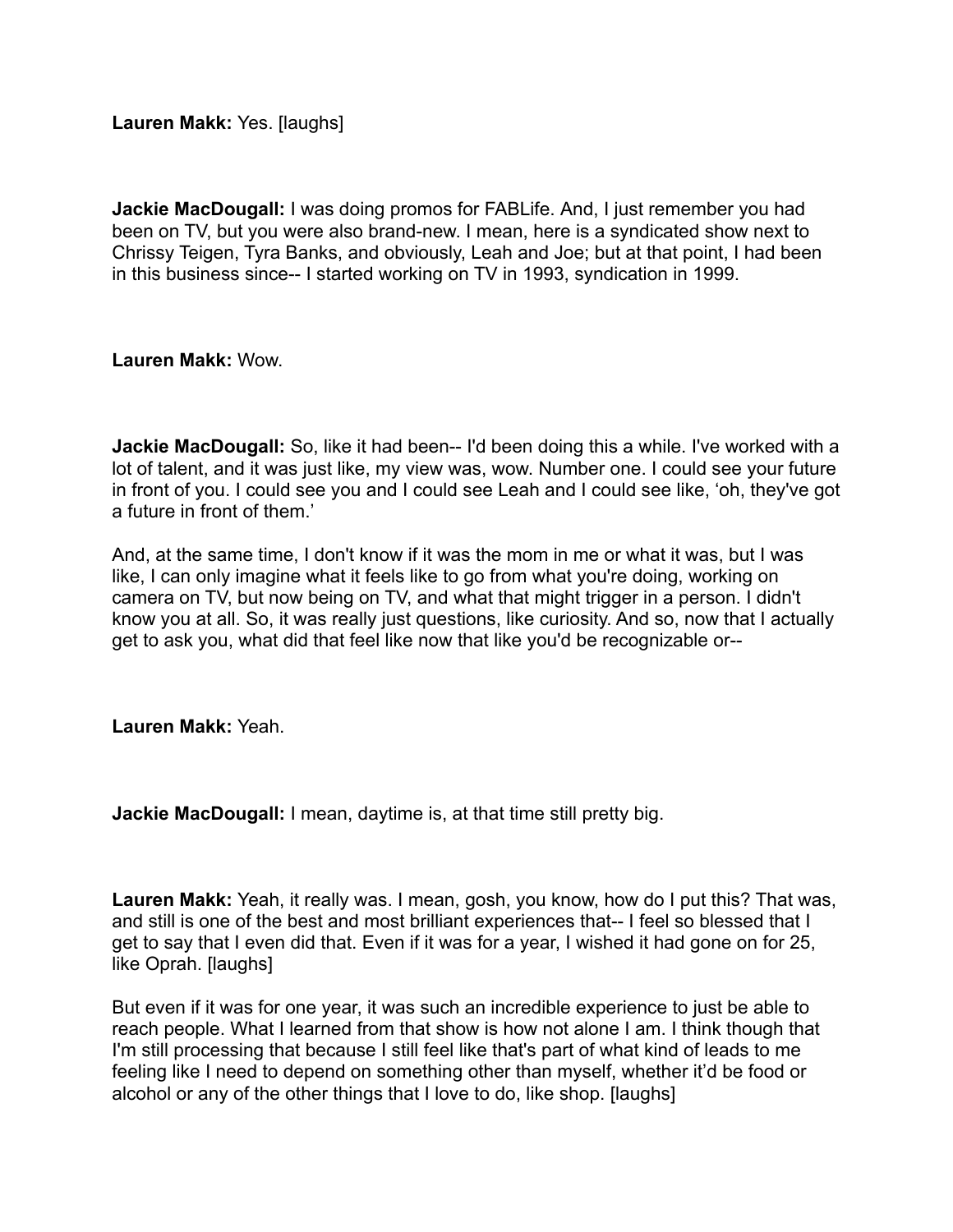### **Jackie MacDougall:** Right.

**Lauren Makk:** Whatever it is, you know, but being on that show, I could say something, and it felt like it was one-dimensional or there was just the audience there. But what I learned was that millions of people were watching it and would relate, and would be like, 'I felt that way too. I experienced that too. I felt like that too.' And, you're like, oh great, ah! It feels so singular because it's just you and you're going through it in that moment, but there was a community that was able to be built based on that.

And, what an experience, boy? As I explained, I'm from Oklahoma City, and there are not a lot of people that get out of that and be able to have a microphone that big. So, it was an incredible experience and still is, there's still some-- There's some great fans that still are friends of mine now on Instagram and from social media, we still talk. It's a high, that's hard to chase, but God, what a ride when you're on it?

And also too, just recognizing that I belonged because there's this something in me or in a lot of, I think regular people who haven't grown up in that business or industry that feel like, I don't fit in here. You're like an Emmy award-winning musician, and I'm just sitting next to you. Like, but those people are just people too. And witnessing that, people like Tyra who's grown up in this industry witnessing her regular humanity was really, really, really cool to see.

**Jackie MacDougall:** Yeah. So, did it contribute to any feelings within yourself about yourself? We talk about imposter syndrome, right? We talk about feeling not enough. Like here you are sitting next to these people who've been doing this for years. Did it trigger any of that? And, did it include alcohol at that time? Like, what did your relationship with alcohol look like when you were on that show?

**Lauren Makk:** I think at that point I did, I don't want to say, I was a drinker every day. I think it was safe to say that like after work, I would go well with my girlfriends and we would have dinner somewhere, and we would have a couple glasses of wine. And like, that was very regular. It didn't feel unusual. I've always had cocktails after work.

I mean, that's just, always it. It wasn't, didn't feel bad. I do know, however, that we went to a big meeting in New York City, ABC flew all of us out to New York City. I think it was, for all of the people who were like advertising on that show.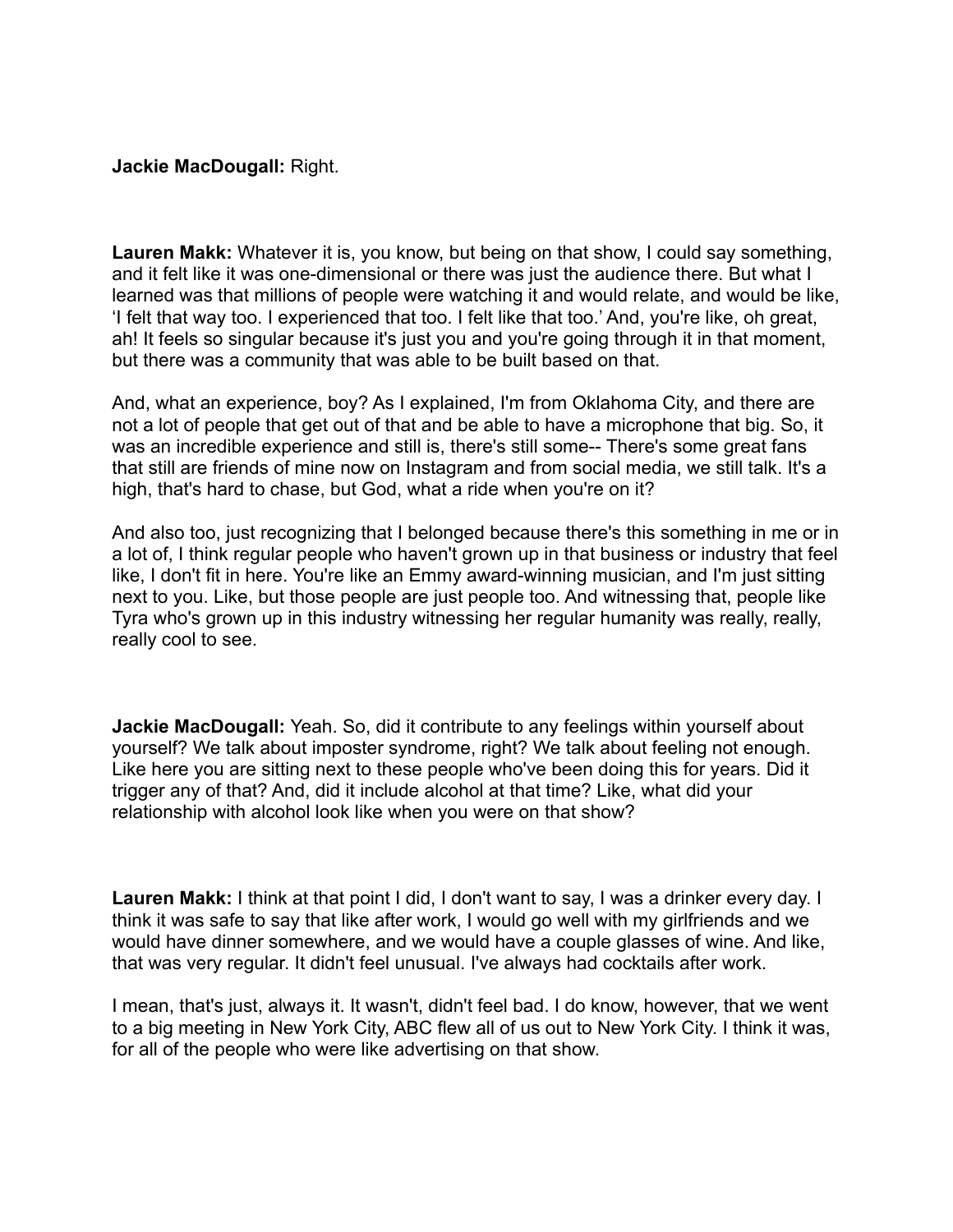**Jackie MacDougall:** On like the upfronts.

**Lauren Makk:** Yeah, like an upfront. And we had had a big party. This is how green I am. I can't even remember the names. We had a big party at the end of the night.

**Jackie MacDougall:** Yep. Yep.

**Lauren Makk:** Tyra and Chrissy Teigen was there, John Legend was there, and Leah and Joe, and I'm sure room full of other people I barely recall, but I was nervous and to calm my nerves, I'm sure I had a couple of shots of *Jack Daniel's* in the hotel while I was getting ready. And I'm certain, I had a couple of cocktails at the party.

It was me and Chrissy and John and, you know, Chrissy was at the time, quite the drinker, and John would participate too. And, they were mine, knew everything. So, you know, I had to have a couple cocktails with them to steel the nerves. And, I also had on some huge platform shoes, which I had no business walking in, honey.

[laughter]

**Lauren Makk:** And, those New York streets were not kind because they were cobbly and wobbly and everything else. And so, let's mix the combination of the three, too many cocktails, the highest shoes on earth and the worst streets ever. So, I'm sure that at the end of the night, I was holding on to someone for steadiness. Okay?

**Jackie MacDougall:** Yeah.

**Lauren Makk:** Needless to say, it wasn't interpreted as if all of those three things existed. It was interpreted back on Monday morning in the headquarters that Lauren was drunk and needed to be dragged out of the club, and there could be an intersection of all of those truths, [laughs] you know?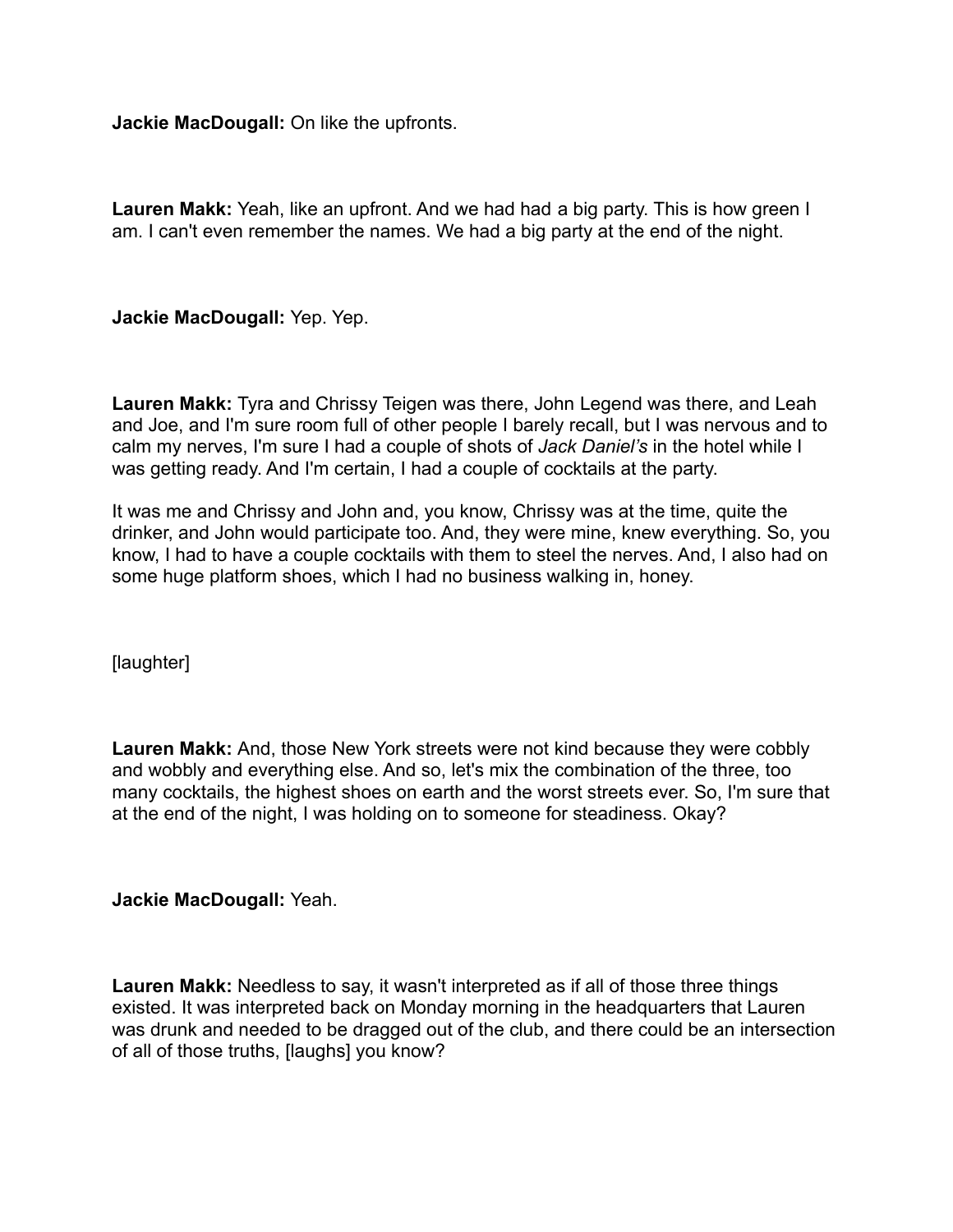I had a conversation in a meeting with some of the executives who warned me, 'listen, this lifestyle will chew you up and spit you out. And, it's important to not take it overboard when you're in a meeting or a special space where people are, where all eyes are on you.'

And, when that meeting happened, I remember sort of being like, 'well, my shoes are wobbly and Chrissy was doing it, why can't I?' And, you know what I mean? All of the other excuses, but none of those things mattered, you know? And that person who had that conversation with me is my dearest friend, Jill Mullikin-Bates, who--

**Jackie MacDougall:** And, also one of my closest friends. Right? [laughs]

**Lauren Makk:** Whom I have actually attributed so much of my success in sobriety to her because I didn't pay attention to her words then, but I didn't forget them. And she said, "You're not Chrissy Teigen. Okay? You're Lauren Makk. And, you're meant for more. And, you have to be aware of who's watching."

And she's like, "I'm telling you this because I want you to be the best you can be. I want you to see you win." And, it was very maternal. It was very loving, but it was very direct. And, at the time I was like, 'yeah, yeah. Okay. Note to self, don't drink in public.' [laughs]

**Jackie MacDougall:** Right.

**Lauren Makk:** Or put your ass on some flats. [laughs] Okay?

**Jackie MacDougall:** Maybe both.

**Lauren Makk:** All three.

[laughter]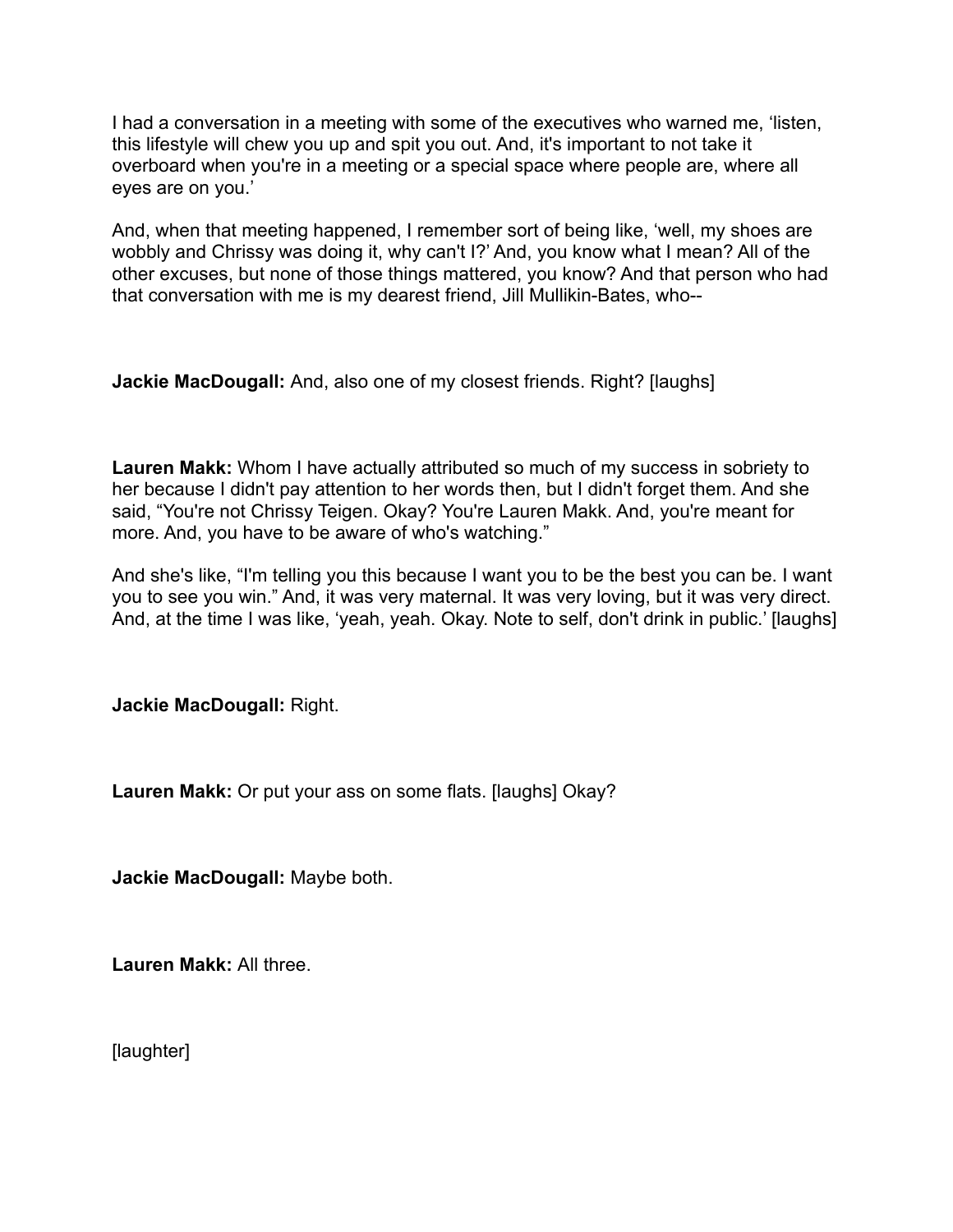**Lauren Makk:** But more importantly, I have taken that and now I really hear her message and that is people are watching you; and what someone else can do, that's on them. You need to be, stay in your lane and watch yourself and do what you got to do for you. And, I called her when I became sober and I thanked her. We continue to talk often, but I always tell her, there's a milestone in my sobriety.

I always let her know that she's a reason for it because she was loving and kind and very honest with me in times when people probably felt they couldn't be as honest; and I appreciate that, you know?

**Jackie MacDougall:** Wow.

**Lauren Makk:** But interpreted that then as like, 'Hey girl, calm down. It was, you know, I wasn't drunk. I wasn't as drunk as I could be.' [laughs] You know?

**Jackie MacDougall:** Right. Right. You're like, you have not seen anything yet.

[laughter]

**Lauren Makk:** Exactly. Exactly.

**Jackie MacDougall:** You have no idea how much I could party. Yeah.

**Lauren Makk:** Watch that. Oh, my beer.

**Jackie MacDougall:** Yeah, exactly. I could totally relate to that. Yeah. On January 19th, 2016, FABLife was canceled, but in a surprising turn of events, that was not Lauren's greatest concern.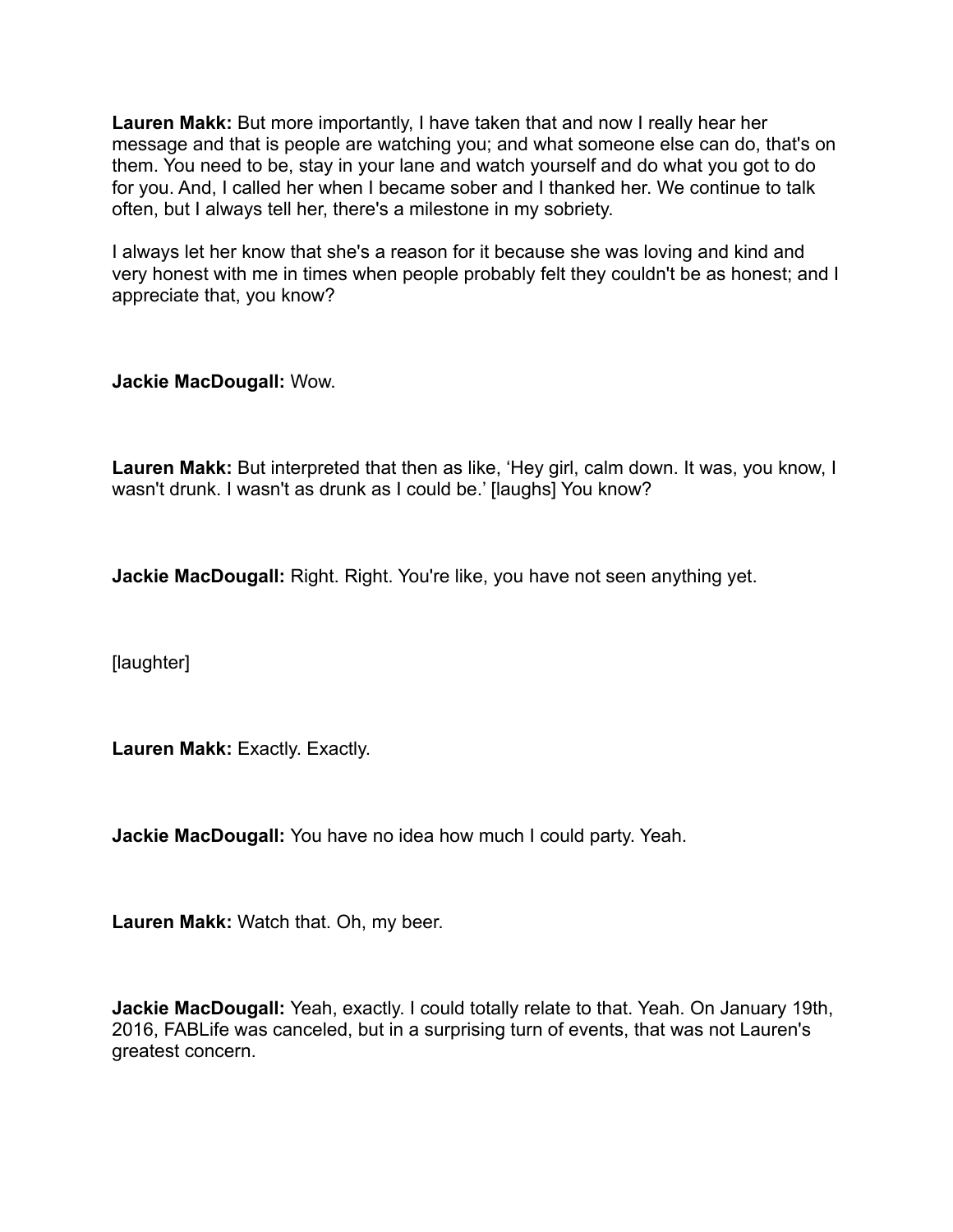**Lauren Makk:** I had, at the time, a boyfriend, a very like non-important boyfriend. He was just somebody that liked to take me to dinner and tell me, I was pretty enough. That was enough for me. Food and compliments, carry on.

[laughter]

**Jackie MacDougall:** Where do I show up?

**Lauren Makk:** Yeah, exactly. And so, he was a guy that, I wouldn't even say dating. Like I said, I let him take me out to dinner and tell me I was cute. That was around, you know, the holiday time. So, right after the holidays, we came back to FABLife, and we found out that we were not getting picked up for Season Two. And, that was, say, like a Monday; and that Thursday, I found out that I was pregnant. [laughs]

**Jackie MacDougall:** What a week?

**Lauren Makk:** What a week, honey?

[laughter]

**Jackie MacDougall:** Oh my goodness.

**Lauren Makk:** Yeah. And so, needless to say, I had a new focus to really concern myself with post the show. Coincidentally, that person, my son's father caught me at a weak moment during that holiday season, you know, and during a few wine late in Christmas Eves, that's how I got pregnant because it only took one good time for he and I to conceive. And so, that was my new focus.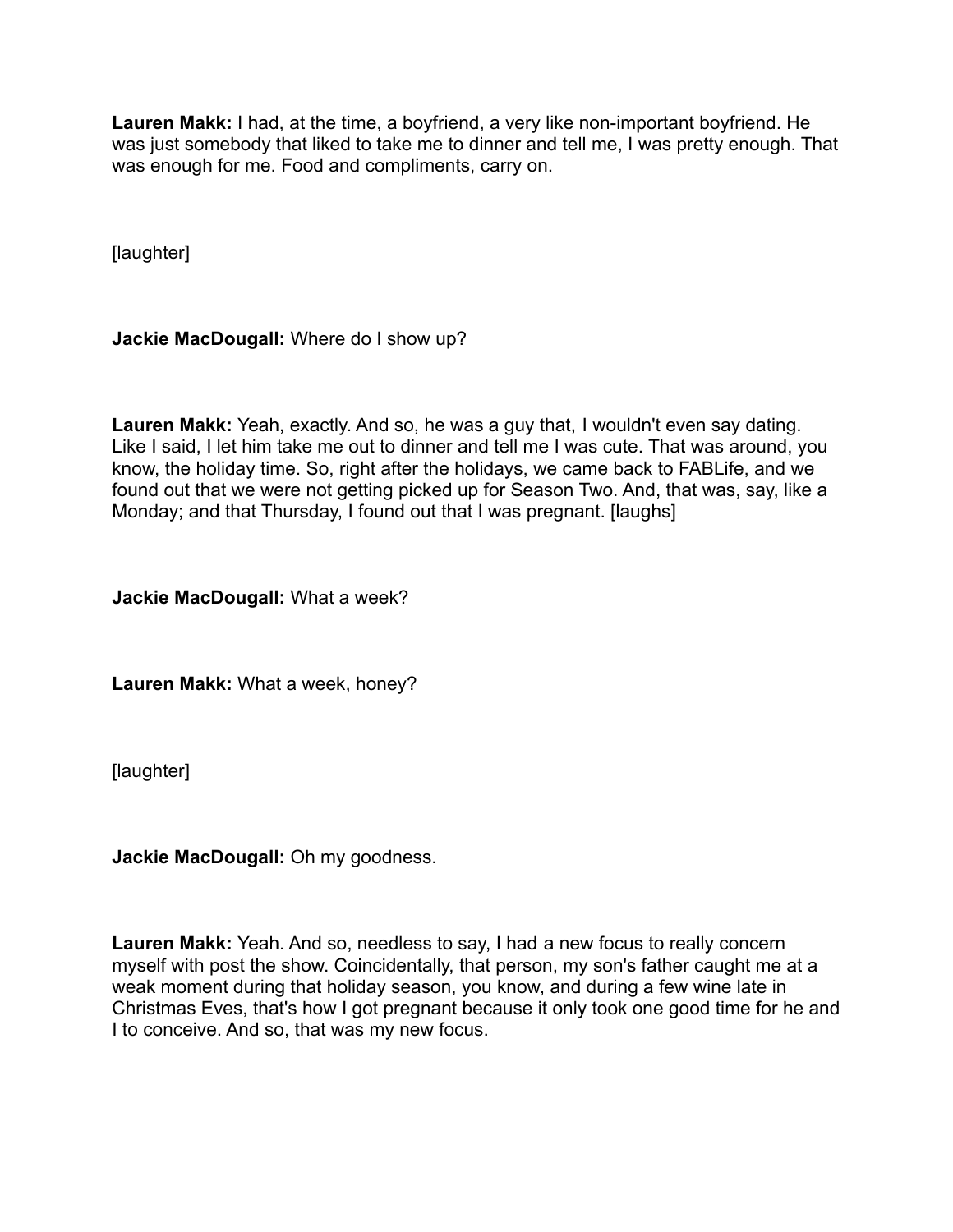**Jackie MacDougall:** So, losing the show, wasn't the greatest thing on your mind at that time? I assume, you had a life.

**Lauren Makk:** That's correct. That's correct. No, it was not. Yes, I had quite a lot ahead of me. And you know, I really thought that some of the fuel of that show, I would instantly go into something else that was just as big. And, it's been a challenge to find something in that same level of, I don't even want to say success because there's been great successes. I just would say there's nothing been quite like that level. You know, that was a big level to get to.

**Jackie MacDougall:** But also, daytime 2015, 2016. I mean, there's still daytime shows on, obviously successful, but at the same time, I think we were in that intersection of like more cable, more digital, more--

**Lauren Makk:** Streaming. Yes.

**Jackie MacDougall:** Yeah. So, I think FABLife was one of those things where they were like trying to hold on to daytime and like spend all this money and have these big budgets and all this stuff going on, but the audience was changing.

**Lauren Makk:** Yes, it was.

**Jackie MacDougall:** And so, I don't know that there will be, my prediction, we listen to this back in 2030, right? [laughs]

**Lauren Makk:** Right, right.

**Jackie MacDougall:** I don't know that daytime, like, I don't know that that's where it's going to be.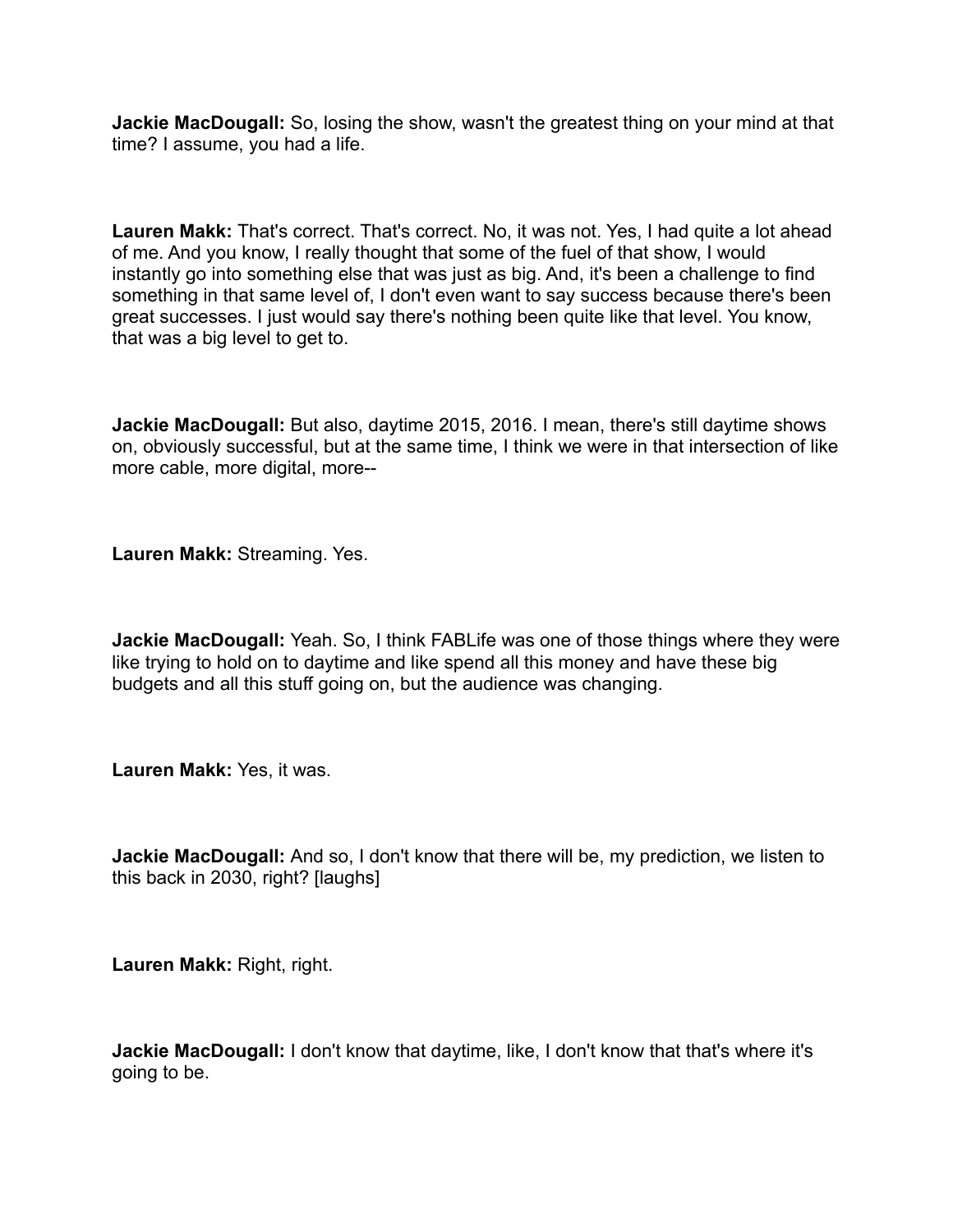**Lauren Makk:** I agree.

**Jackie MacDougall:** And so, where is the next big thing, is a great question, but so--

**Lauren Makk:** Podcast, hello? Of course, duh.

[laughter]

**Jackie MacDougall:** You know, you're pregnant. How did that-- By the way, you can tell me anything you don't want to answer or--

**Lauren Makk:** Sure.

**Jackie MacDougall:** -edit it out, but like, how did that look at your drinking? Were you just-- Was it easy to just stop? Did you struggle? What did pregnancy do?

**Lauren Makk:** Yeah. Pregnancy was, that's interesting that-- This is where it like gets, I I'll be very honest because that's what my intention for this whole experience of being with you here on this podcast is about pregnancy, for me was not, stop drinking. Okay? Pregnancy for me was, one glass of wine, like my doctor said, it was okay. Or like I could read on the internet, you know?

I am in a lot of guilt about that looking back because God, that should have been an indicator then that there was a bigger thing happening here, but it was like, I think a lot of moms-- I mean, so many people would be like, 'oh girl, my mom drank six martinis when she was pregnant with me, you'll be fine.' And then, it would be like, oh, we could have one glass of red wine.

It was like this sort of like negotiation about how much you could do versus, 'Hey, why don't you just give yourself a break for nine months? Can you just take a time-out for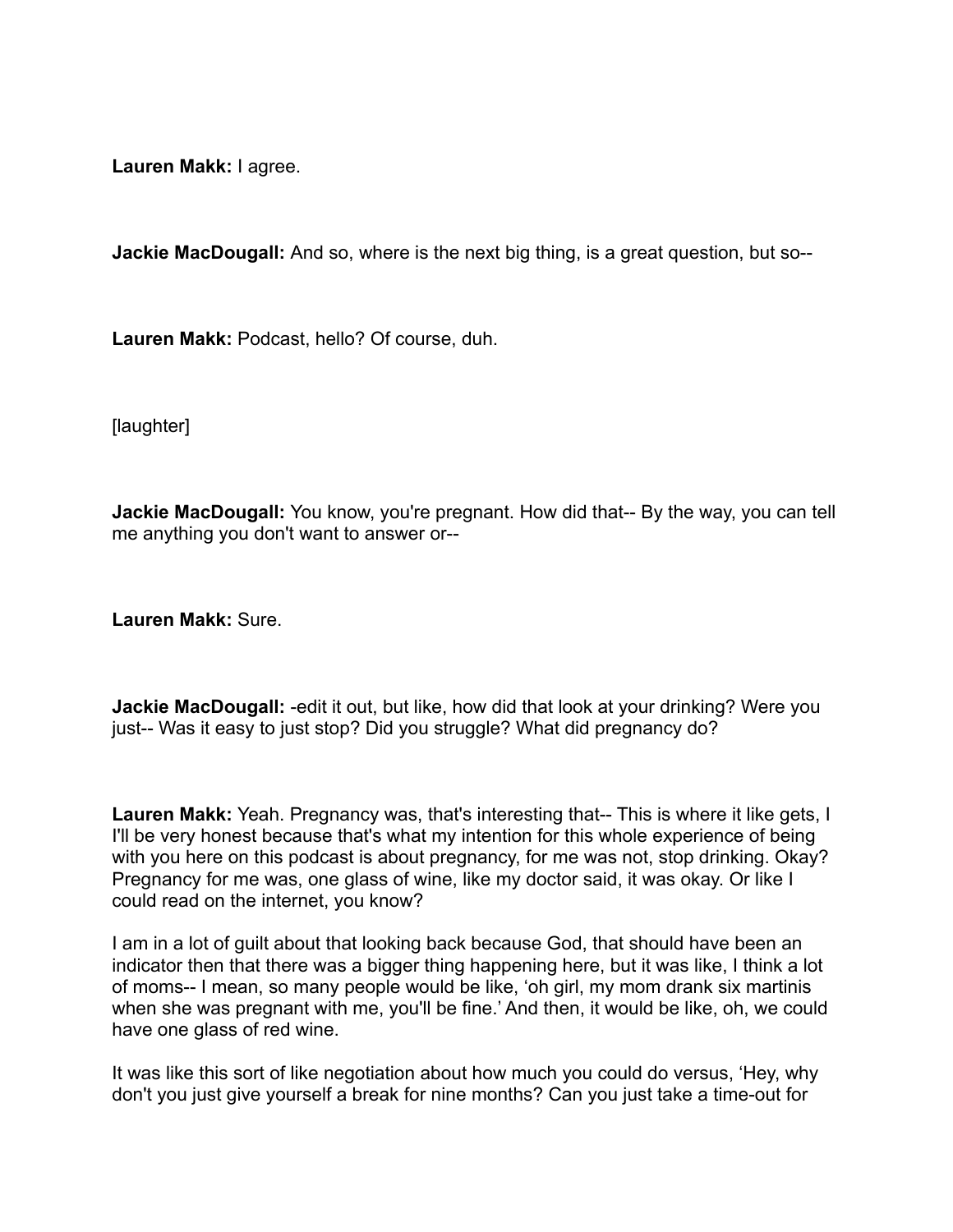nine months? Can you just do that?' And, I do recall feeling inconvenient to be pregnant because it was slowing up my lifestyle, which was fun and going out. I could say that I definitely had a glass of wine. I didn't take it to the max like I used to, which was a bottle or two or a jug from Big Lots.

[laughter]

**Lauren Makk:** But I would have a glass of wine, you know?

**Jackie MacDougall:** Yeah. Yeah.

**Lauren Makk:** And like, for me, if I had a wine spritzer, that was me, I could have two of those because it was just that whole aspect of being social and wanting to like, like I said, just cure the disease of the-- You know, I was listening to your podcast recently, and one of your guests was said mentioning how they take five minutes out of their day and just be with themself.

And I thought, 'huh, I could do five minutes.' And then, as I sat there thinking more and more about, I thought, 'I don't think I could do five whole minutes of just sitting there.' I would feel and insignificant, or that I needed to, I could have been doing, I could have gotten this thing checked off my list in five minutes.

And, why would I just sit here for five minutes or-- You know, what's going on and check my Instagram. I haven't posted something. Let me see what so-and-so is talking about, let me read the news, let watch the news, let me do these dishes. Like all of these things in my head, sitting with myself, even in those five minutes, I would shame myself.

And so, I think, and that's now through therapy and healing, I'd still find a little bit of discomfort in those five minutes. So, imagine being unconscious and unaware of all of the generational shit, all of the personal feelings I had, and then loss and everything else. I don't know if I--

**Jackie MacDougall:** Yeah. And then, pregnant just lost your dream job.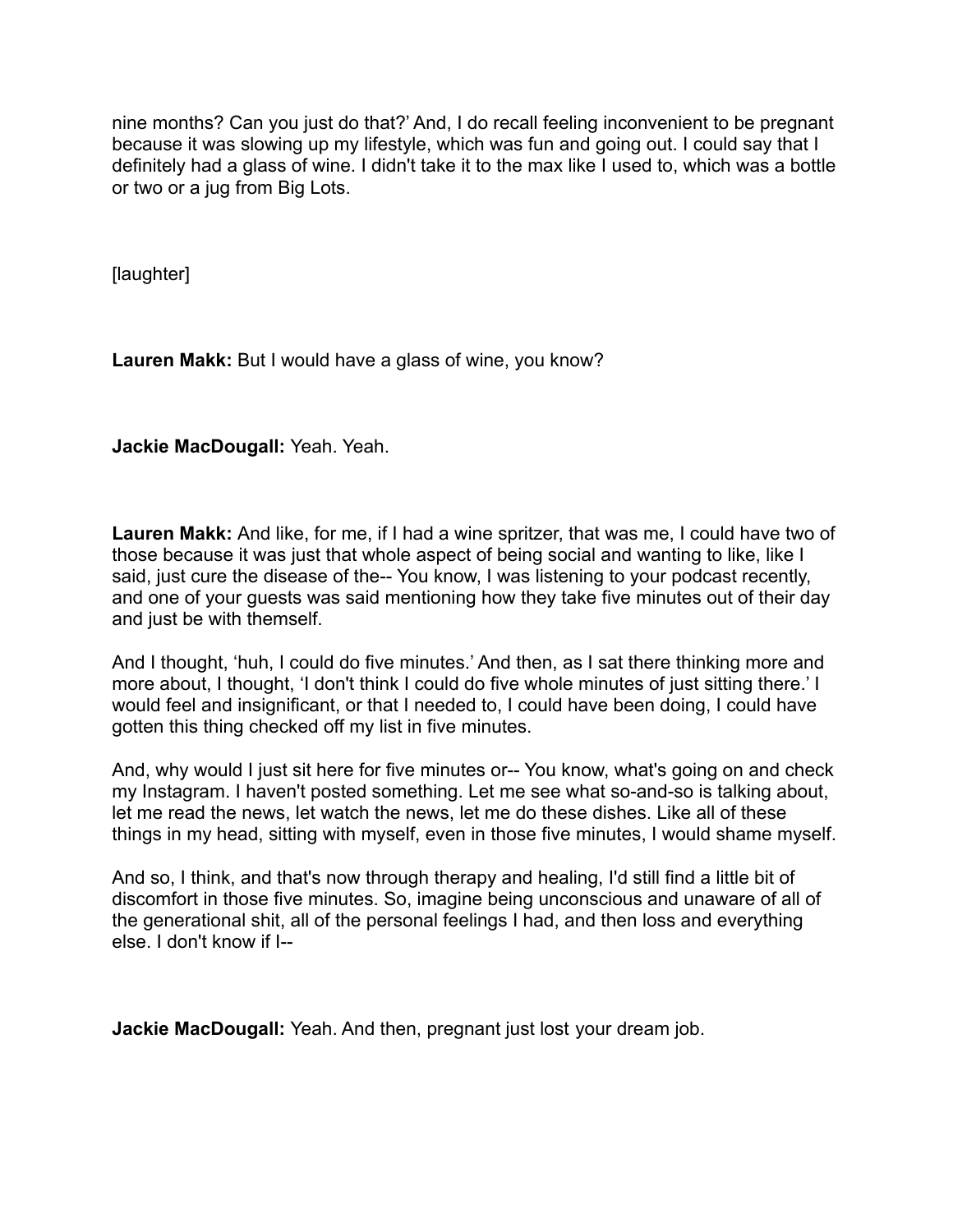**Lauren Makk:** Right.

**Jackie MacDougall:** And single, I assume.

**Lauren Makk:** Yes, I was single. I mean, we were together and dating, but yes, not married and definitely, and still like, 'what the hell have I done? I got pregnant by a man I knew up for a month, and I'm having his baby. And, I got no job. Yes. And, I got a mortgage that's insane.' You know what I mean? And then, I'm like, doing it all on my own. Yeah. That was a lot of that. And, you know, but all--

**Jackie MacDougall:** Without the ability to go to your crutch.

**Lauren Makk:** Absolutely. Don't forget that I had all of the perfect reasons to drink at that time. You know, I was like, this is it. And so, I remember when Preston was born, the first thing that I said was like, bring me some *Jack Daniel's*. I wanted sushi and *Jack Daniel's*. I wanted a cocktail and food, [laughs] my two favorite things, right?

And again, I remember even reading in the mom blogs, like when you're reading like, you know, all the things that they-- There's all these blogs and the girls would say, I had my husband bring me a bottle of wine and a Turkey sandwich in the hospital. And, I was like, 'oh yeah, okay, I got my whole list of what I want, like a last meal,' you know?

**Jackie MacDougall:** Yeah.

**Lauren Makk:** It was my first meal.

**Jackie MacDougall:** Permission.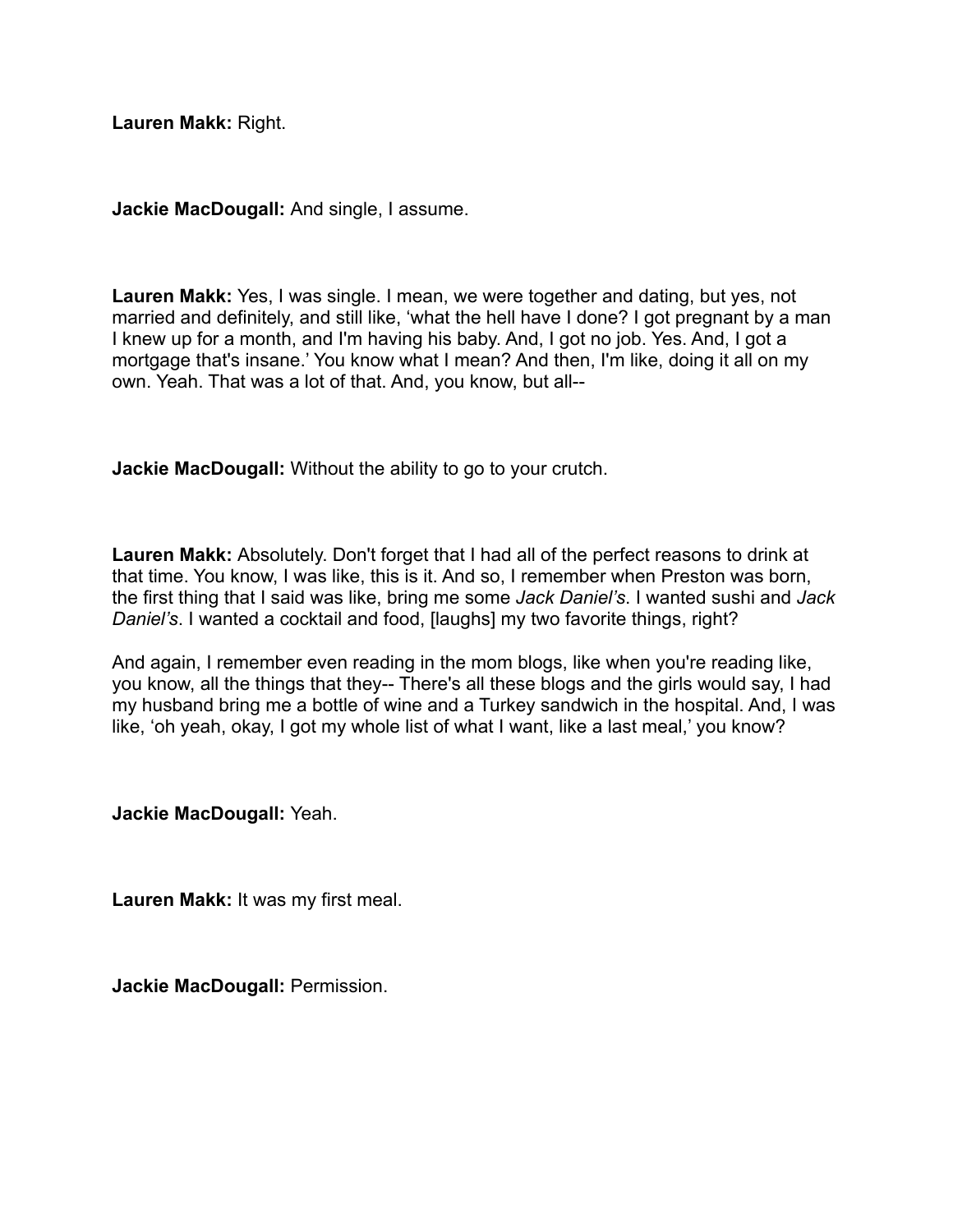**Lauren Makk:** Exactly. And, a green light. And so, I remember that and like, it was just like right back where I started from, thank you. Here we are. My good old *Jack Daniel's* and Dr Pepper was my disgusting combination of drinks. [laughs]

**Jackie MacDougall:** But you didn't think at that point still like that there was much of a problem.

**Lauren Makk:** No.

**Jackie MacDougall:** So, where do you think it was that you were like, 'oh, maybe this is not serving me?'

**Lauren Makk:** Right. So, there's a lot of that.

**Jackie MacDougall:** Let's fast-forward. The pandemic has hit and Lauren is nine months pregnant with her second baby, her son born less than two weeks after the world shut down.

**Lauren Makk:** I had the baby and came home, and now everything had stopped. And, I had every reason on earth to drink anxiety, depression. I would think a little mild version of depression. I was never diagnosed, but I'm definitely, I was certainly sure I was depressed because everything that I had lined up for that year financially was wiped off the table.

**Jackie MacDougall:** Oh wow.

**Lauren Makk:** I have two kids that I'm raising and responsible for. And so, when I was drinking before to have fun and to engage and to be social, all of that was gone and now is just drinking at home alone, like a lot of people. And now in 2020, you can get it delivered. I'm not hurting anybody. I'm not driving around. I'm not out here in these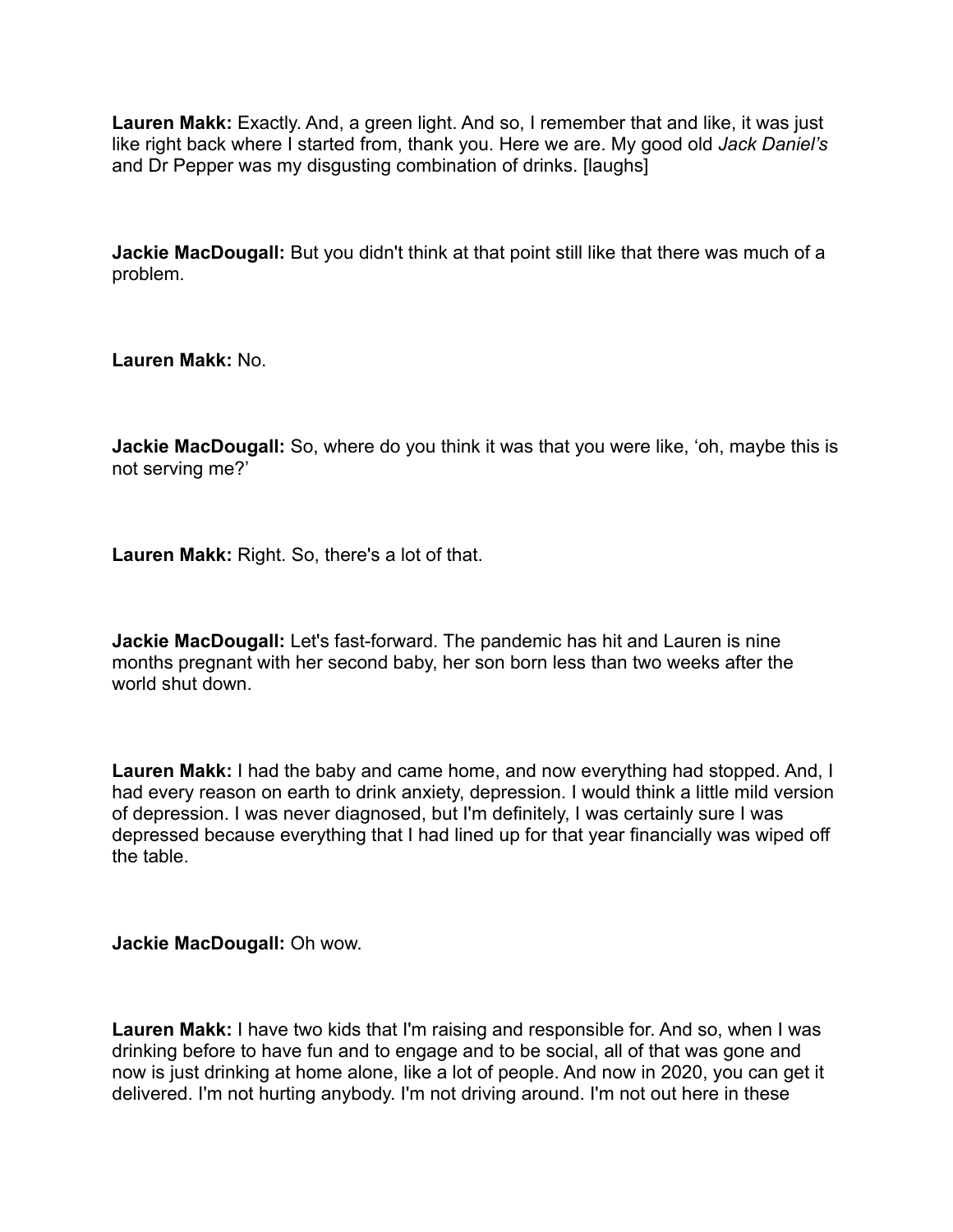streets. Like now it's like a whole other thing. And, it turned from being this really fun, exciting, exhilarating experience to something a little bit more sinister and dark and sad.

And, that's not ever the reason why I picked up drinking, I picked up drinking because I wanted have fun and be with the cool people and like be pretty and beautiful and smart and funny.

**Jackie MacDougall:** Party Lord.

**Lauren Makk:** Yes. But you know, you're always the party girl until you're not. I was a 38-year-old sad drunk, and I was not a 21-year-old.

**Jackie MacDougall:** With two kids.

**Lauren Makk:** Yeah, with two kids. Right. I didn't realize that initially, I was just drinking at home, like everybody was. It was kind of like the funny joke in the world that everyone's at home drinking.

**Jackie MacDougall:** Yeah. Yeah.

**Lauren Makk:** It had now become like, even more cool thing to do, was drinking at home because everyone was doing, we're bored as hell and scared as hell and anxious as hell. And you know, I think everyone can relate to that.

**Jackie MacDougall:** And, the messaging from the culture was very much like wine, and you could have wine anytime. I mean, it was the pandemic, you could have wine at noon if you wanted to.

**Lauren Makk:** Exactly.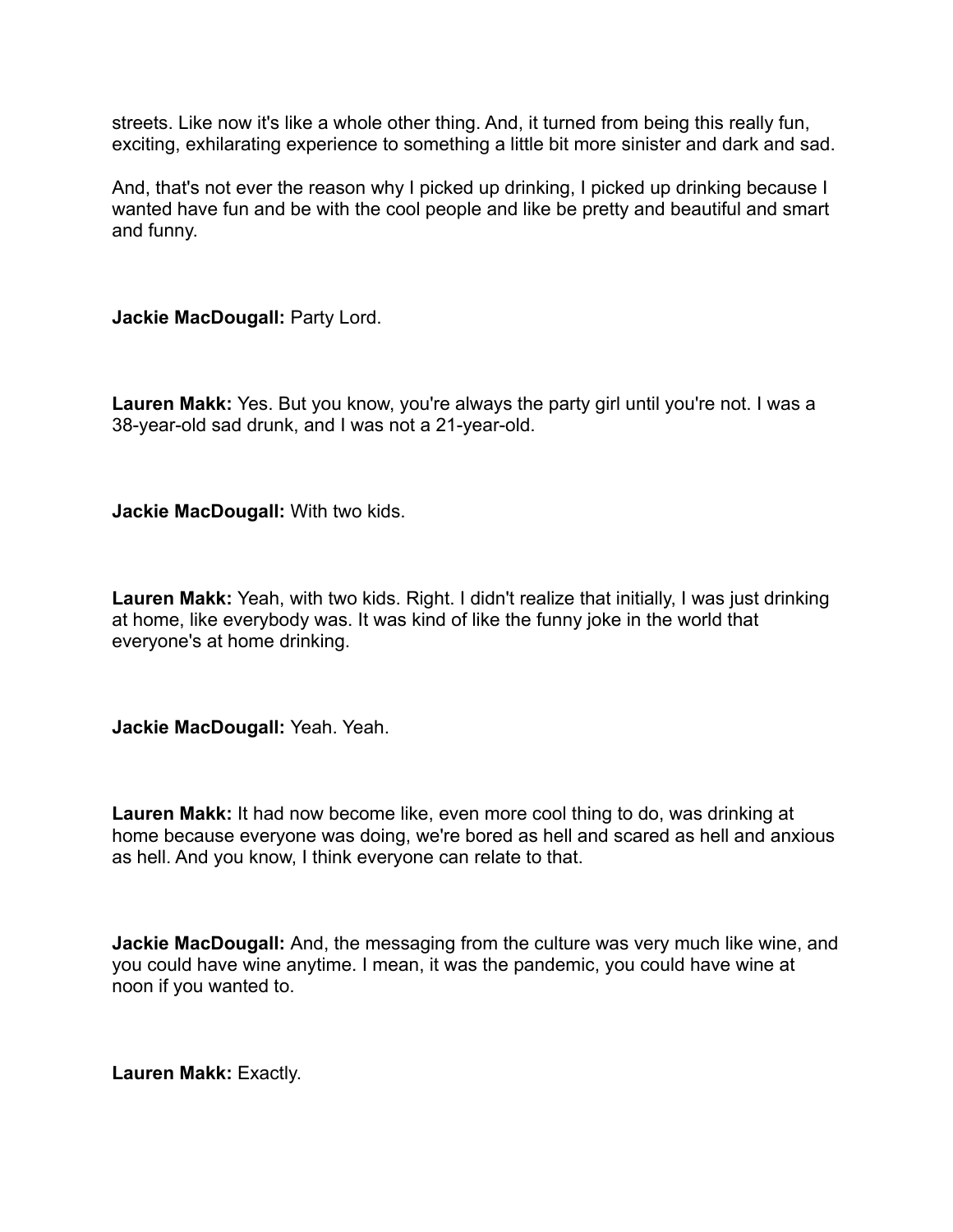**Jackie MacDougall:** There were no more rules, right?

**Lauren Makk:** There were no rules.

**Jackie MacDougall:** And so, we'll get into it, the whole attitude of 'mommy juice' and all that bullshit--

**Lauren Makk:** Oh yeah.

**Jackie MacDougall:** -that's out there, but especially in a pandemic. So, I can imagine, that it doesn't feel all that off because look, it's the messaging out there. The world is like, it's okay.

**Lauren Makk:** Everybody's doing it.

**Jackie MacDougall:** You have a free pass.

**Lauren Makk:** Yeah, please. It kind of like leveled the playing field for everybody too. So, we were all broke. We were all sad. We were all discouraged.

[laughter]

**Jackie MacDougall:** Right?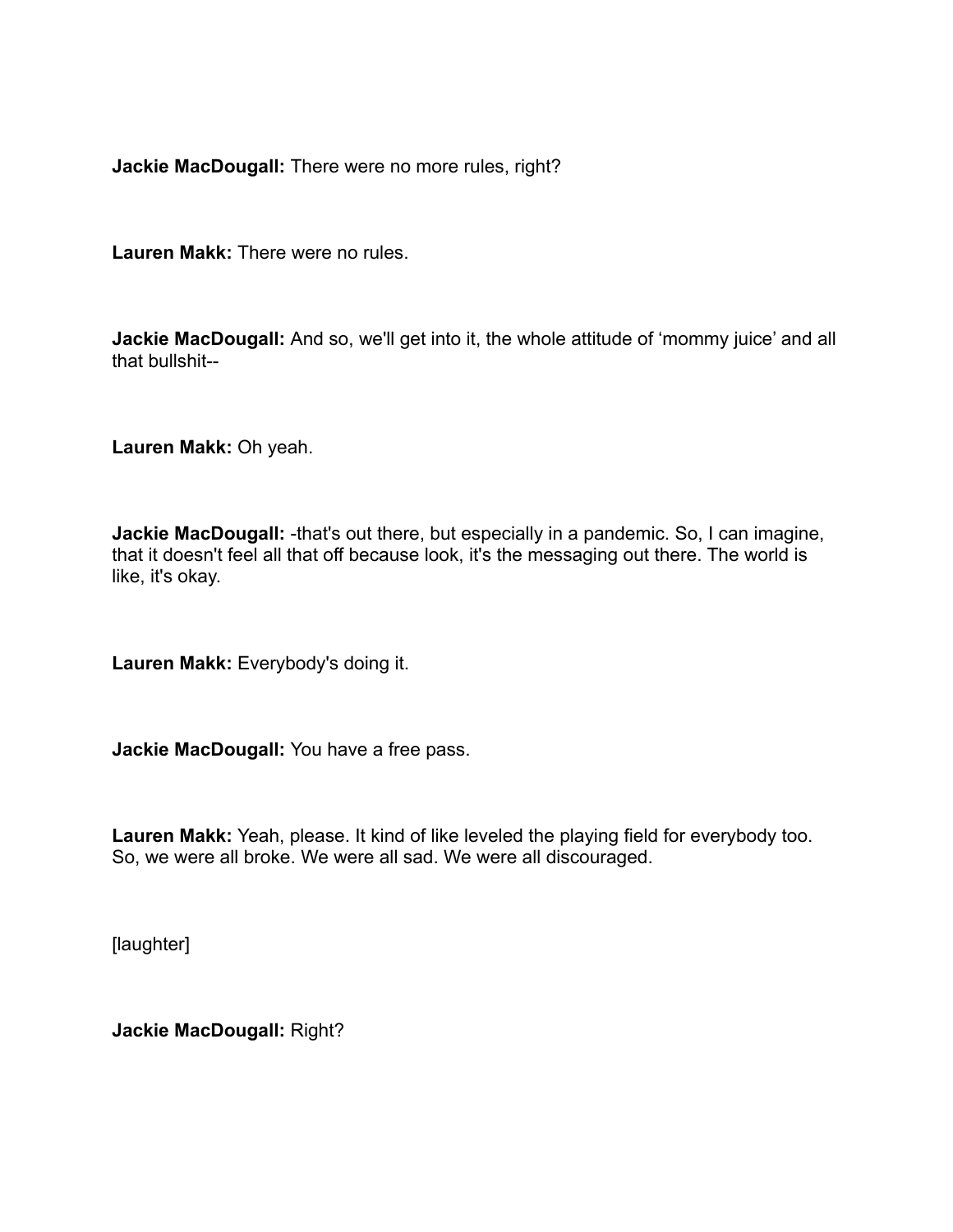**Lauren Makk:** Yeah. So, I was like, drink up.

**Jackie MacDougall:** Yeah. Cheers!

**Lauren Makk:** Cheers! Finally, you know what I mean, was the one thing that we could all agree, and we would get together and have Zoom drinking parties. Don't you remember, everybody would be in the Zoom?

**Jackie MacDougall:** I do.

**Lauren Makk:** Yeah. You just sitting there drinking wine, talking shit and laughing with somebody who was in Timbuktu. Yeah. It was beautiful. It was actually quite lovely to be really honest with you.

**Jackie MacDougall:** Yeah.

**Lauren Makk:** It's fun, it really was.

**Jackie MacDougall:** I agree.

**Lauren Makk:** But there were also moments where it wasn't. It was like sitting in a shower, drinking, crying, you know, and it's like, 'This ain't that. This ain't what it used to be.'

But what really changed for me, was a moment that I also think that a lot of people can relate to, and that was betrayal. In 2020, my two children and I, we moved to Nashville to be with my second son's father, who's now my husband. We were together, not married but engaged. It was Cinco de Mayo, and it was a Taco Tuesday. And, I was with my girlfriend, my neighbor, we were up at noon because why not?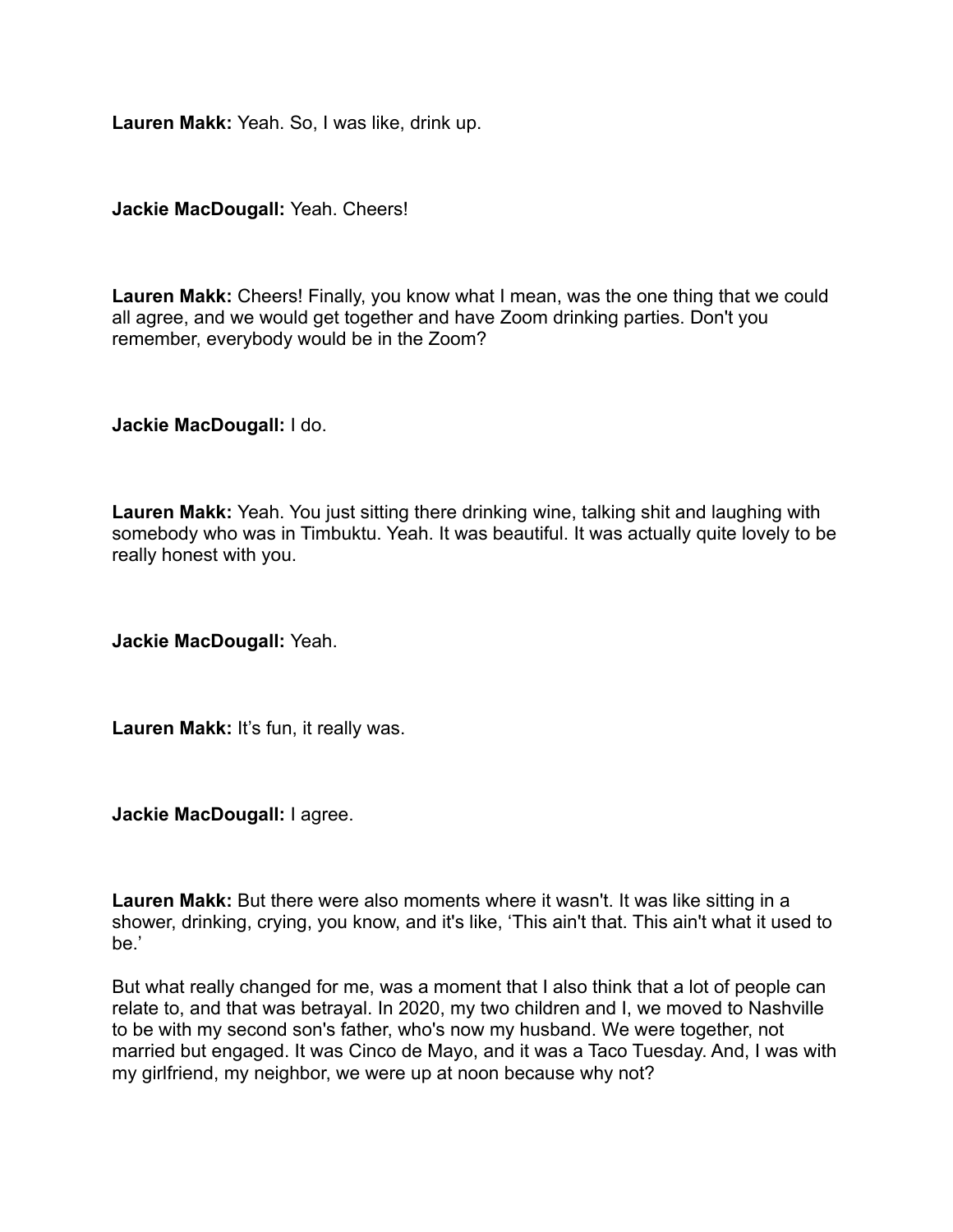It was a reason to drink. It was Cinco de Mayo, and I don't know what it was-- Well, I do know what it was. It had to be a power higher than me, I say. And, out of nowhere, I just had this instant feeling. I remember where I was sitting and what I was doing, I was drinking in my margarita' and I had this instant power said, "Your partner's not being faithful to you."

And, I was like, huh, that's interesting. But it was a voice that I couldn't quiet down, and it had come out of nowhere. I'd never suspected him of being unfaithful to me. And so, through a series of events, I came home and you know, started investigating because that's what I'm good at, honey. I really need to be in the FBI.

[laughter]

**Lauren Makk:** I started a full-fledged investigation out nowhere. I don't know, again, what inspired this, and found out that it was true that he hadn't been faithful to me. It wasn't like some girl he was seeing-- Well, actually it was, but it wasn't like it was-- It was just sex, according to him, which I don't know why that maybe felt better or worse, I don't know. I'm still processing that part of it too.

**Jackie MacDougall:** Yeah. Yeah.

**Lauren Makk:** However, what I do know in that moment was that same voice that told me to trust my instinct was also telling me that if I picked up a cocktail that I was going to end up in jail before the end of the day, because my personal self was saying, 'oh my God, something's wrong. I'm having a bad. I need to have a drink.'

And, something bigger than me said, "You put that drink in your mouth and everything is going to shit," because I was going to kill that woman and I was probably going to kill him too. And, I mean that with sincerity, I don't mean I'm saying it as a cute little quip. I was going to kill her.

I have watched enough *Dateline* [laughs] and enough, *20/20* to know how everybody else does it wrong, and I was going to do it right. And, the rage and that intensity was so unfamiliar and scary to me that I knew that putting any amount of alcohol on top of that, was going to add something way worse.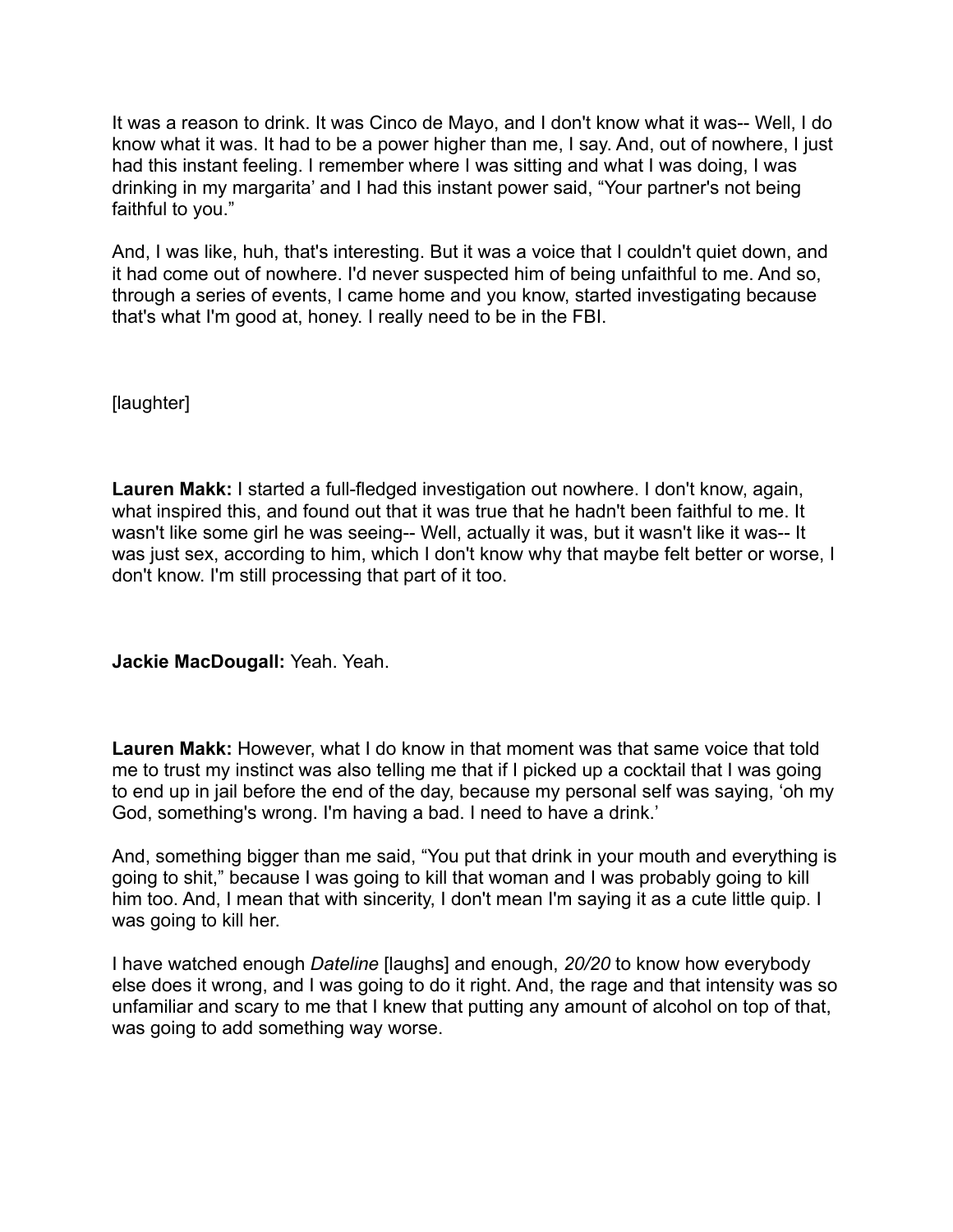**Lauren Makk:** And, I thought, I'm not going to let somebody take me away from my kids. So, I left Nashville, to be honest with you, I was a little bit out of control at that point so I don't recall exactly how long but long enough to get my head together before I had to come back home.

I was so intensely angry at him because we had gone through all of this therapy together to change our relationship and to rewrite the narrative and to be this family for our children, and here he was being duplicitous, right? He wasn't doing what he said. He needed this comfort. And, of course, and I want to give some grace to him, let me be really clear. My partner had an addiction as well.

He was a sex and love addiction, which he is now experiencing his own sobriety on and recovery. Yes, exactly. I was so angry with him for doing that to me and knowing damn well that we were doing all of these things to get better and to be more conscious because our actual therapy is called Conscious Relationship Therapy.

And then, in that same moment, as I'm so mad at him, I think to myself, 'Well, are you conscious? You're not.' I have my own addiction. I'm completely drunk from probably three o'clock until I pass out at the end of the day, you know? I had to stop and sit with myself about that because I'm so mad at him for having this thing, this secret, this addiction, this thing that he wasn't clearing up.

But I know good and well that I have now started to sneak a beverage or checkout. I'll just say check out. I was checking out too, you know? And, I recognized that if I don't start checking back in, if I hadn't, if this was out of control for me and I wasn't checked in with this, then there's probably other places in my life that I'm checked out of that I'm not aware is happening.

If that could not see that happening in my own space, then where other places is that happening? And so, I did get really still. I was meditating one morning, and I was so agitated. I didn't know like how to be in my home, around him, with my children. I was just so like out of control in my own body. I recall I was sitting right next to my home bar, wanting another drink, but I didn't even-- At that point, I didn't even want another drink. I almost needed it. Like even there were days when I didn't want to drink, but I still felt like I had to.

**Jackie MacDougall:** Yeah.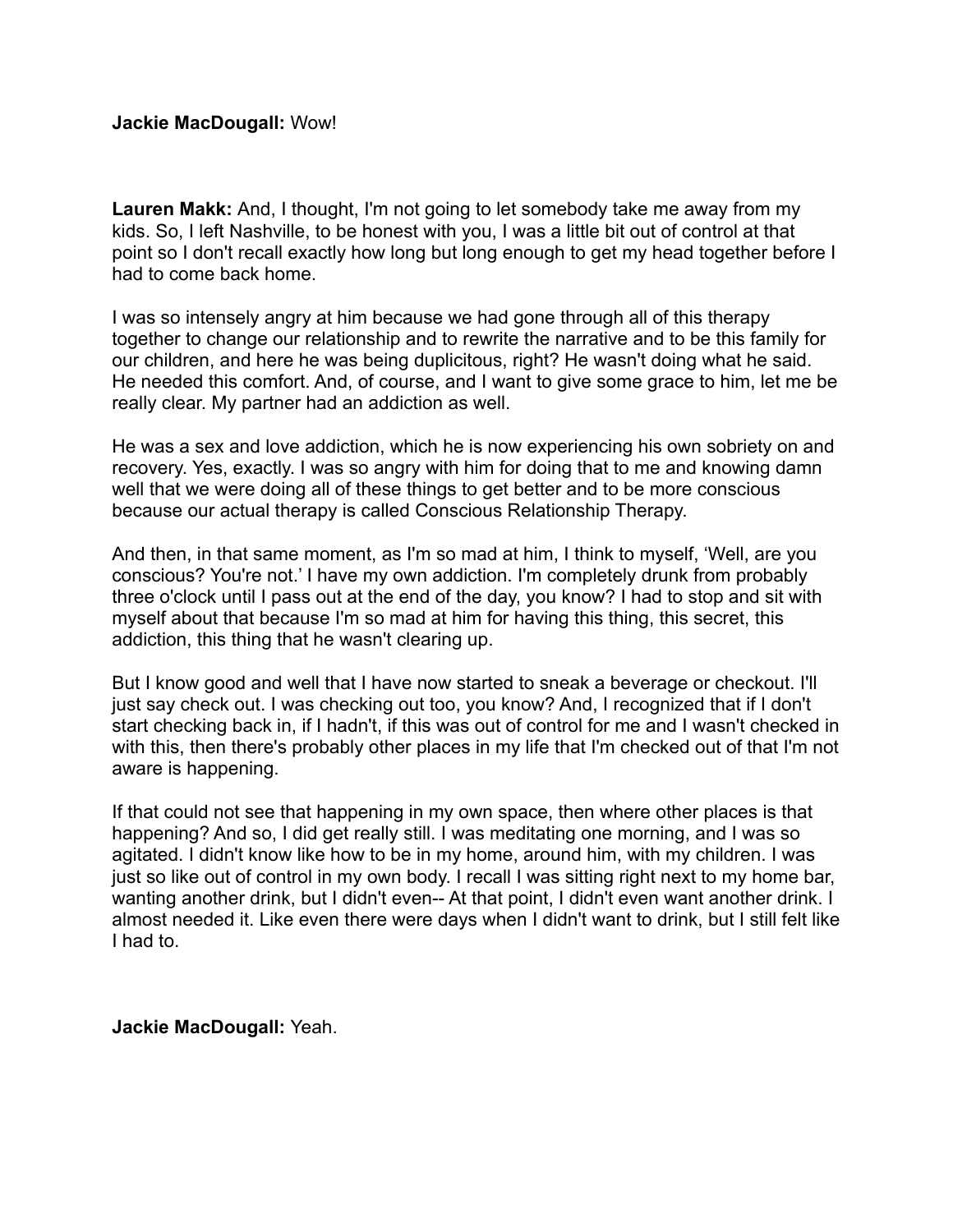**Lauren Makk:** I remember even like, about to pour the drink and I was like, 'I don't want this,' but I felt like, Ugh, I was still doing it anyway.

**Jackie MacDougall:** Your subconscious is like, 'but this is what we do, Lauren.'

**Lauren Makk:** Yeah.

**Jackie MacDougall:** Pour it. Pour it.

**Lauren Makk:** You'll feel good.

**Jackie MacDougall:** It'll make everything better.

**Lauren Makk:** Exactly. 'You don't feel good, you should have a drink.' And I'm like, 'no, but this drink is not going to make me feel better.' And then, I was like, 'It is. I'm going to do great.'

**Jackie MacDougall:** Right. Right. It's like the devil and the angel, right?

**Lauren Makk:** Yeah. I sat there and I was like, I just gave it to God. And I said, "Okay, please, help me. Just help me, help me." I remember saying, "Please, just help me." And, I remember this voice. It was clearer than anything I've ever heard in my life. And, it said, "How do you expect me to help you when you can't help yourself? Like, how do you expect me to use the gifts I'm giving you if you're too numbed out, too checked out to even use them?"

And, I was like, 'oh, right, right, right, right, right.' So, that day I was like, fuck. [laughs It was like so loud and clear. I couldn't even not say that I had heard it because it was so clear. It was so evident. Like you have really found yourself in this position where you are like planning a double homicide on one side of your brain, but in the other brain, like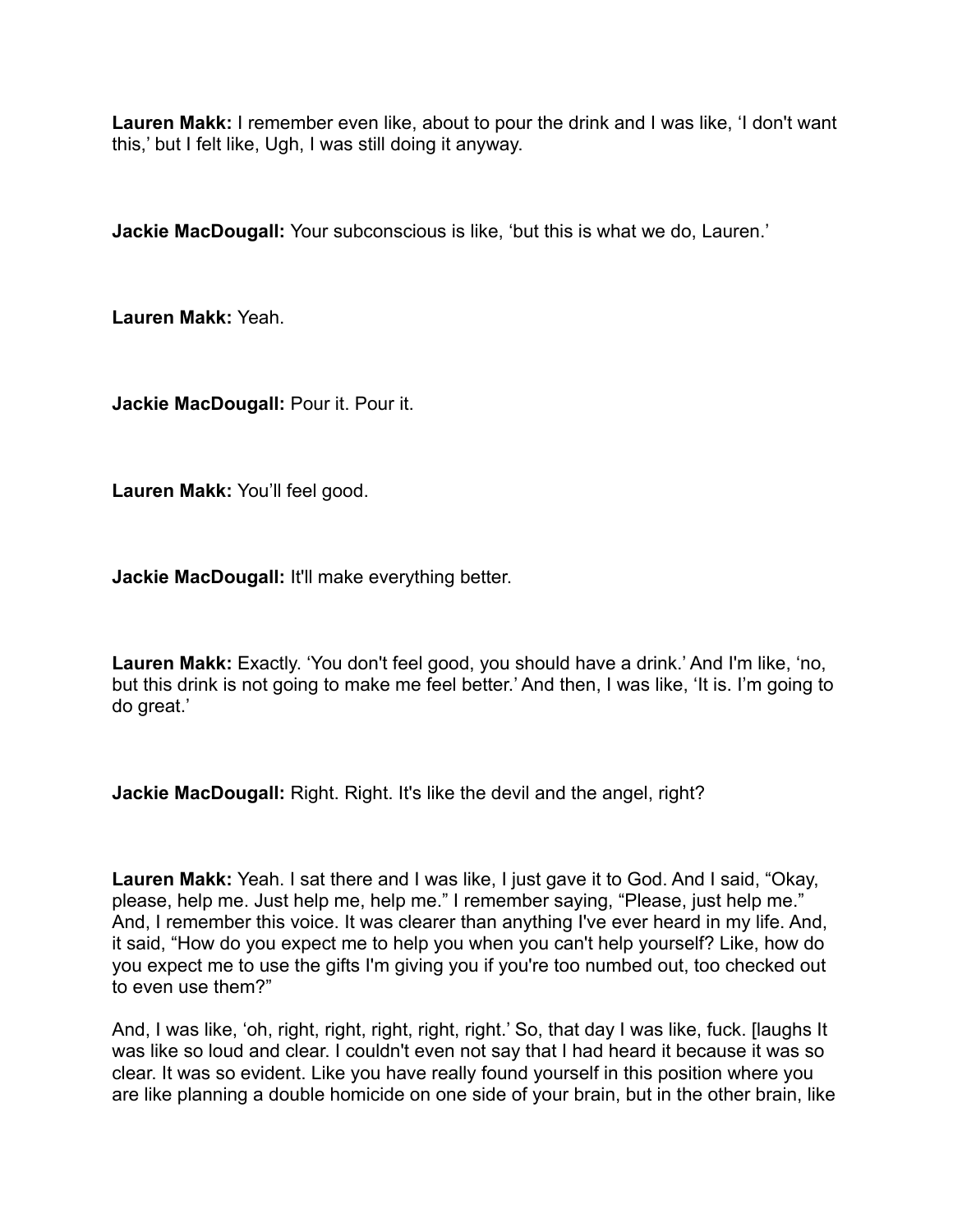you can't even get control. And, it was just like, I was so out of control. I was literally out of control

**Jackie MacDougall:** At this point, Lauren knew she needed help, but she could not do it alone.

**Lauren Makk:** I knew I wanted to go to AA, and I had looked it up before. I kind of had an idea of where they might hold a meeting or when it could be. But I made all these excuses about why I couldn't be there at that time. I got two kids. I can't be up at 7:30. Oh, during the day, oh no, I've got these things and I'm too important, because I can't take care of myself.

I've got more important things to do than take care of me. And then, I was like, 'well, who do I call? Do I have any friends that are sober?' And, the answer was typically no, because why would I hang out with sober people? I like to have fun. You're a loser.

[laughter]

**Jackie MacDougall:** Totally get that. Totally get that.

**Lauren Makk:** No, I don't have sober friends. Well, they wouldn't be friends, you know?

**Jackie MacDougall:** Yeah. I remember thinking that like, if someone was sober because they have a problem, I could be friends with them because they get the appeal or if someone's a drinker, but someone who just chooses not to drink, like, what's wrong with you?

**Lauren Makk:** Why would I be your friend?

**Jackie MacDougall:** That was what my brain also, you know?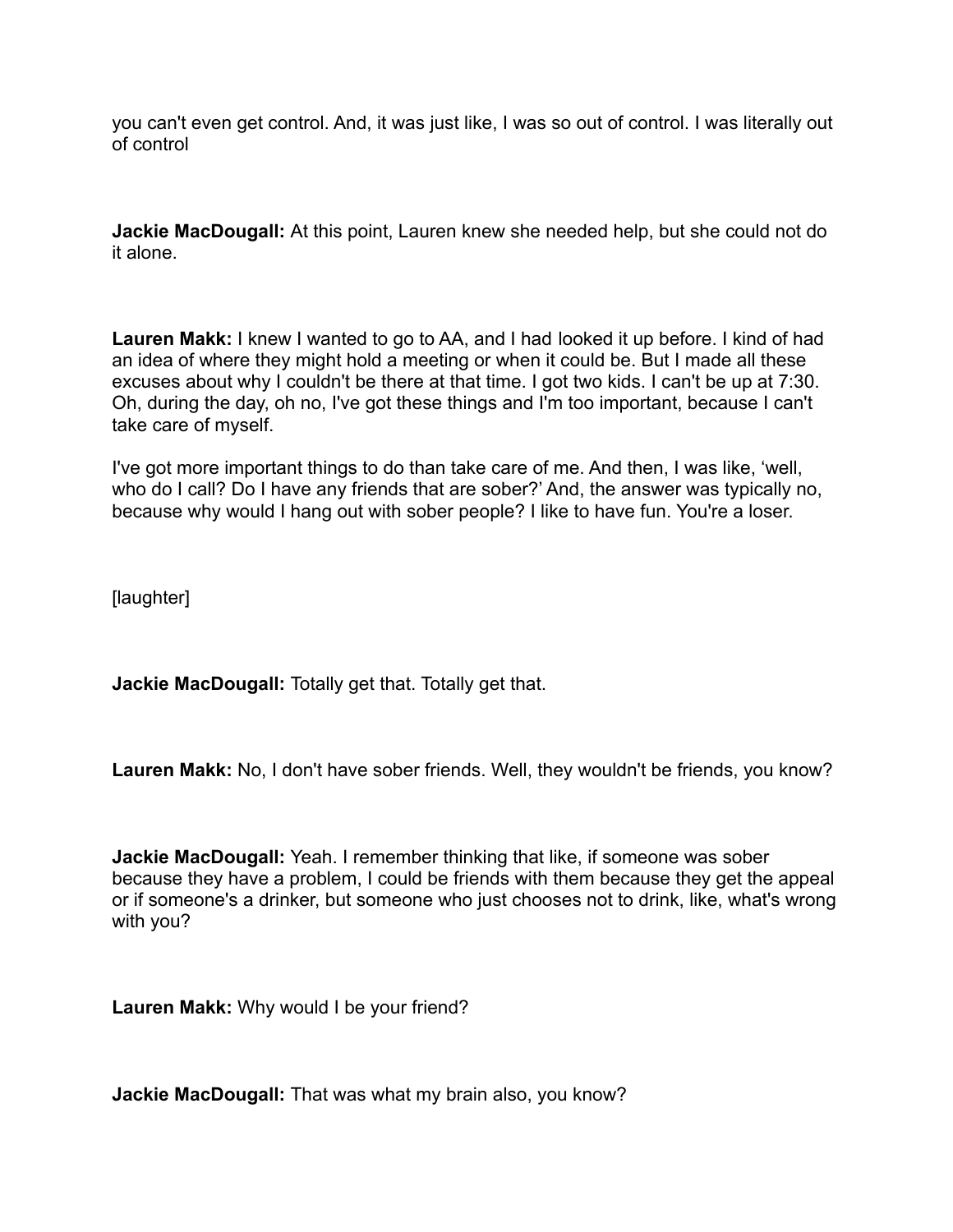**Lauren Makk:** Yes. That's how hard it was when I was trying to come out of that. I was like, 'I have nobody to call.'

[laughter]

**Lauren Makk:** Because that ain't my community, that was not my bird that I can be a flock with, you know?

**Jackie MacDougall:** And, by the way, drinkers don't necessarily want you to get sober, because they'll lose their partner.

**Lauren Makk:** Exactly. But then, are they really your friends? Are they really your friends? And, that's what I'm also learning. Like so much of the people that I thought were my friends, weren't; and they were my drinking buddies, and I get that you have somebody for everything. So, I did what I-- I went back to the archives. We had this old friend from FABLife, Antonio Martinez. He was--

**Jackie MacDougall:** I love Antonio.

**Lauren Makk:** He's really wonderful, and he was the only person I remember being backstage with him, me and another FABLifer, who shall not be named. But I actually think she's on her sober journey. So, I'll just say it, I guess, Chrissy Teigen. We used to go backstage and we'd have a couple cocktails together.

She was my drinking buddy. Okay? And, I remember she and I were like having the little, like giggle-fest. We had just like, I don't know, probably both did the wine together. And, we offered him some and he was like, 'no, I'm sober.' And, I was like, 'gross, okay, loser.'

[laughter]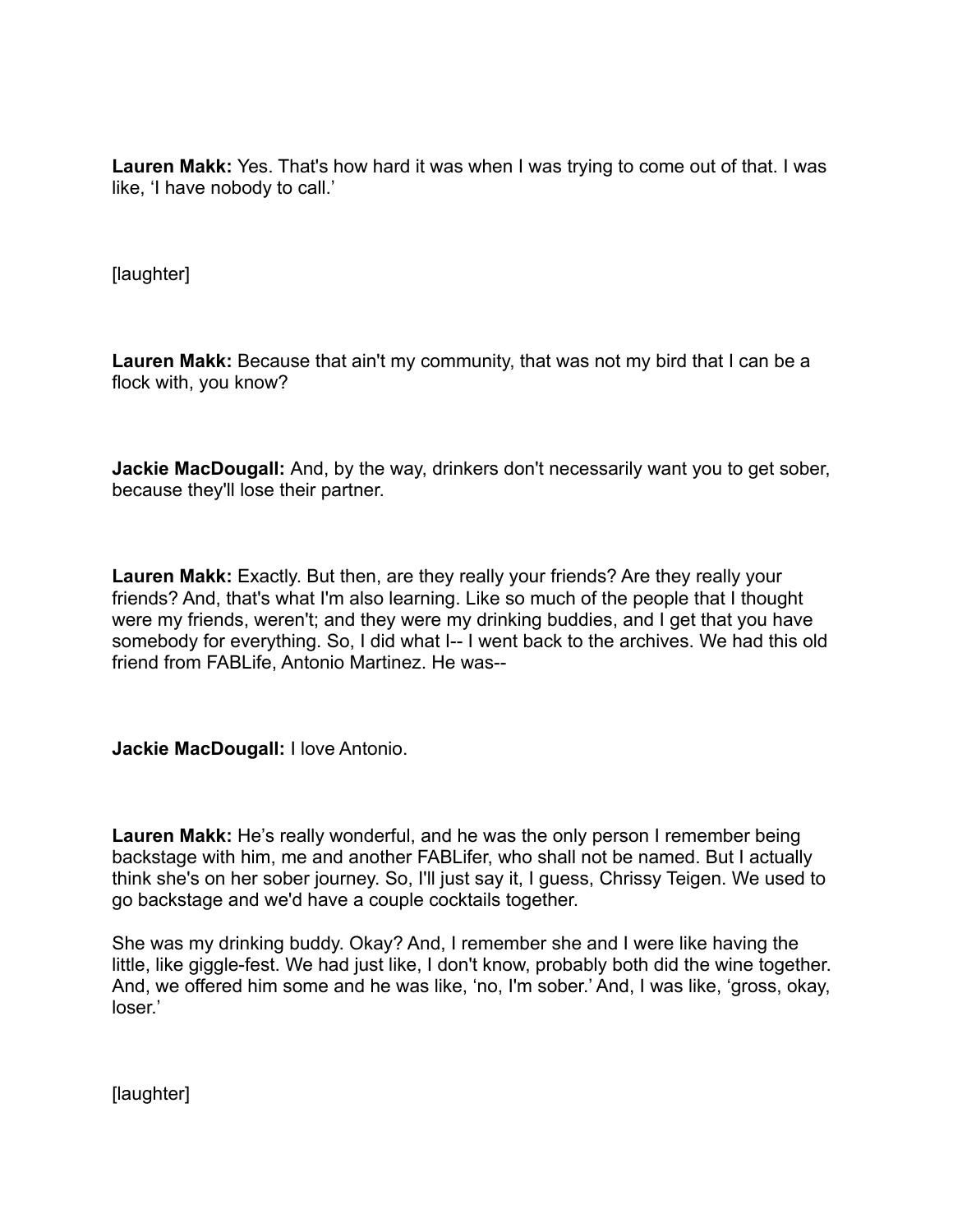**Jackie MacDougall:** Yeah. Yeah.

**Lauren Makk:** Judge. All right, judge. You know, and I remember thinking, 'he's sober, huh? That's weird.' But he and I had always kept up through the years, whether it be social media or just touching base. And so, I thought, 'oh, I do know one loser.'

[laughter]

**Lauren Makk:** 'Let me call him.' You know? So, I pick up the phone, was the hardest phone, the heaviest phone to pick up that day. And I said, "Hey man, I want to think about sobriety, can you give me some direction? What are your thoughts on the first thing?"

**Jackie MacDougall:** Wow.

**Lauren Makk:** He really did help. He gave me a direction and he told me some really important things to like remember just for that day, just for that moment. So, that day I didn't drink. And, the next day I went to AA, and I walked in. And, now, we're in Nashville. Okay? And, I'm in the suburb. So, let's just say I got to the door and I walked in and I was like, 'oh, am I in the right place? I thought I was there for a Trump rally.'

[laughter]

**Lauren Makk:** I beat my head. I was like, 'well, this can't be it. I must introducing myself to the wrong crowd.' I said--

**Jackie MacDougall:** Well, frankly, if I were at a Trump rally, I'd be drinking too. But that's a totally different time.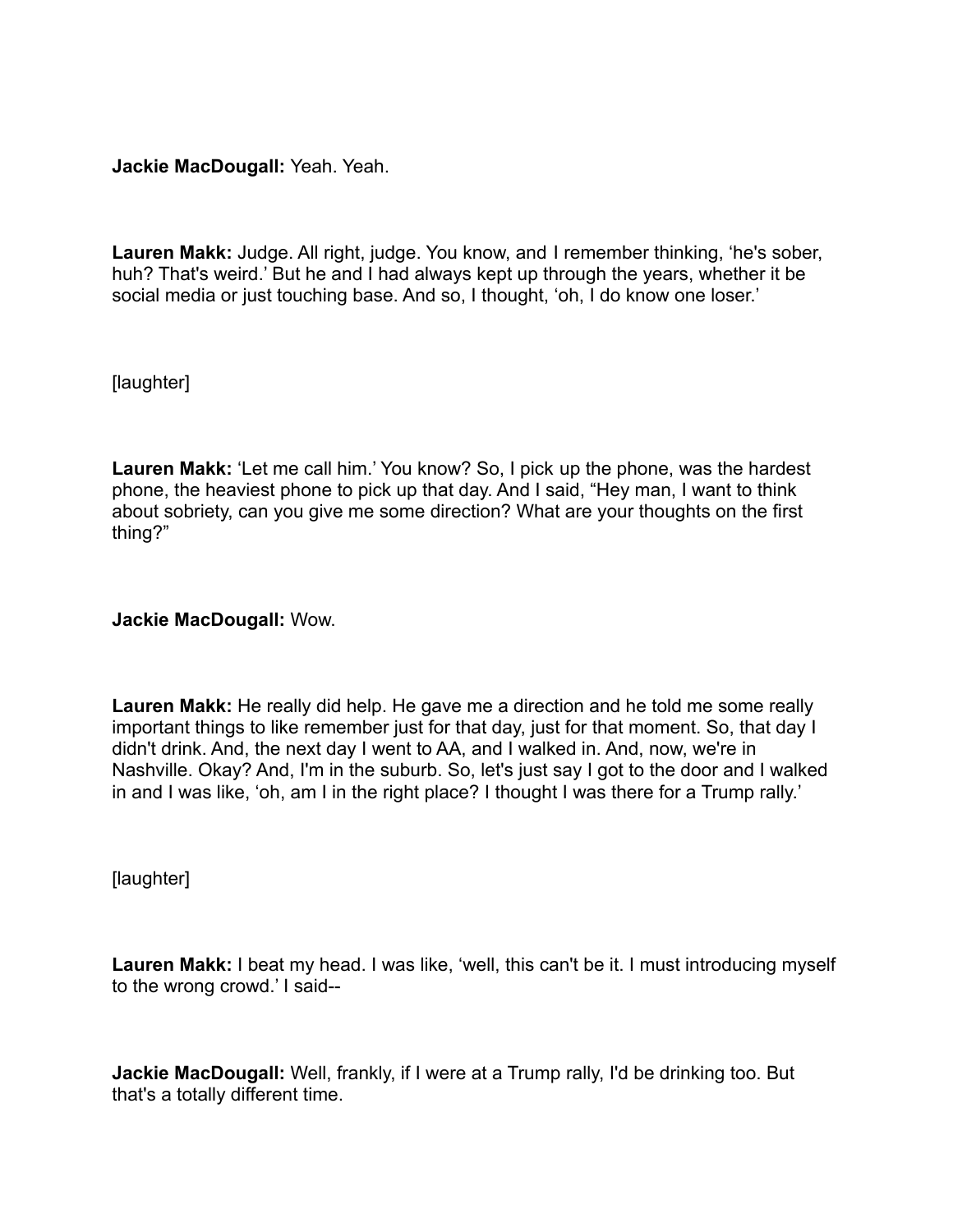**Lauren Makk:** Yes, yes. I peeped in, and I'm like, 'this ain't my crowd.' I said, "Am I in the right place?" And she said, "If you are a drunk, you are." I thought, 'okay. Okay. I'm in the right place.' So, I sat down and I just sat there and just sat there and cried the whole time. And, it was my first meeting. So, of course, they do a whole first meeting for first timers.

And, I just cried. I don't know what they said, but I know for sure there was a few little things that I could take from that meeting. It was like, you know, just I got to do is just thrive right now in this moment, right now, you don't have to worry about when you're never going to drink again. You just worry about right now.

And so, that was what I took. I would go back, and I would cry and cry and cry, and just go back and cry. And then, I stopped crying, maybe two weeks in, then I could finally muster who I was and where I was from. And then, I just kept going back.

**Jackie MacDougall:** Why do you think it was so emotional for you in the beginning?

**Lauren Makk:** Oh man, Jackie.

**Jackie MacDougall:** Was it a loss?

**Lauren Makk:** Yeah. It's just a change, you know? It's just like, it was everything. It was so unfamiliar to be there. So hard to admit that I had a problem that I didn't know where to start with. You know, I consider myself so able to do anything in this world. Like, I can work my way all the way up to television, national television, if I wanted to, I can do anything.

This one thing seems so impossible, and I really didn't want to stop drinking. I didn't really want to stop. I knew I had to. But I was so scared to let go of what that looked like for me, whether it was the lifestyle or the friendships or the experiences, like everything I've ever done from 23 years old until now had been with alcohol; vacations, holidays, afternoons, dinners, out to eat; God, even at church, they give you wine.

[laughter]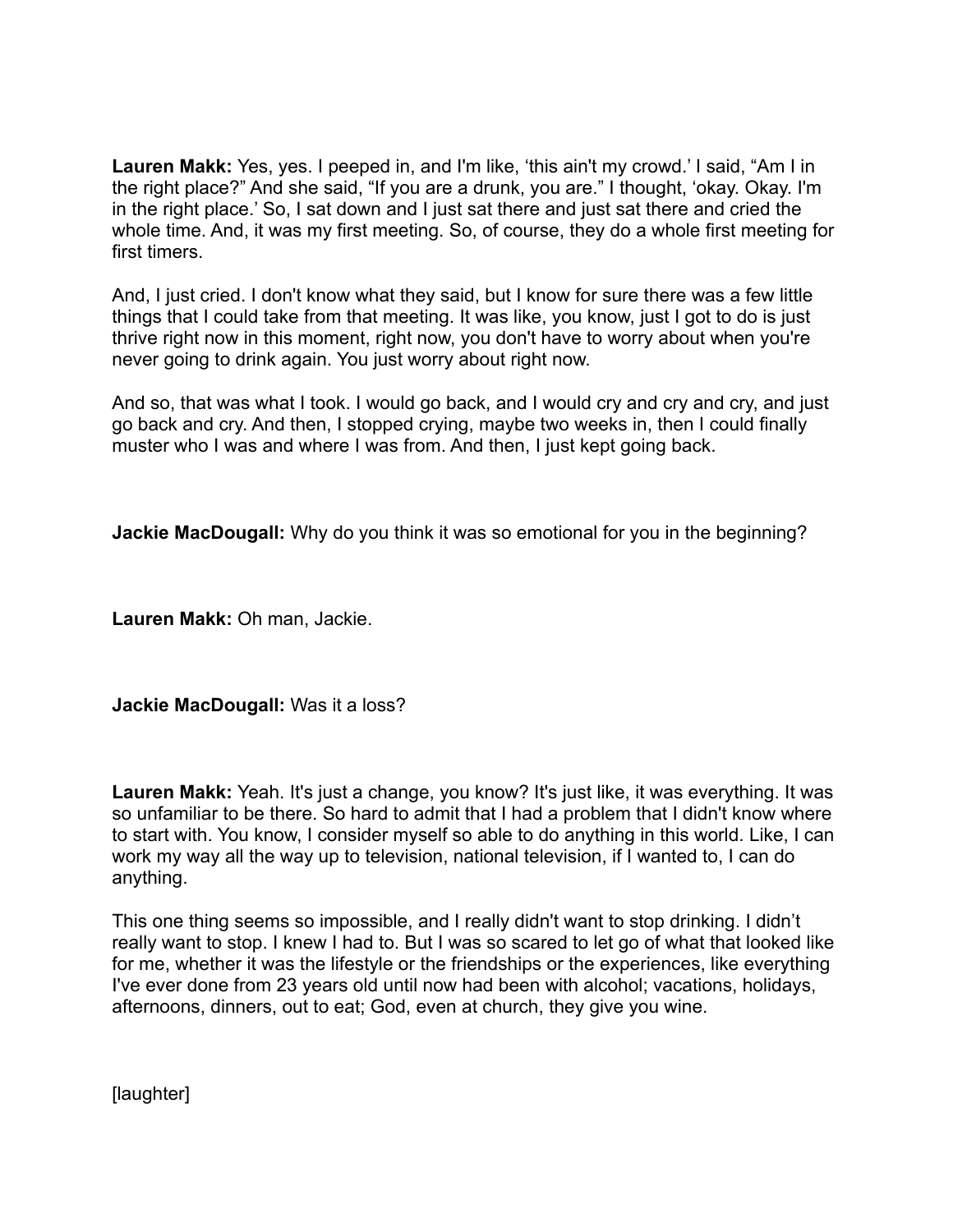**Jackie MacDougall:** Totally. And then, even with small kids, it's like, you invite people to the first birthday, and there's alcohol at this first birthday party.

**Lauren Makk:** I was fucked up on my kids' first birthday. I thank God I have a camera to show me the pictures, but yes, you know?

**Jackie MacDougall:** Yeah. I mean, it's not, and I don't want to-- Listen, I think it's important to take personal responsibility. I think it's accountability. It's 100% so important. Right? I'm guessing AA helps you do that. But also, the messaging out there, the societal like drinking, drinking, drinking, like that's what makes you fun?

It's wine o'clock, you know? It's mommy juice. It's all of these things that are out there that if you are someone who wants to be sober or who struggles with alcohol, I don't want to say it's not 100% your fault, but they don't make it easy.

**Lauren Makk:** No, they don't. It's so true, because I was even at Ross the other day, and I was like walking through the aisles and there was like all these like aprons and like towels for your kitchen, and every one of them had like a glass of wine on it. Like it's wine o'clock, it's five o'clock somewhere.

**Jackie MacDougall:** Exactly.

**Lauren Makk:** I have subscribed to that girl, you know, I remember my son asking if he could play soccer. And, the first thing I thought was I don't want to drink outside in the heat. [laughs] I don't want to drink on a soccer field with all them bugs in the heat. Like, 'no, you cannot play soccer,' because I don't want to be-- I'm uncomfortable drinking there. Like that's not what my first thought, you know?

**Jackie MacDougall:** Right. Right.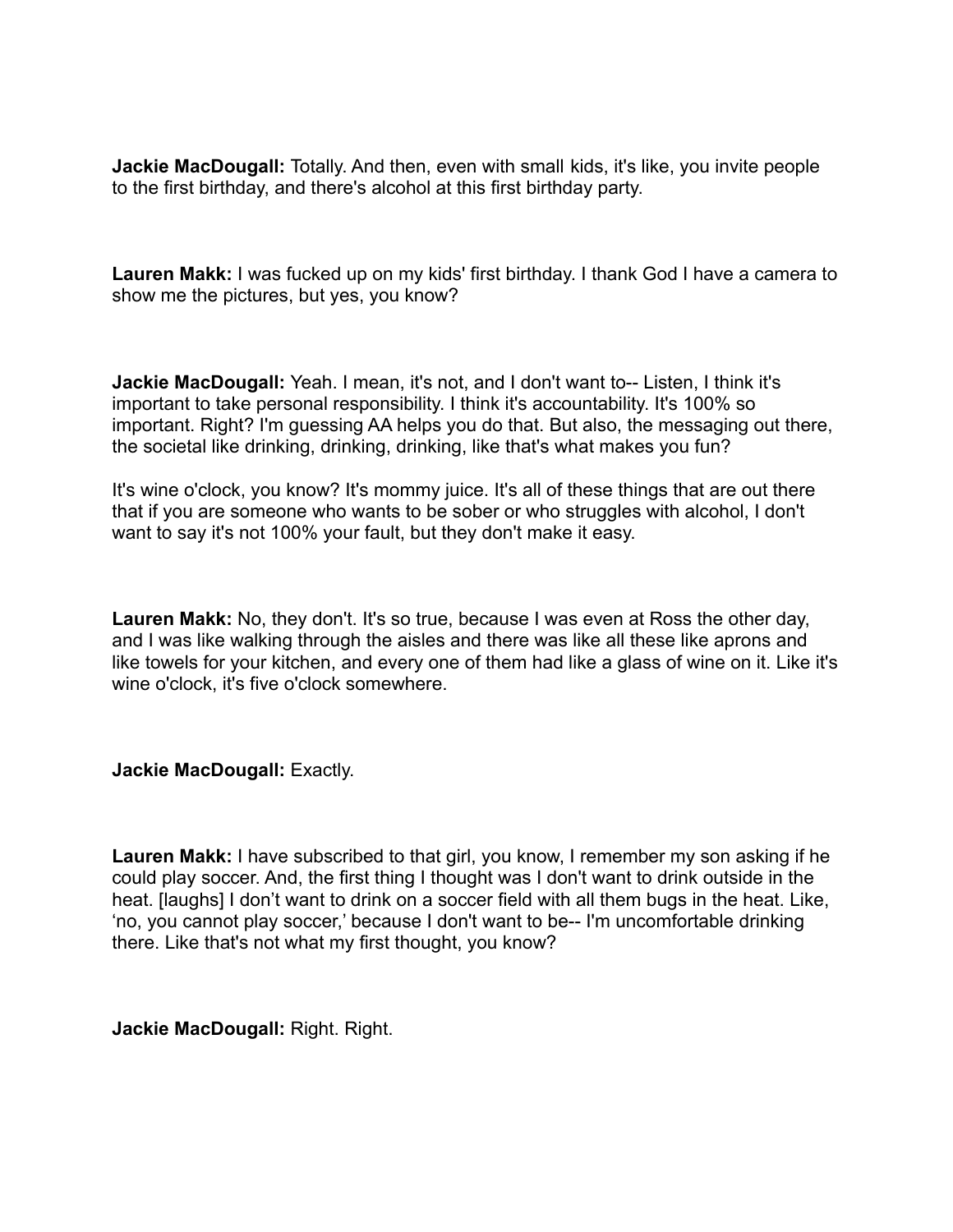**Lauren Makk:** And, it's like, even just when I've had a long day, like I remember just like PavLov's dogs being like, 'oh my God, I need a drink. Like I need it. Not I want it, not it would be nice, I need it.' Like that was my messaging to myself. I still find myself sometimes like joking about a cocktail, like, 'oh see, I have a cocktail,' like as a joke. But that's not even like how I think anymore. It was just so ingrained in my head.

**Jackie MacDougall:** It's programming.

**Lauren Makk:** Yes.

**Jackie MacDougall:** It's programming. You get programmed at a young age that it's like, 'oh, the drinkers are the fun ones. The drinkers are the ones you want to be around.'

**Lauren Makk:** Yeah.

**Jackie MacDougall:** And also, as a host, like I love to host things and it certainly makes it easier when you've got to drink in your hand, right?

**Lauren Makk:** It does.

**Jackie MacDougall:** When you're trying to connect people to each other--

**Lauren Makk:** Oh yeah.

**Jackie MacDougall:** -and host it all. Otherwise, it's just the work without the pleasure. [laughs]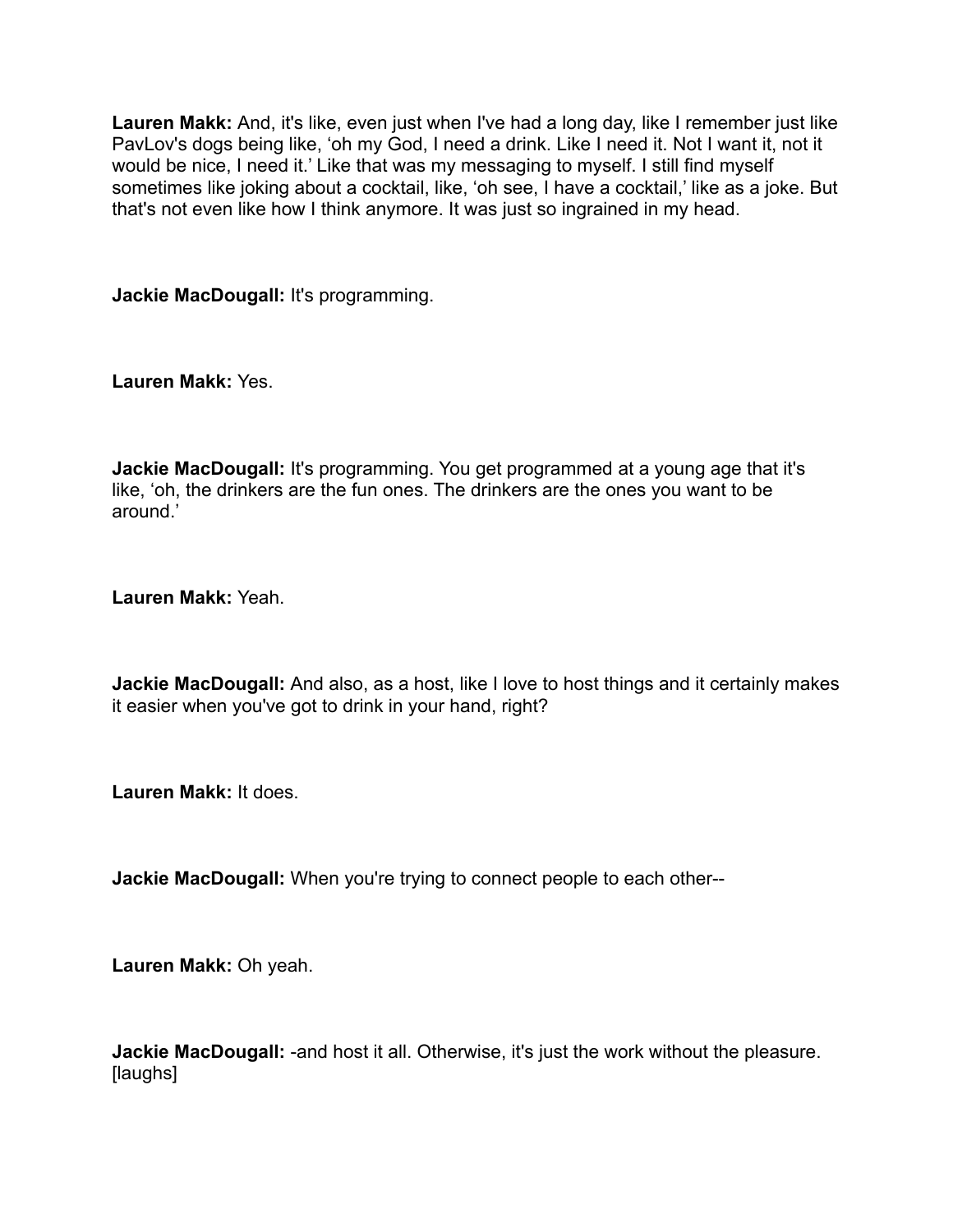**Lauren Makk:** Hello, and you don't clean up. When you're fucked up and drunk on the floor, someone else does it for you. [laughs]

Jackie MacDougall: Right. You're like, 'why do I host? It's so awful.' But when you've got a drink in hand, like, so there's a lot and you're right. Like with COVID and quarantines, you'd sit outside, at least we would in California. And, it was the only way to be social, and then be on these Zoom calls or whatever.

So, a lot of people don't have that, I'm about to kill two people moment. But they have some version of that, some version of like, 'shit, this needs to change.' So, from that moment, when you got sober and you went to AA, was that it? Was your sober journey on or did you hit some bumps along the way before you got sober, finally?

**Lauren Makk:** No. Oh, well, first of all, let me just say clearly, it's not that cute and packaged. Of course, that was the first day of my sobriety, yes. But keep in mind, mentally, there had been many, 'I'm going to stop on Mondays,' for at least a decade, you know?

#### **Jackie MacDougall:** Okay.

**Lauren Makk:** Certainly, I can surely clearly tell you when I had that meeting with Jill, back in my ABC FABLife days, there were definitely days like, 'oh, you know, I'm going to go to this event, and I'm just going to have one cocktail.' And then, I don't, you know? That was, that day at AA was the first day I stopped lying to myself, but I had lied to myself and been attempting sobriety forever, I would say.

Every time that I would embarrass myself or hurt myself or overcommit or do something inappropriate or wake up and forget or lose something, all of those things, all of those whispers up and until that moment, I had always said, "I'm going to stop drinking. "On Monday, I'm going to quit. I'm going to take it easy. I'll just drink on the weekends." All these little mini negotiations that I had had with myself that I was never living up to. So, my sobriety journey could probably go back until the very first time I lied to myself.

**Jackie MacDougall:** Right. Yeah. I mean, I'll tell you right now. I am not a one-drink girl.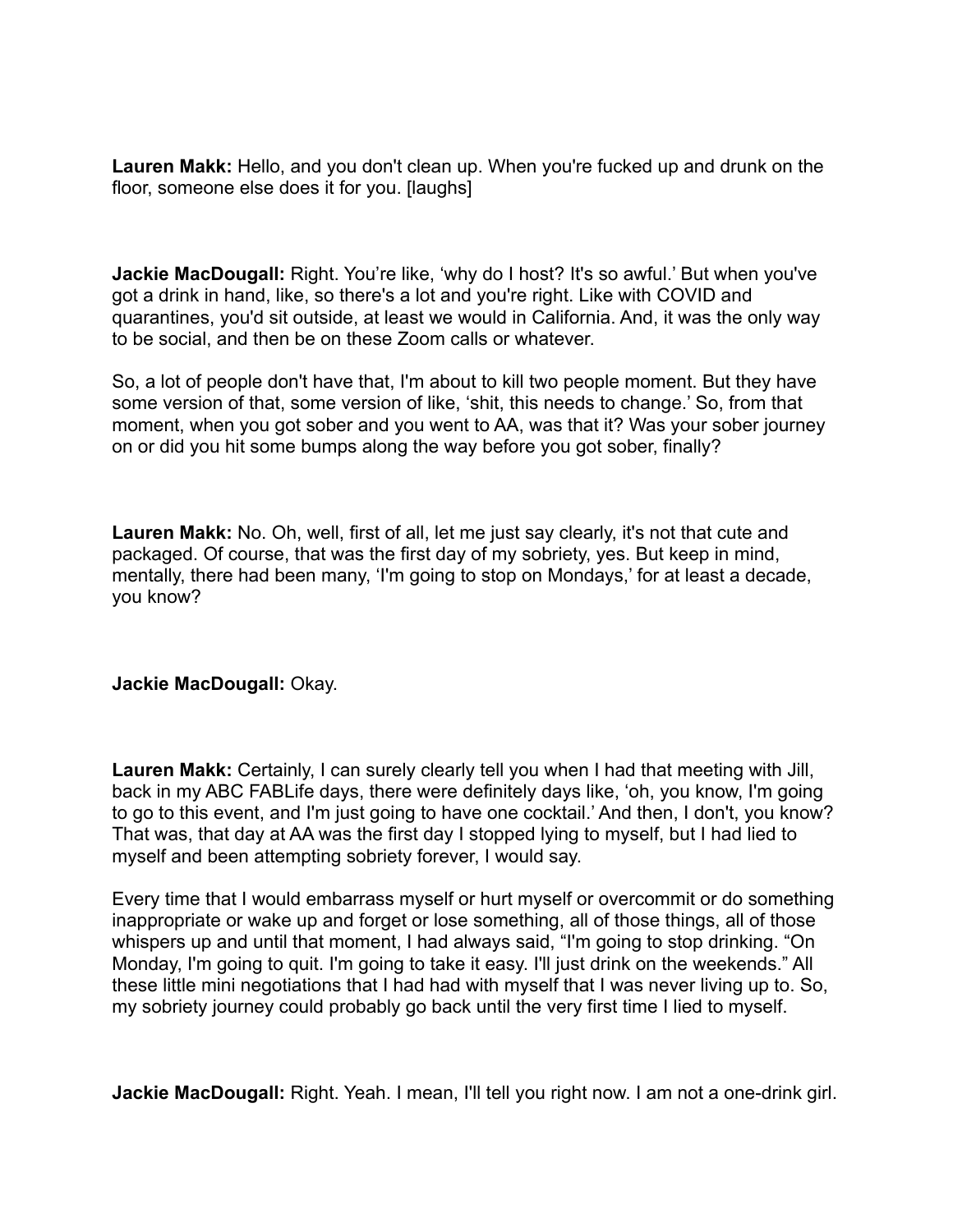**Lauren Makk:** Hell, no.

**Jackie MacDougall:** I feel like one drink is for quitters.

[laughter]

**Lauren Makk:** Exactly. I brush my teeth with a cocktail.

**Jackie MacDougall:** Yeah. And so, for me, I don't go to AA, and I am from a family of alcoholics. I have siblings who are sober and who have-- And, for me, I was like, 'I didn't get busted. I didn't do this. I didn't do that.' My husband and I would share a bottle of wine. And, I knew in my head, I had already pre-negotiated that we only have one bottle of wine because if I open the second bottle of wine, nothing good is happening.

So, I'm drinking half a bottle of wine, but here's the thing, my husband's not that much of a drinker. And so, we would share this bottle and then he'd go up to do to, you know, whatever, get ready for bed or something. And, he'd have a glass with like half-full, which I did not understand.

**Lauren Makk:** How?

**Jackie MacDougall:** And so, to me, even if I was just about to go to bed, I would shoot down his wine, because you don't waste wine, like have respect.

**Lauren Makk:** No, don't you dare pour it out.

**Jackie MacDougall:** Right. And, I'm the same way with food.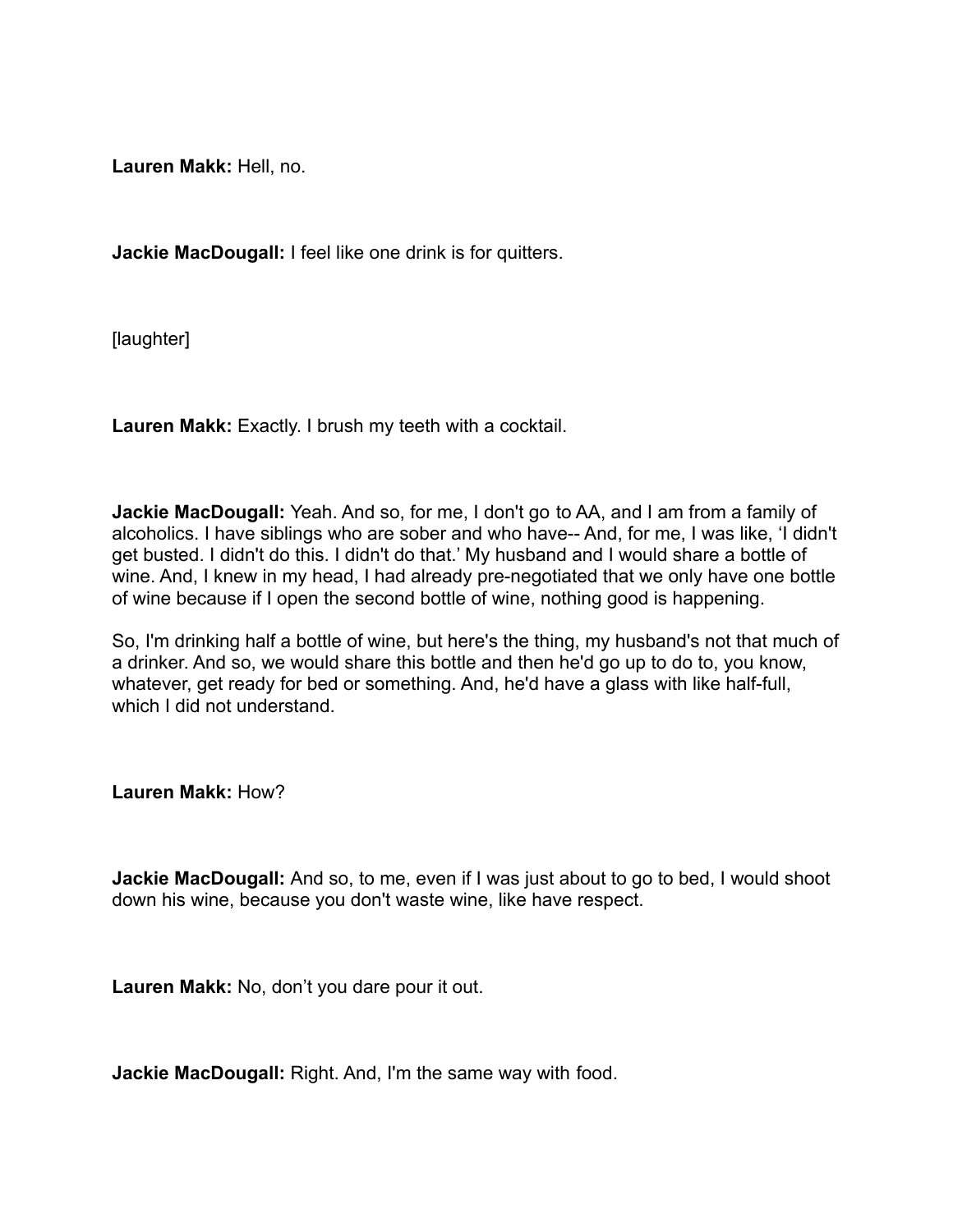**Lauren Makk:** Exactly.

**Jackie MacDougall:** Like to leave that bite of food.

**Lauren Makk:** Don't you regret it too, when you leave that last bite and then you're hungry later and you're like, I had left cheesecake on that plate. Why would I do that?

**Jackie MacDougall:** To me, I have a disordered relationship with alcohol. And again, I don't want to be lying to myself, and like, what's the difference between that and alcoholism? I have no idea. And, they say, are you an alcoholic? Well, do you think you're an alcoholic? I mean, it's really a self-diagnosis, right, alcoholism?

**Lauren Makk:** Right.

**Jackie MacDougall:** And so, I just know that I had a really, really unhealthy relationship with it. Like if you were to invite me to dinner, I'd go, 'Ooh, where does she live? She lives on the other side of town. How many glasses of wine can I have and still blow less than 0.08?' Like all of these things are happening--

**Lauren Makk:** Hell, yeah.

**Jackie MacDougall:** -and I'm like two days before we even have dinner.

**Lauren Makk:** Exactly. And/or then you negotiate like, 'okay, an Uber's 20 bucks. I could spend \$40 and not get a DUI. That sounds like a good plan. Oh good. Then I should bring two bottles of wine because now I'm taking an Uber.'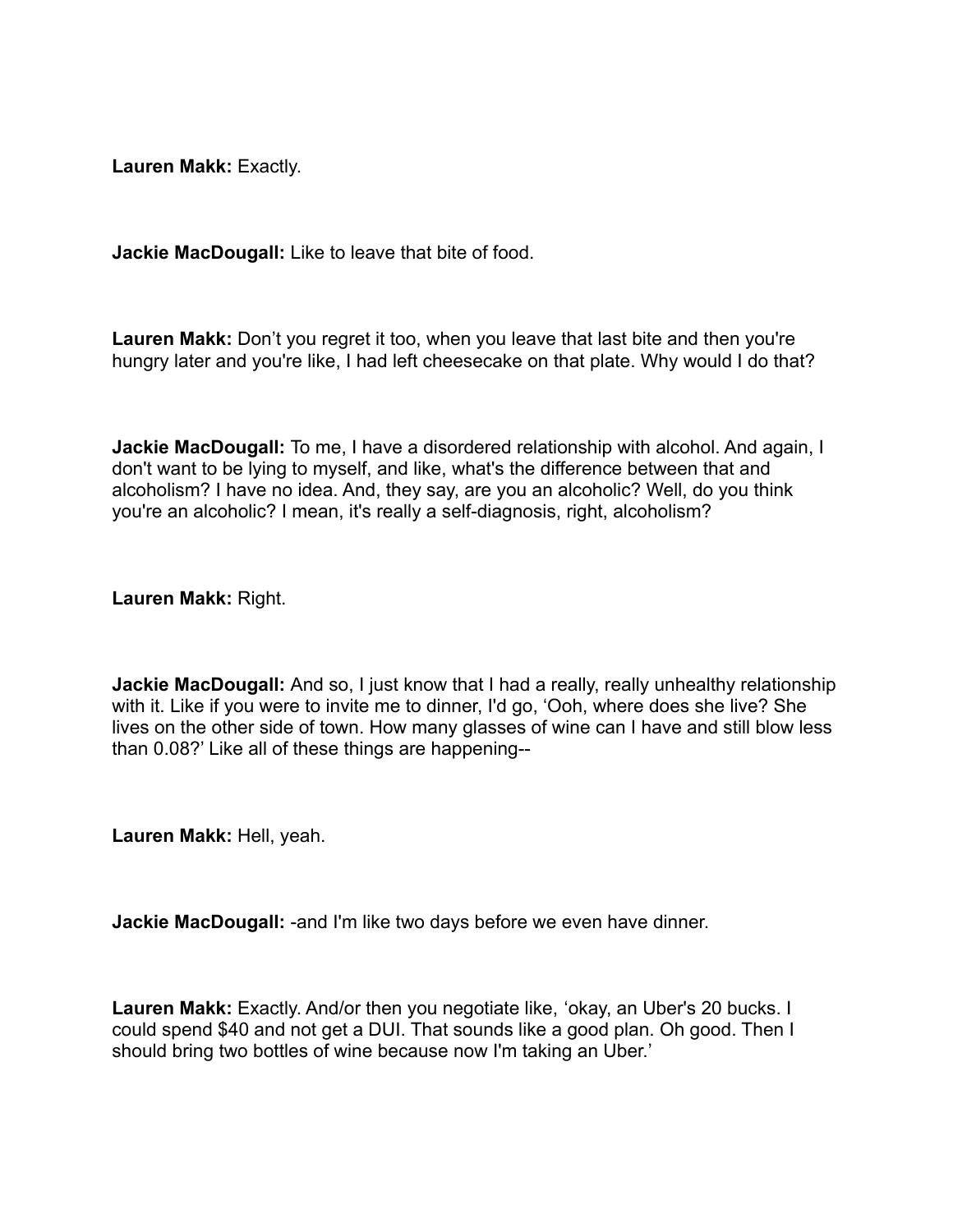**Jackie MacDougall:** Right.

**Lauren Makk:** You know what I mean? I could have two bottles and maybe even some *Jack Daniel's* and wash that down with them when I get home, if I'm making them safe, we'll have a party cocktail because I'm home now. I made it safely. The kids are asleep. I can't tell-- That's the alcoholism though, because it's cunning and it's sophisticated. And, I wouldn't even say that's the alcohol, that's the disease of alcoholism, because that's what it turns into. I think if you think of it as, you fighting a drink, then that really dumbs it down.

Alcoholism is by definition, a disability with alcohol, it's an inability to have control, but it tells you that you do. So, it has altered my brain in such a way that I think, 'oh, girl, I got this. I can just have one glass,' but really my mind is going, 'huh, girl, you're so cute. Have three, just take an Uber, duh, duh. You can get it. You're fine. Oh, you didn't, you drove home last time after our two bottles of wine and you're fine. You know the back roads. You know the way to go. You can drive slow.' That's the disease.

**Jackie MacDougall:** And, by the way, so-and-so had two bottles of wine at that dinner, so you're not like her, right?

**Lauren Makk:** Right, that comparison part.

**Jackie MacDougall:** It's always comparison. Yeah.

**Lauren Makk:** Yeah. I think those parts of the negotiation is the -ism of it, you know?

**Jackie MacDougall:** Yeah.

**Lauren Makk:** We do this all the time. It doesn't even matter. It's like the same thing if you had a bad relationship and you're like, 'well, I'm just going to call him and tell him about the dog that we share. Maybe he'll then take me to dinner.'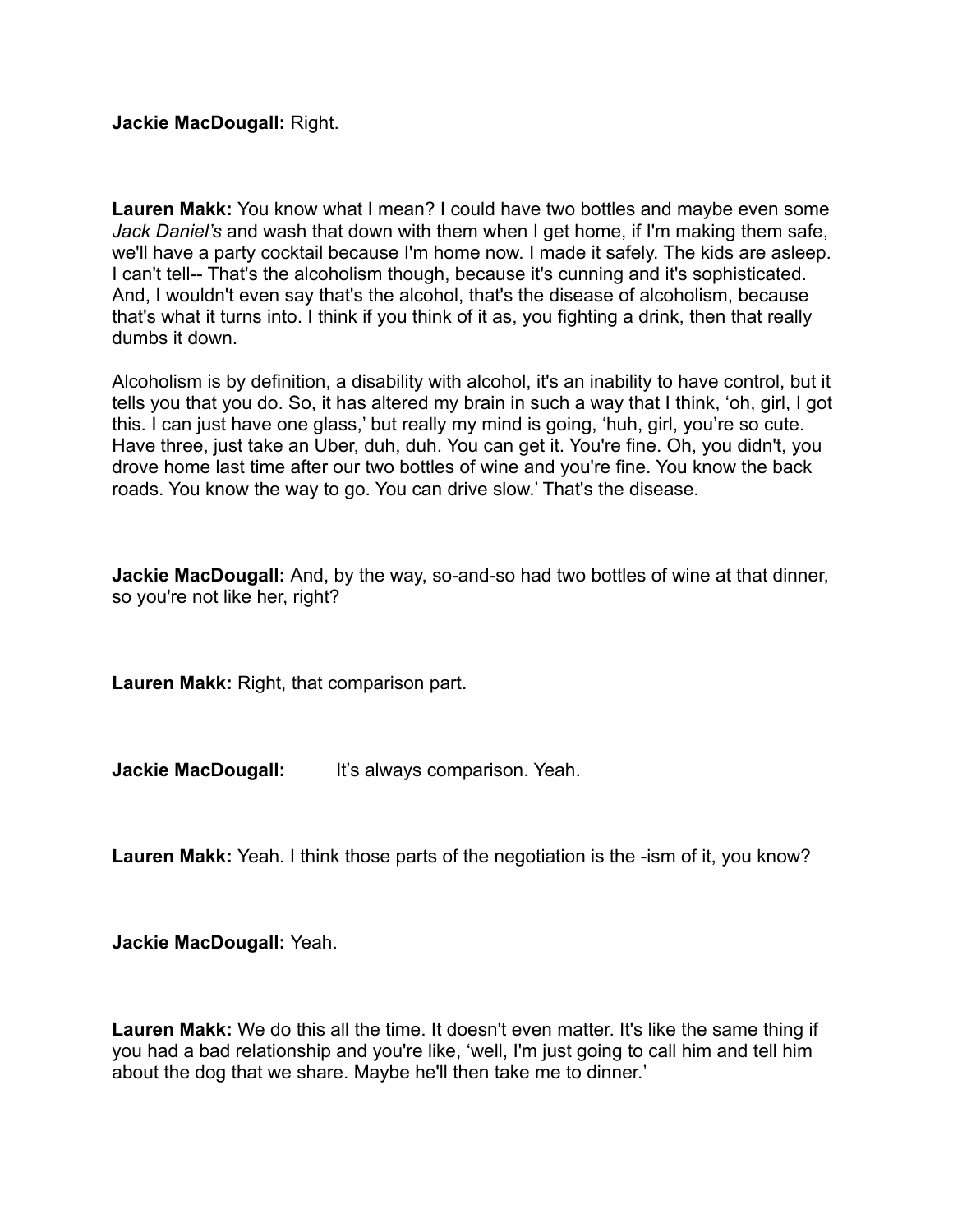You know, all these little mini negotiations you have with stuff, like whenever you're in any addiction, it's the same thing for me with like, I still love food, right? And, I still have to be around that too. And, it's like me going, 'all right, I can have donut at breakfast if I have a salad at lunch.' [laughs] I feel like it cancels it out, you know?

### **Jackie MacDougall:** Right.

**Lauren Makk:** Like, all of those things. But alcohol, particularly with that disease is so cunning because it tells you that you're okay, that you can do this. And, the first step in AA is admitting you have a problem that you're powerless over it. I mean, that-- I still find it weird. I haven't done any step work with AA. I just go in the meetings, and sometimes I just sit there and cry. And, sometimes I gain experience, strength, and hope from other people.

And, I just learn, I desire to go through the steps. It seems to me another part of the process that I am maybe more resistant to because I'm like, I still have that thing where I'm like, 'well, I'm not like you, you went to jail, and have been in rehab three times.' Like, I just need to get my shit together, you know?

Like, I need to stop drinking. So, those steps, and that's where I hear all the sauces. For me, I'm also, I'm not very religious; and it has a lot of religious components to it that sometimes I'm like, ah, okay.

But I will say this, whether or not I'm religious or not, something higher than me has pulled me out of this because it's that thing that told me, 'You are better and you're meant for more, and I can't help you if you can't get your own shit together. I can't help you if you don't clean your instrument up so that I can use you the way you need to be used.' And so--

**Jackie MacDougall:** Maybe it's the voice of Jill.

[laughter]

**Lauren Makk:** Yes. Yes. It was Jill.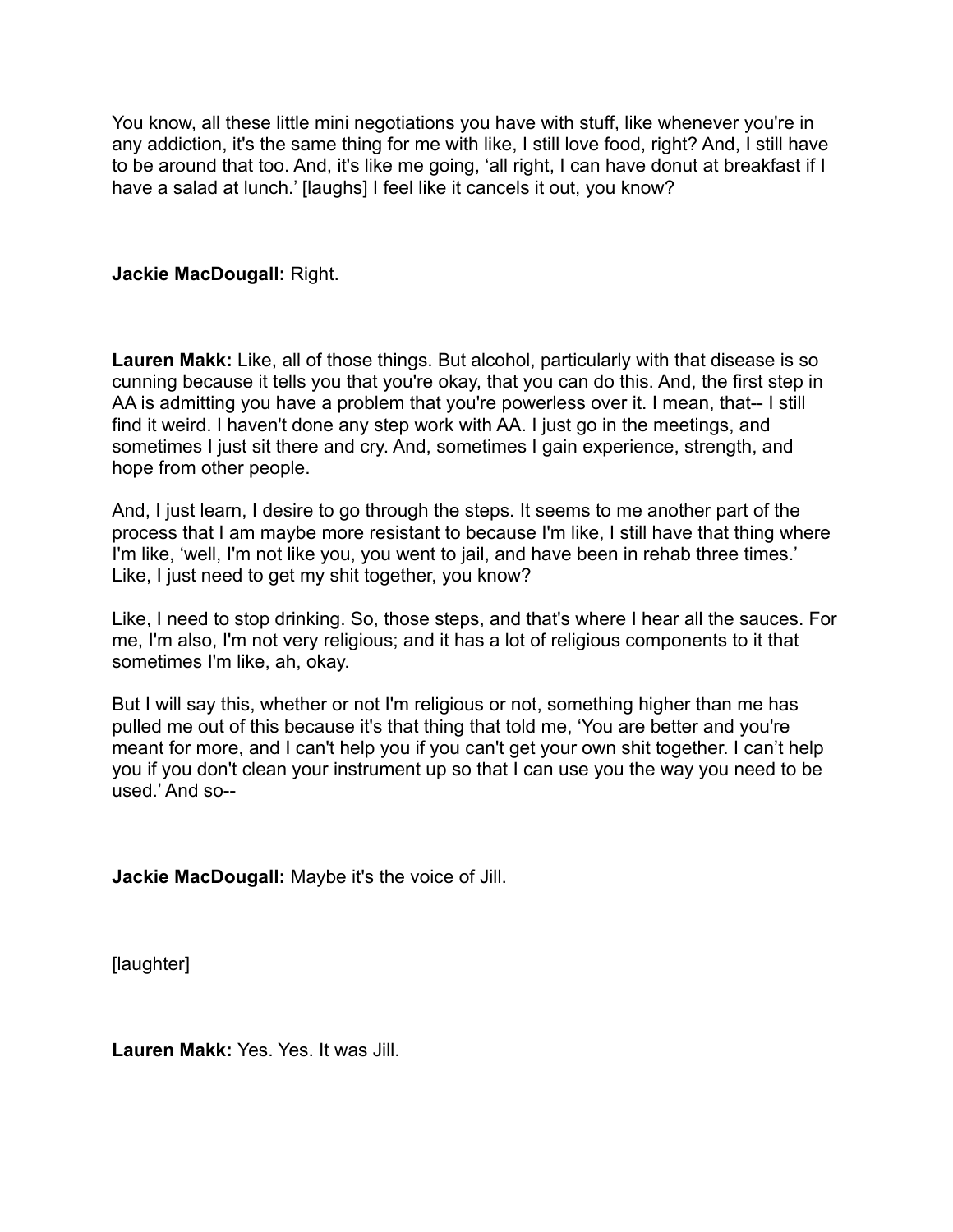[laughter]

**Lauren Makk:** I still love you.

**Jackie MacDougall:** No, but I hear you because I'm not a religious person either. And, I grew up very Catholic, but I believe in energy, I believe in the universe, I believe in our existence is connected to something greater.

**Lauren Makk:** Yeah. Yes.

**Jackie MacDougall:** And, there's something greater that wants you, Lauren, to be greater.

**Lauren Makk:** Yes, exactly. That's a great way of putting it. Jackie though, let me ask you. What instigated you to becoming sober?

**Jackie MacDougall:** A few things. Number one, I'm kind of a dick when even just a buzz. Like, so if I went to that dinner and I had three glasses of wine, like I didn't have alcohol before, I didn't come home and have more alcohol after. So, like that wasn't necessarily part of what I was doing. But if I went to your house and you were just pouring, I've had half of glass of wine and then you poured more into it, and I wasn't actually counting my glasses of wine, there's just no discipline whatsoever.

**Lauren Makk:** Right.

**Jackie MacDougall:** But if I had this bottle, that's why I had to have these pre-negotiations like, you know, Lauren and I are going to share a bottle of wine, then I know that I get two and a half glasses.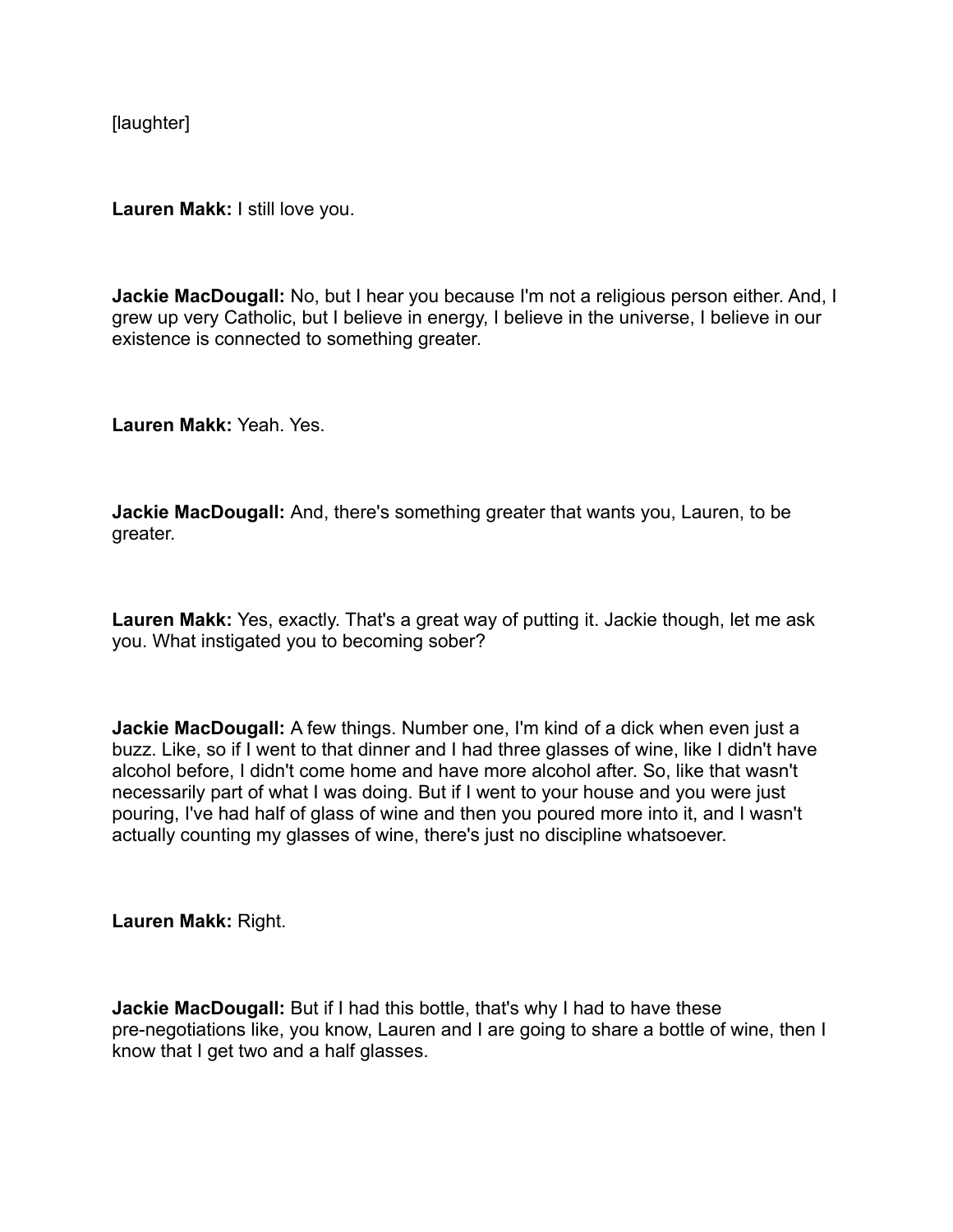**Lauren Makk:** Yeah. Oh right. Yes.

**Jackie MacDougall:** And so, it was the constant, and it was also like we were home and it was quarantine and I wasn't drinking necessarily more often. I would have some weeks that I was and some that I wasn't, but I wasn't being the person I wanted to be. But I also went to a friend's engagement party, the surprise engagement, and I just-- First of all, I talked about how the future groom, who he dated in the past, like at their engagement party?

**Lauren Makk:** No.

**Jackie MacDougall:** Like just like, it's just Jackie, she's just being funny, you know?

**Lauren Makk:** Uh-huh.

**Jackie MacDougall:** And, I didn't like who I was. I didn't like, like who does that? And, I didn't mean any ill-will by it, and even that was like three months before I ended up really stopping, but I just saw over and over again that I wasn't a fan of who I was when I was drinking and the thoughts, the constant thoughts of negotiation. And, I just thought, you know what, I'm going to stop for a little while. Like you, maybe, I could not say, "I'm done drinking," because that would send me into a tailspin and I would just drink.

**Lauren Makk:** Yeah. Right.

**Jackie MacDougall:** Like don't tell me what I'm not going to ever do again.

**Lauren Makk:** Ever do again. My favorite person, my favorite thing, my one activity I can rely on and can get anywhere. Yeah.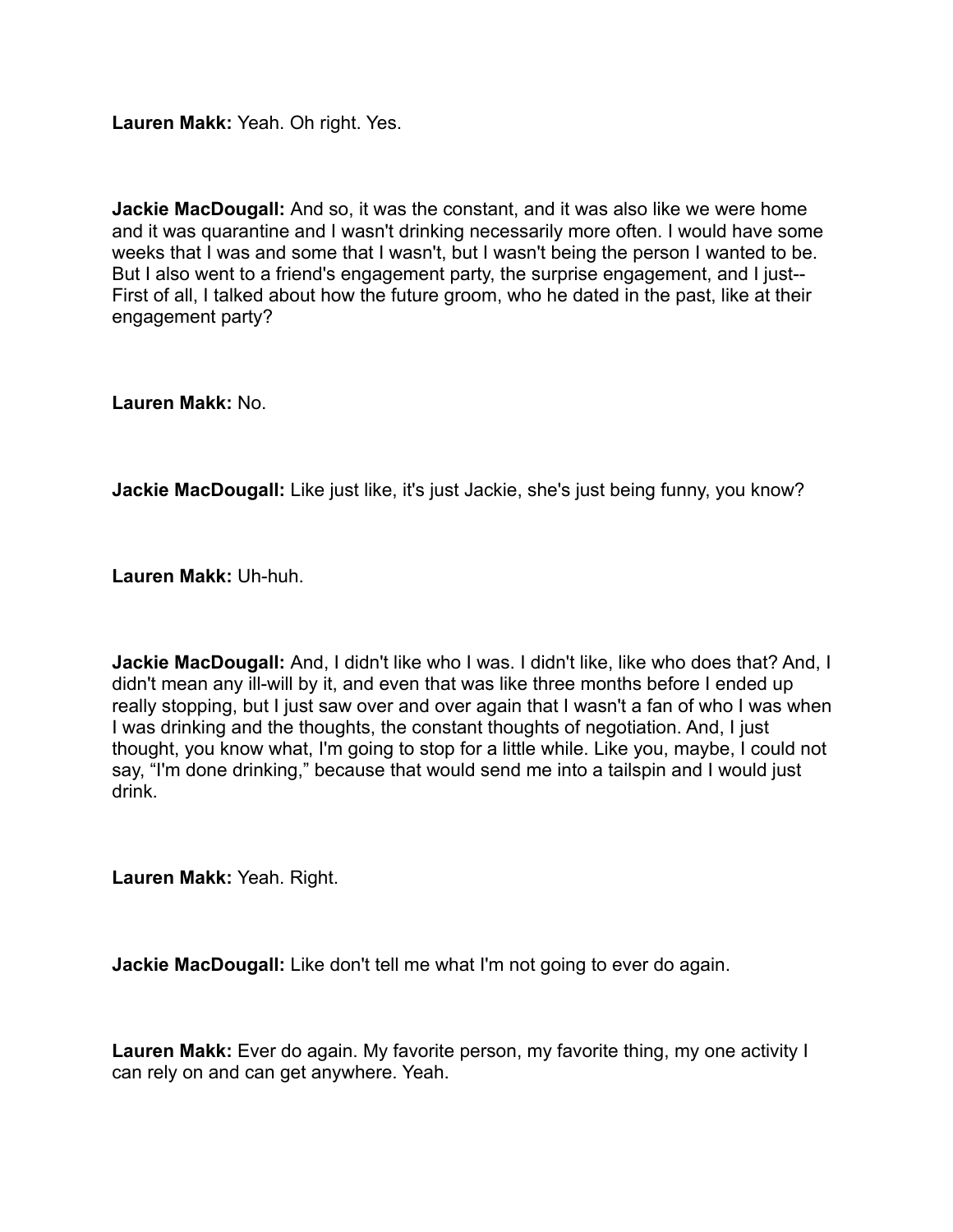**Jackie MacDougall:** And so, I just thought, you know what, I'm going to take a break. And also, I have a kid with chronic kidney disease, and I told myself and anybody who had listened that I was going to stop drinking just in case he needed my kidney. Now he's in like stage two of five, he's managing like there's, knock on wood, right?

**Lauren Makk:** He's all like, no thanks, to that kidney.

[laughter]

**Jackie MacDougall:** Well, thankfully it's the liver that--

**Lauren Makk:** Oh right, right, right. You're right. Yeah.

**Jackie MacDougall:** But at the same time, I was like, 'well, if I have to have surgery and I have to blah, blah, blah.' You know? And, he's not even close to that, but that was what I needed, because we, as women, won't necessarily do for ourselves, but we'll do for our children.

**Lauren Makk:** Right.

**Jackie MacDougall:** So, I told anyone who would listen, 'oh, well, he could use my kidney one day. And so, I better at least stop drinking.' Right?

**Lauren Makk:** Right, right.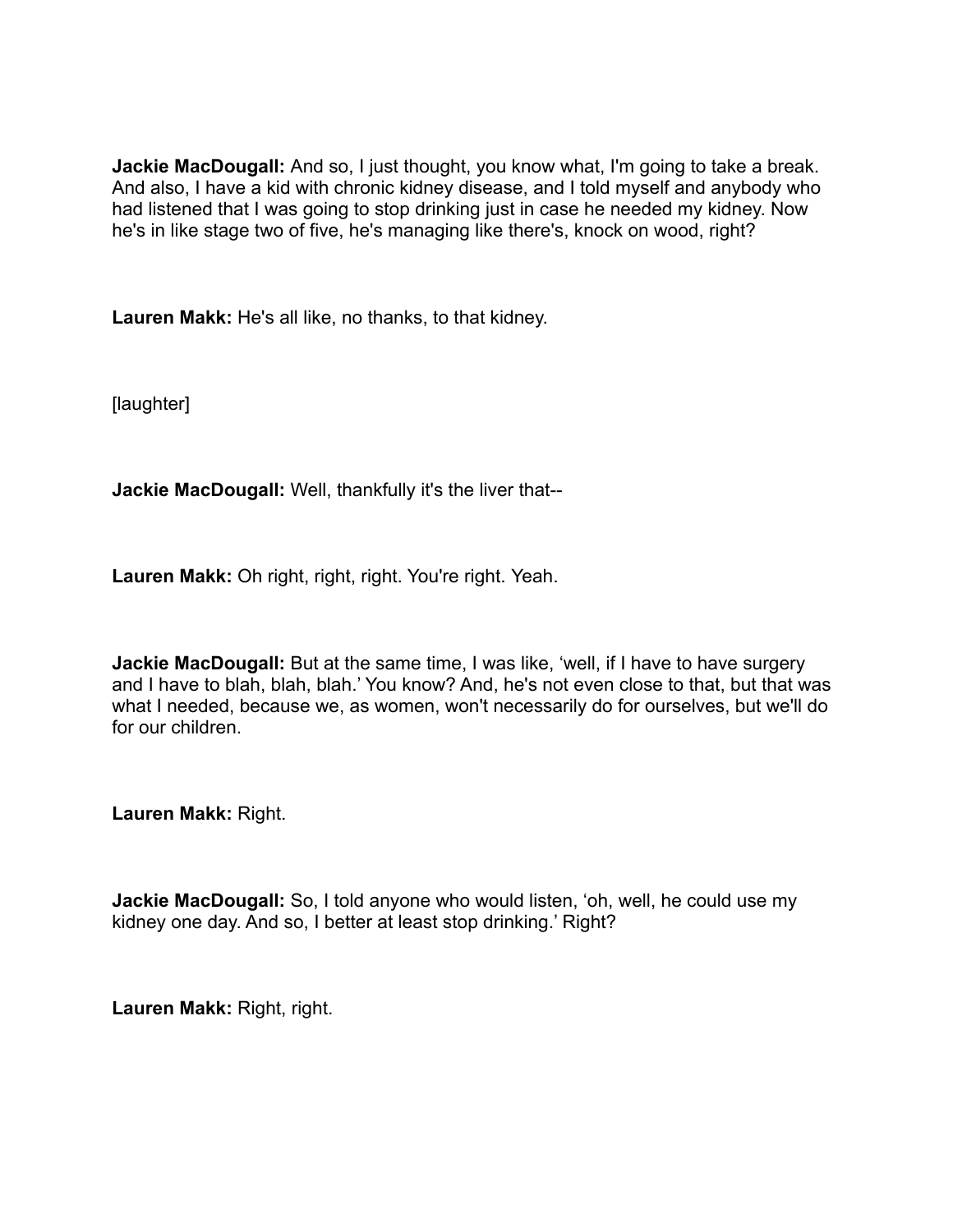**Jackie MacDougall:** It was kind of bullshit. I'm calling myself out right now, but that's what I needed to tell myself, that I was being a good mom, because if you're being a good mom, at least for me, I'm much more motivated than to say, I should do this for myself. You know?

**Lauren Makk:** Yeah. Ugh. Are you still motivated by your children or are you motivated by you now that you're a little bit deeper into it?

**Jackie MacDougall:** You know, having teenagers, it really helps that I don't want alcohol to be front-and-center in their lives, because I would like them to have a positive relationship if they want to drink as, you know, as adults at 21 or whatever, go for it.

But I also want to teach them that it's not the end-all be-all, that you can live a life, you can have friendships, you can do all these things, and not think that, like we were programmed, that alcohol needs to be front-and-center. And so, they don't really think much about it. And honestly, like even the days that they were younger, and oh my God, I threw up one time in a public fountain in front of a restaurant, in the suburbs of Los Angeles. Not even that long ago, like 2008.

**Lauren Makk:** Sounds about right, my kind of girl.

[laughter]

**Jackie MacDougall:** Right? And, my son had just been in the hospital with asthma. He has that too. And you know, I came home and I went to this charity event, and I was like, 'well, I just spent three days in the hospital. Like, I need to let loose,' you know? And, I let loose, I let loose into the fountain. The fact that nobody ever like saw me or whatever. I mean, it was so embarrassing, by the way, the fountain's gone. I don't know if it has anything to do with me.

[laughter]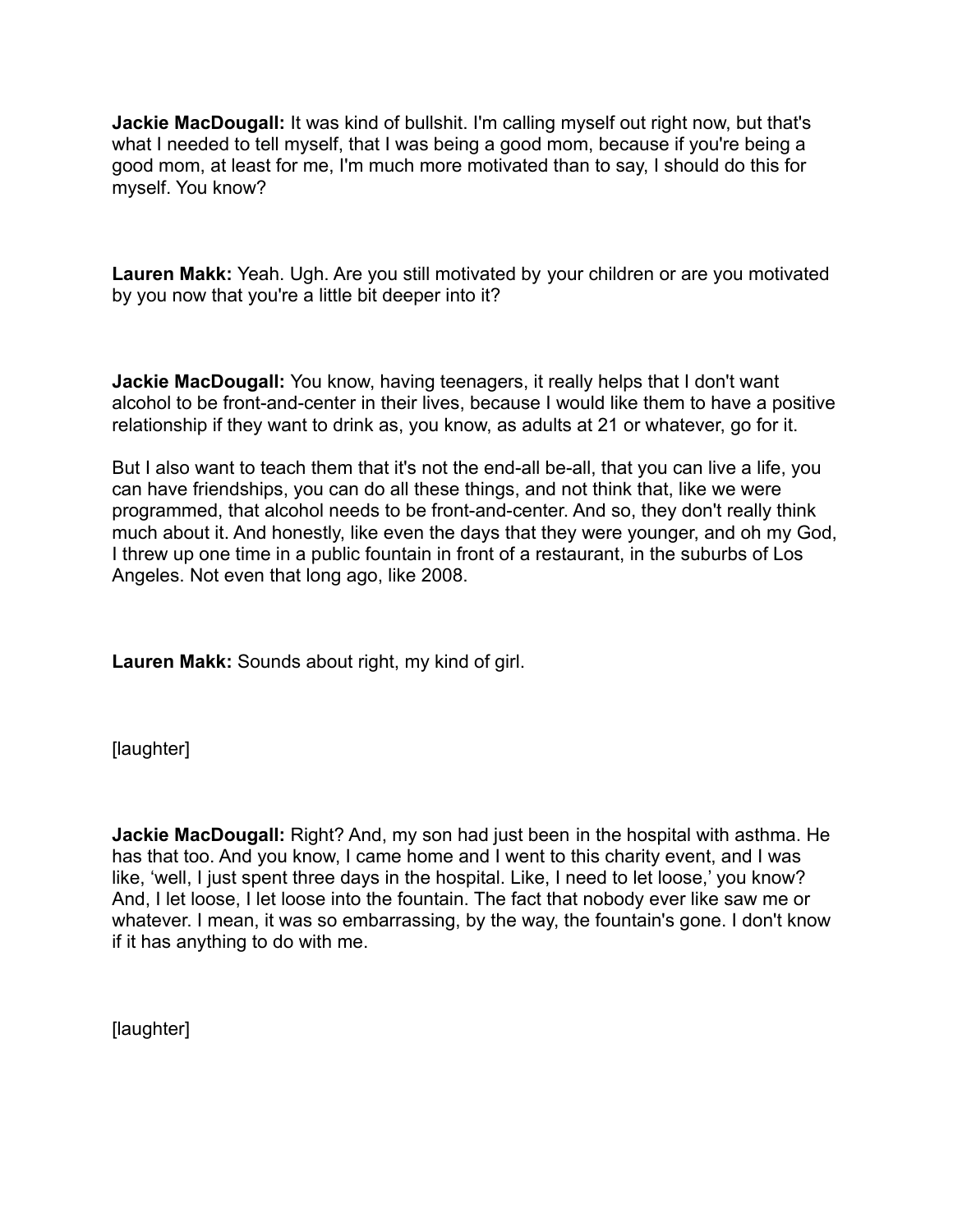**Lauren Makk:** They're like, this has got to go.

**Jackie MacDougall:** Or the fact that the restaurant, the Mojito restaurant right in front of it, probably wasn't a good mix. But I just, I just wasn't really enjoying who, especially not having, like you were saying, the social activity. It's different when you're out and you're social, and this and that, but like, it just wasn't working for me anymore. You know?

**Lauren Makk:** Right.

**Jackie MacDougall:** And yet, to this day, I'm nine months in, you cannot tell me I will never drink again or else I will feel compelled to drink again. So, that whole, 'one day at a time', thing works for me. You don't have to be in AA for that to work.

**Lauren Makk:** That's totally true. Because, you know, AA is for me, something I use as just to kind of keep checking in. it's someone I feel accountable to somehow now at this stage in the game. I just feel like, well, they give you a chip. So, like, okay, got my 30 days chip, and I want the rainbow. So, I like got to keep going, you know? And again, their whole thing is like experience, strength, and hope.

So, it's like, you go there and listen to other people and you're like, oh, okay. I can do it another day. Or you just learn a little bit something. And, the thing with AA is they just say, take what you want and leave the rest, you know? So, I take whatever I need that day or whenever I go and use that. But I don't, like I said, it's hard for me to say that I'm in AA because I'm not working the steps the way that most other traditional members are. I need to look into that for myself, because--

**Jackie MacDougall:** And, maybe one day you will.

**Lauren Makk:** One day, I will. I hope to, I'm always on a quest to learn more about myself, but it just seems like another commitment that, right now, I'm like, 'okay, take your time, take my time.'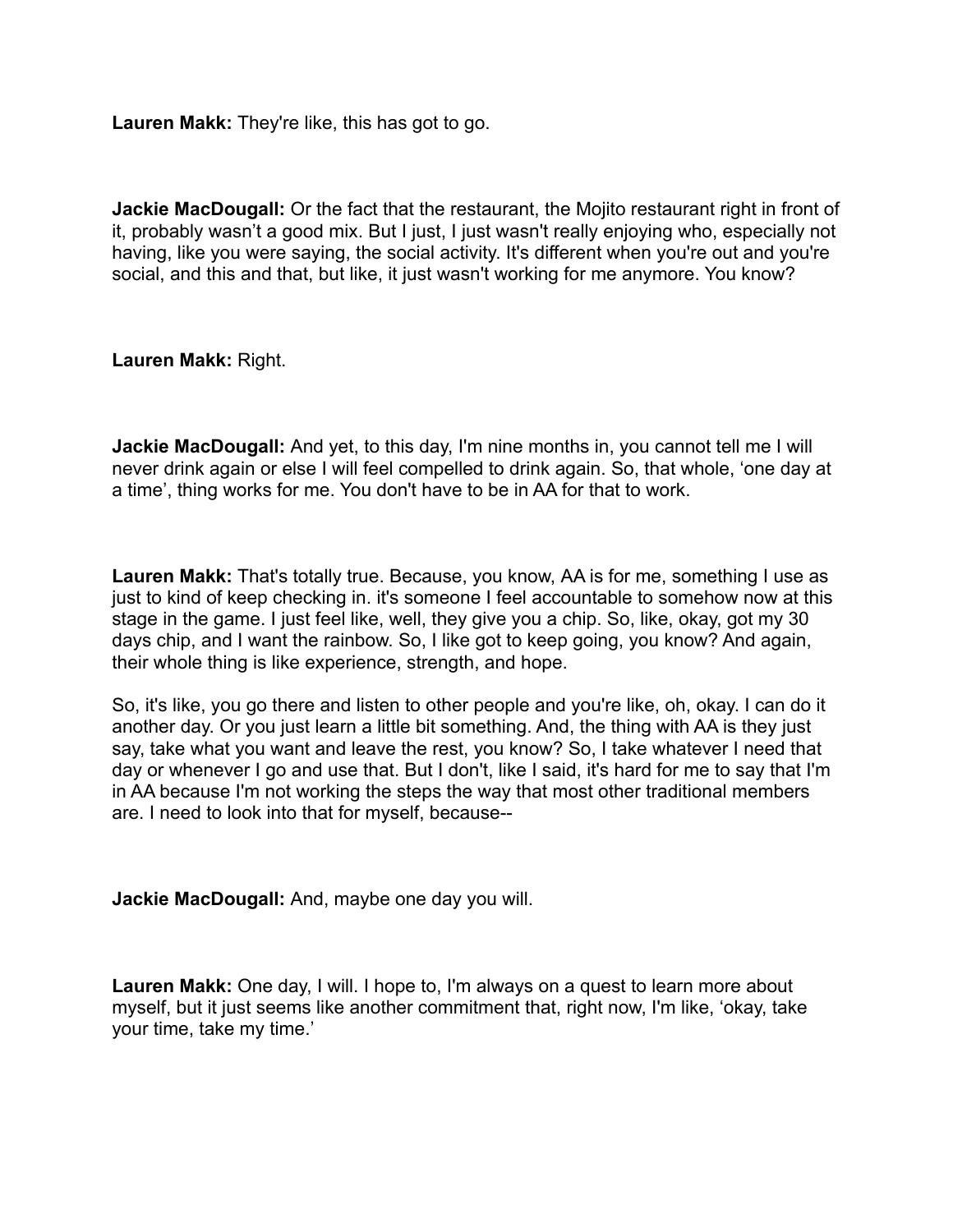**Jackie MacDougall:** What would you tell Lauren, 10 years ago about sobriety, about what life can be?

**Lauren Makk:** You know, there was a time that I thought I would never be able to live without alcohol. Like, 'why would I do that? That seems completely weird.' And now, I look back on my life and I can't imagine my life with it, at least the relationship I had with it before. I can't imagine ever having that same relationship with it again. I have lived a life, a really incredible life and doing some of the most amazing things.

And, I don't remember a lot of it because I was drunk and telling myself I was having fun; and I probably had a great fucking time, I just don't remember any of it. [laughs] And the people who do, said I had a great time. I just don't remember it, and that for me is so sad. And, I want to remember the rest of my life, the future that I have.

And so, I would tell Lauren that really, she is really, really great just the way she is, that alcohol doesn't add to that. When I posted something about my one-year sobriety, one of my producers from another show I did, she said, wow, Lauren, because I said, I thought alcohol made me more fun and beautiful and entertaining and all of the things, but I didn't drink at work.

So, she said, "You were my favorite person on set, and you were never drunk." And I was like, 'oh wow. That was actually-- I'm good when I'm not drunk, you know? Like, why do I need to be drinking?' That doesn't add to it. And maybe it does, but it doesn't add to it in any measurable way that people could recognize half the time.

One of the things I used to pride myself on was that people didn't know that I was drunk. They would say, 'oh, you're drunk. I didn't know you were drunk when you were there.' And I'm like, great.

**Jackie MacDougall:** I was skillful at hiding it, especially with my kids. I don't know if I just act drunk when I'm sober, but they didn't notice. So, at least for me, I was like proud of my skills, right? Like I could hide it. So, do it that way.

**Lauren Makk:** Girl, yes, to hiding. That's another thing I just wanted, going back to this, I would hide it. I would not let anybody know. I would brush my teeth really quickly. Or it was like a big, old thing of mouthwash, I might even take a sip of that. Sometimes it was in my throat, so you couldn't smell the *Jack Daniel's*.

Like I would hide it from people on an airplane when you're not supposed to be drinking, but I would hide my little bottles and I'd pour them out and you know, all these little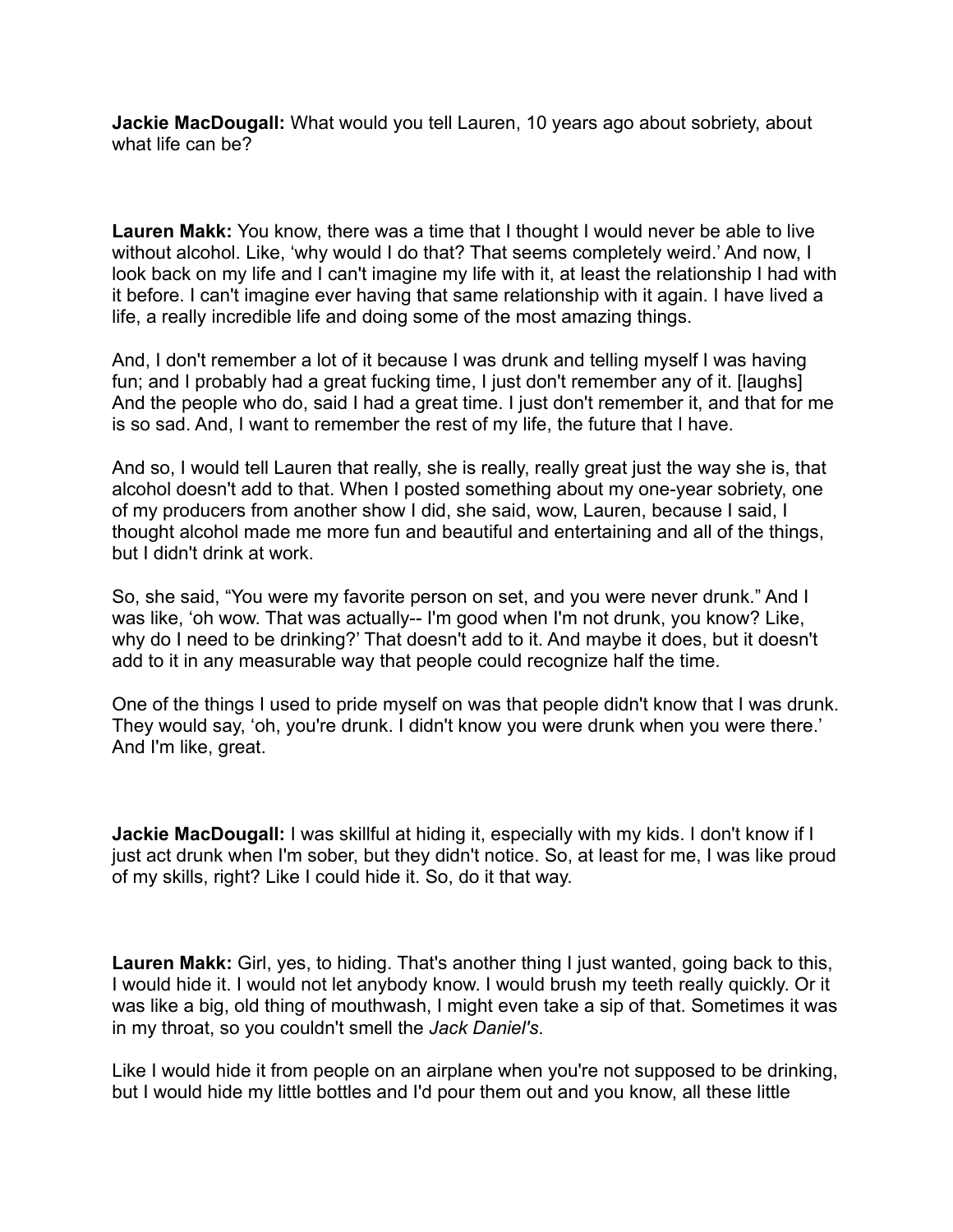sneaky tricks, I'd throw the trash away down the street before I threw it in my own trash can, like all these little things that I know like--

**Jackie MacDougall:** Wow.

**Lauren Makk:** If you had to do it in secret, it's probably not a good thing.

**Jackie MacDougall:** Yeah. How has your family changed since you became sober?

**Lauren Makk:** There are a lot of champions about my sobriety. There are a lot of people who are so happy and proud for me. You know, it's been easier than I thought it was. I'll just put it that way. Everything's been easier than I thought it was to stop drinking. Like all of the people that I used to drink with that I don't drink with anymore are still my friends.

If they were really my friends before, but there are certain family members that I have that have really taken advantage of my inability to be present or clear. And, some of my family members now that I'm clear-headed and more level-headed and aware, I'm recognizing some toxic relationships that I had with certain family members.

And so, in doing what I need to do for myself, which is my own work and taking care of myself, I've had to eliminate a lot of toxicity in my life, whether it be friendships or relationships, whether it'd be the kind of television or news that I ingest, whether it'd be the food or whatever that I eat, like I've had to like really clear out some things that I are not good for me. And, sometimes that can be people in your life. And I'm okay with that, if I'm putting myself first.

**Jackie MacDougall:** Since getting sober, you've also gotten married. So clearly, you were able to work out some of the things that, I mean, without murdering anyone, you were able to work that out?

**Lauren Makk:** I have not murdered. Yes, we have. And you know, we're on the other side of it. And, when I was entering into our marriage, I was sober and that was a big thing to put together sober. I was about eight months sober at the time, and we have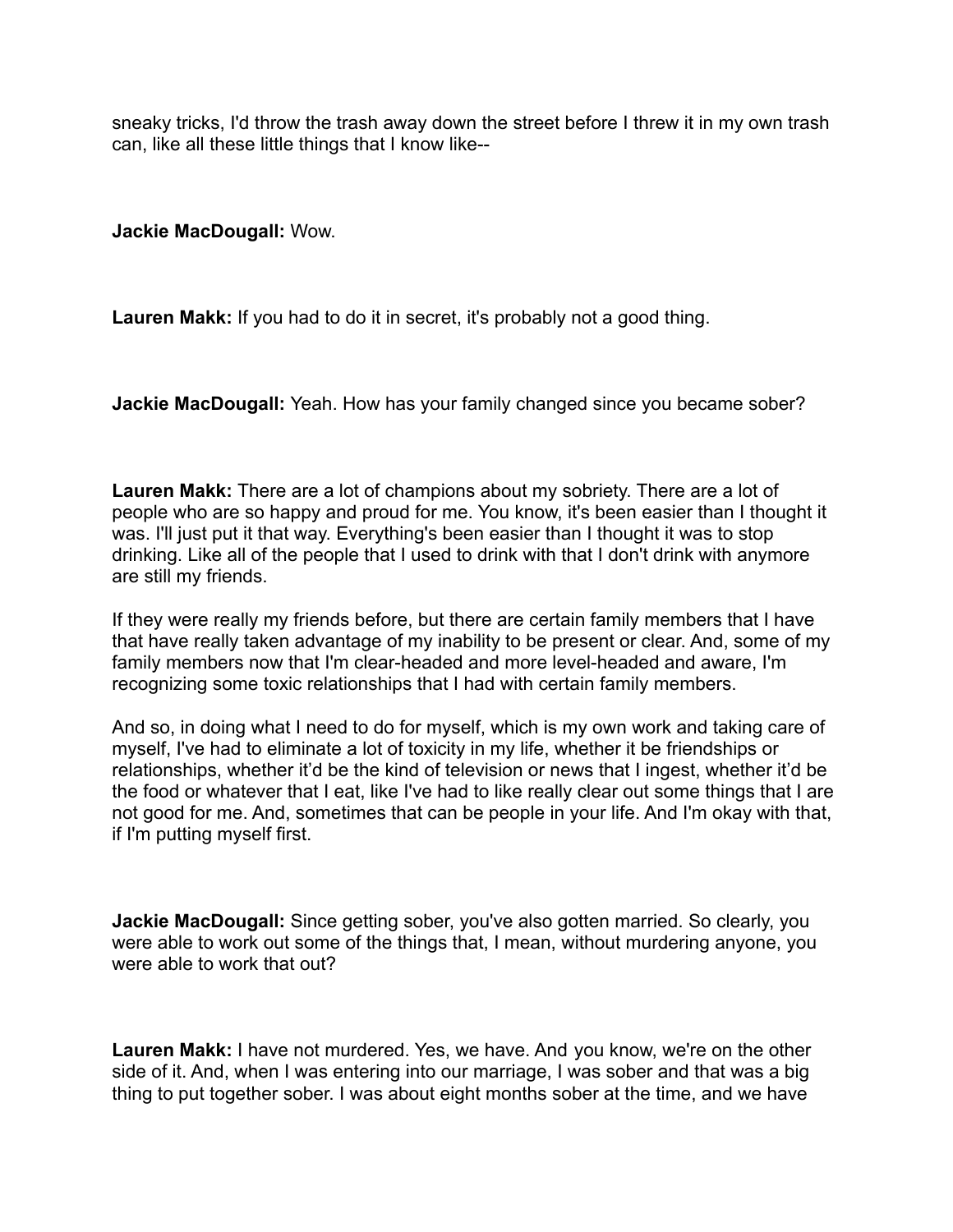done some intensive work, but our relationship is better than I think it could have ever been. That experience broke me open.

I had an opportunity to either choose the best of me or not. And I did, and we both grabbed onto the best parts of our relationship and have utilized that experience to really get a little bit more familiar with who we are and who we want to be and who we want to show up as in this world. And so, I am doing my work for myself, and he does his work for himself.

And, I recognized in that, you know, we say the serenity prayer in AA, and it's the first thing that you say. And, I'm sure you see that on every teacup too, right? But it's like, and the first line of it is, *God grant me the serenity to accept the things I cannot change, the courage to change the things that I can, and the wisdom to know the difference*. And, what I'm learning every day is the wisdom in what I can change and what I can't change.

And, I will never be able to control my husband, or my kids, or anybody else for that matter. What I do know that I can control is me and how I respond and react in this world; how I show up, how I do my own work to do my best. That's my commitment. And, that was my commitment entering into this marriage and same for him. And, that's why I accepted that responsibility as being a wife.

**Jackie MacDougall:** So powerful. One of the things I've always respected about you is your ability to just be yourself. You're so gifted and talented and brilliant, and also being vulnerable and authentic.

**Lauren Makk:** Thank you.

**Jackie MacDougall:** I think that's why you get these Instagram messages and these people, because the more we can talk about our struggles, the better we'll be and the more connected we'll be.

If you're curious about beginning your own sober journey and you need support, I will link to some resources in the show notes. And, while Lauren herself has found value in AA, she also credits some other places for finding connection, including following different hashtags on social media, as well as sober associations, some specifically for women of color. Visit grownasswoman.guide/episode168 for more information The key is finding community. something Lauren credits even today.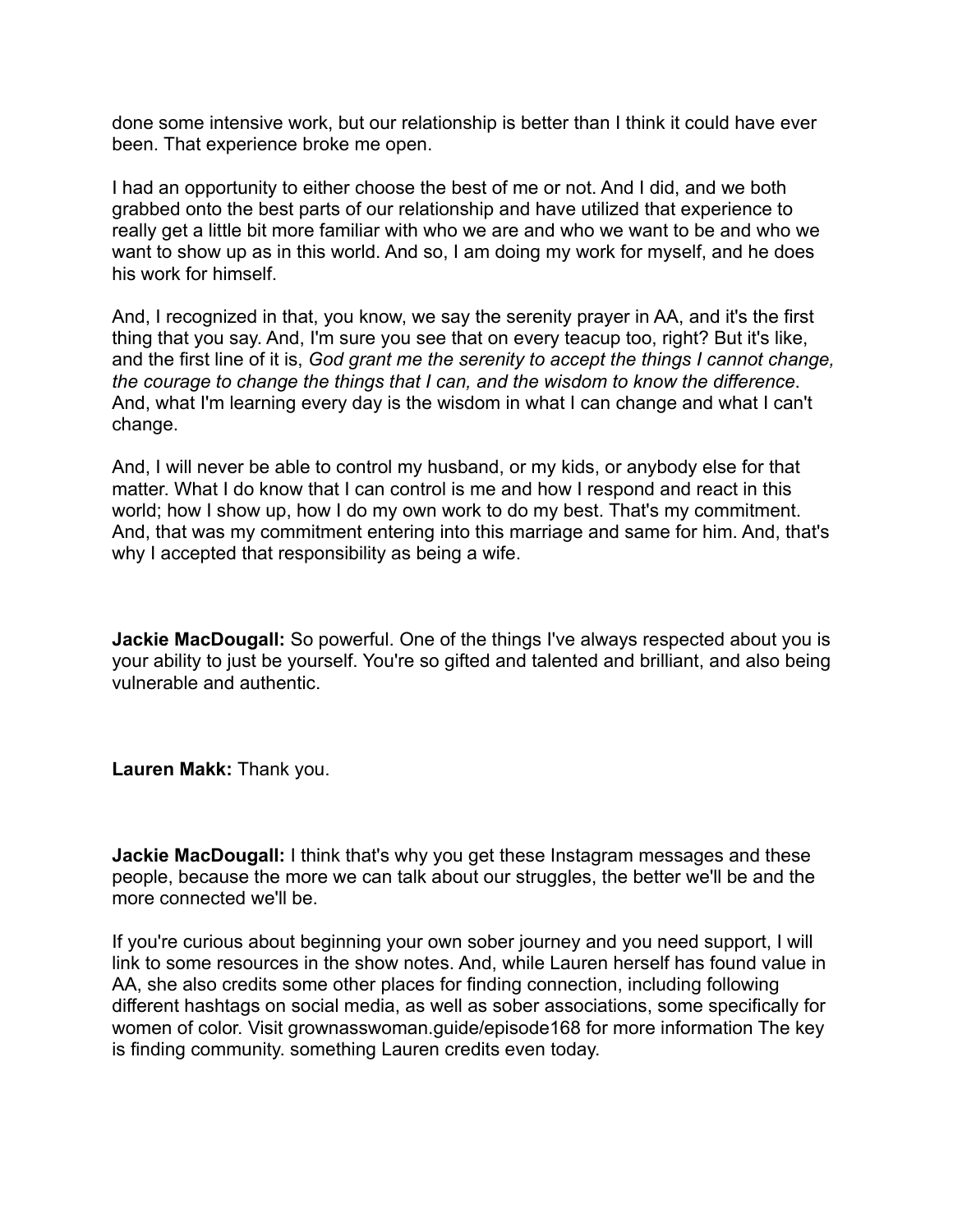**Lauren Makk:** I think that's really one of the reasons why I wanted to speak out with you, Jackie, is because I feel like there, as I told you, before I learned in FABLife, there are people, I'm not alone. And, there's so many of us that want to clean up our act. It doesn't even mean that you have to be completely sober, just clean the act up. There's a calling to bring us forward and to do better. And so, that's one of the reasons why I wanted to share my story with somebody so that maybe they found some strength in that too.

**Jackie MacDougall:** Yeah. That's beautiful.

Lauren Makk: And, I really want to make sure it's clear that there's so much grace that I have for people who are in the struggle themselves. I think there's so much of that judgment and shame and guilt that's wrapped up into the disease as well that makes people feel like they're inadequate or can't get out of it. And so, I have so much grace for that and for people in that situation, because, I mean--

Listen, I'm only one decision away from going right back to where I started from, I really am. But that also, in that same heaviness of that, there's also just one-- You're only one decision away from changing it too. Anything you do is a series of a lot of decisions added up to create change, right? And so, for me, it's like, I don't look at it like I'm quitting drinking, I just look at it like, 'just for today, I'm not going to have a drink. And if that seems too heavy, then it's just for this hour, I won't have a drink.'

And, a series of hours turns into a series of days. And then, a series of days turns into weeks and months and years and all that other stuff. I was in a group with this-- I go to--I volunteer now. That's another way I spend my time because for me, I like being social. I realize that, right? I can't be at a bar for me because if I go to a restaurant, I'm sitting at the bar, honey, sitting at a seat by myself.

So, I volunteered this woman's shelter and they're women of color, they're all in treatment or in therapy and are getting help for their addictions. And, it doesn't matter if it's drugs or alcohol or prostitution, whatever, you can just get caught up. And I'm witnessing these other women who have had it so much harder than me, just collect their little series of good decisions,

**Jackie MacDougall:** Collect their series of good decisions.

**Lauren Makk:** Yeah. And then, all of a sudden, you look--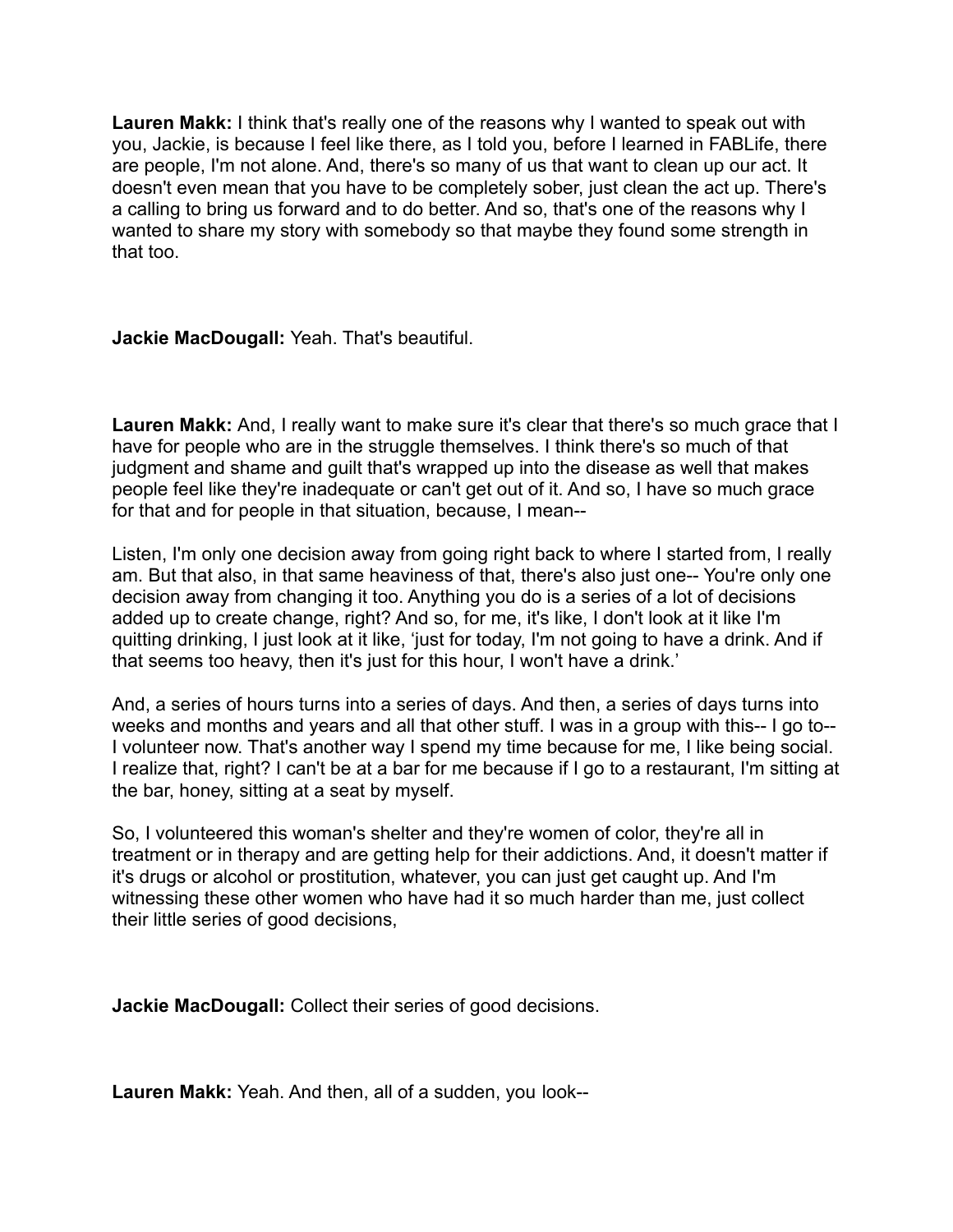### **Jackie MacDougall:** I love that.

**Lauren Makk:** Right. And then, all of a sudden, you look back and you've got a year of them. And that's anything like, it's like anything you want to do to change your life is just about like little decisions. One decision at a time, you can change it. And so, I don't want anyone to like be like, 'oh, she went to AA, and shouldn't do all these things.' Nope. I just made one decision at a time that just changed it, just like I was doing when I was staying in my addiction.

**Jackie MacDougall:** Amazing. One decision at a time, there are no truer words, but Lauren suggests having a plan and "playing the tape forward", thinking about the outcome of your actions in advance.

**Lauren Makk:** I already know what drinking and get up looks like for me. Right? Let me play the tape forward of like what it doesn't look like for me. If I know if I drink, I'm going to be too loud, be too much, act a fool, pass out, throw up, somebody's going to drag me out of the bar, I'm going to be wobbly, I'm going to pay an expensive Uber, if that I could get a DUI, I could kill somebody's kid or somebody or myself or my kids.

Or I could not drink, and I could have a couple of spritzers and I could enjoy myself and I could dance. And I could remember, and I could have engaging conversations with real people about real experiences. And, I can get home and I can go to sleep, and I can wake up, and I can do something with my kids early. Like when you play those two tapes together, you're like, 'oh right, okay.'

**Jackie MacDougall:** Here's the thing. Getting sober comes with some uncomfortable moments and some different decisions. And according to Lauren, it's a daily practice of putting yourself first.

**Lauren Makk:** I cannot drink, but that comes with a little bit of practice, right?

**Jackie MacDougall:** Yeah. Yeah.